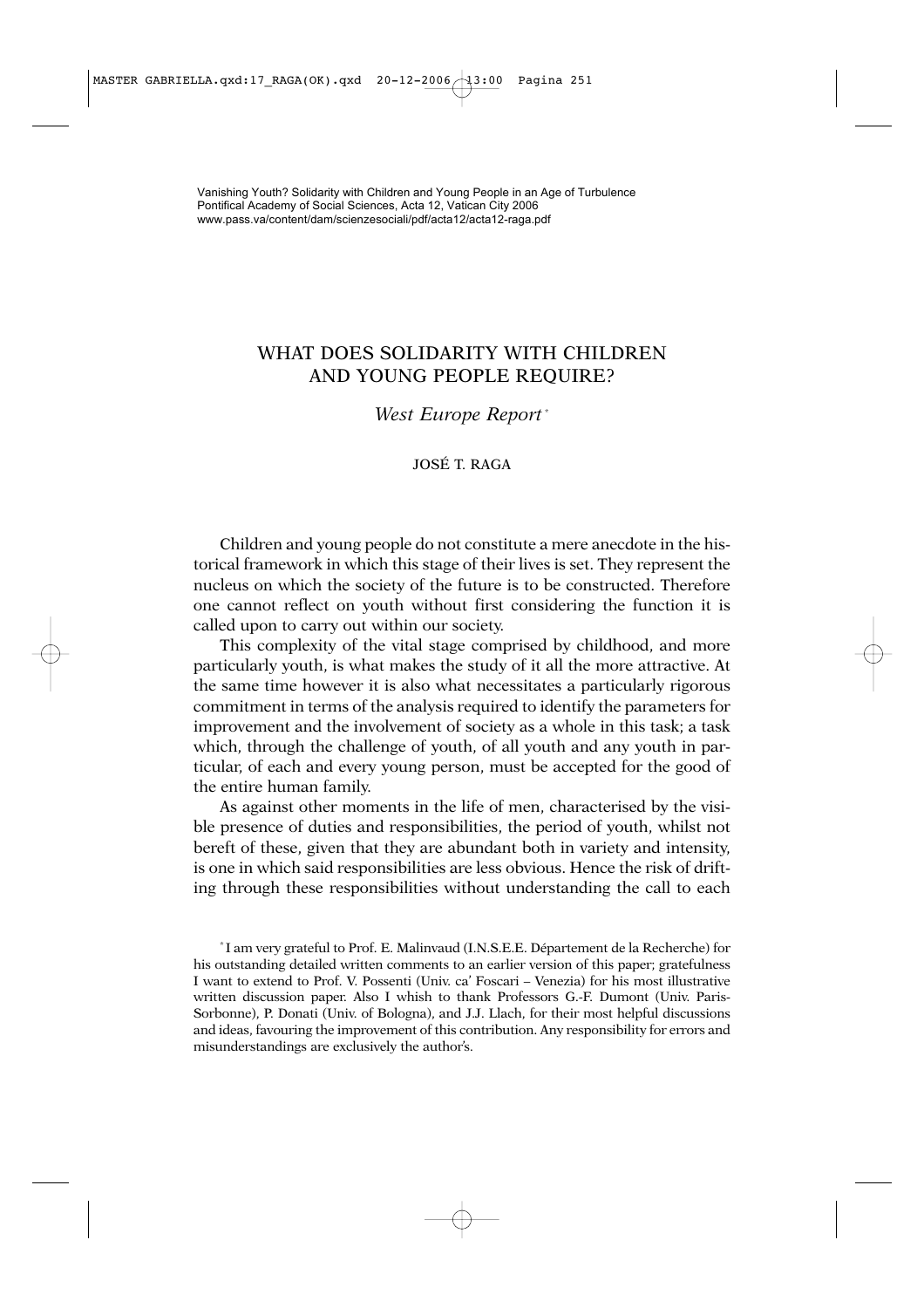young person to play a leading role on the stage on which he, perhaps subconsciously, finds himself.

From this it can be deduced that, unlike adult men or women who are conscious of the necessity to attend to their own self-development, that of their family, to their work and to the community to which they belong etc., it is not unusual for young people to live each day as an isolated unit, with objectives confined to twenty – four hour periods and therefore strangers to the fact that each moment is a link and an opportunity to develop a project spanning the entire lifetime of a person. The risk resulting from the inability to perceive duties and responsibilities leads, on occasion, to abandonment, an ephemeral lifestyle bereft of substance or permanence and ultimately to a negation of one's self.

It is here, in this absence of light produced by a diversity of circumstances, that the attitude of solidarity within those who observe reality from other perspectives, mainly, though not exclusively, adults, can help to dissipate the darkness and correct errors for the good of the young person and ultimately for the good of society as a whole.

But the desire to improve society through the improvement of our youth, which leads us to concentrate on the difficulties and problems of youth throughout these pages, must not, due to unintentional generalisation, cloud the fact that there are young people who do not fall into this troubled pattern.

It is clear, and let there be no doubt whatsoever on this point, that in the face of the risks we have outlined and the attitudes that can derive from them, there are young people who are well aware of their role in society and assume it courageously, even at times and in situations that are anything but easy. Young people who bravely lead their lives within a project of admirable greatness that deep inside them is perfected for the better service of others. Young people who create hope in the seed they sow and are called upon to provide great fruit for the good of humanity. Young people who represent a stimulus and a warning for the adult generation in the claim for solidarity for those who most need it.

## *Youth, Architect of the Future Society*

Although in their minds and in their actions *today* is very much present – and perhaps this is part of the natural order of things – to speak of youth is to speak of *tomorrow*, so much so that the society of the future is determined by the youth of today. Their values, their habits, their behaviour and their preferences will be the ones that will finally construct and profile the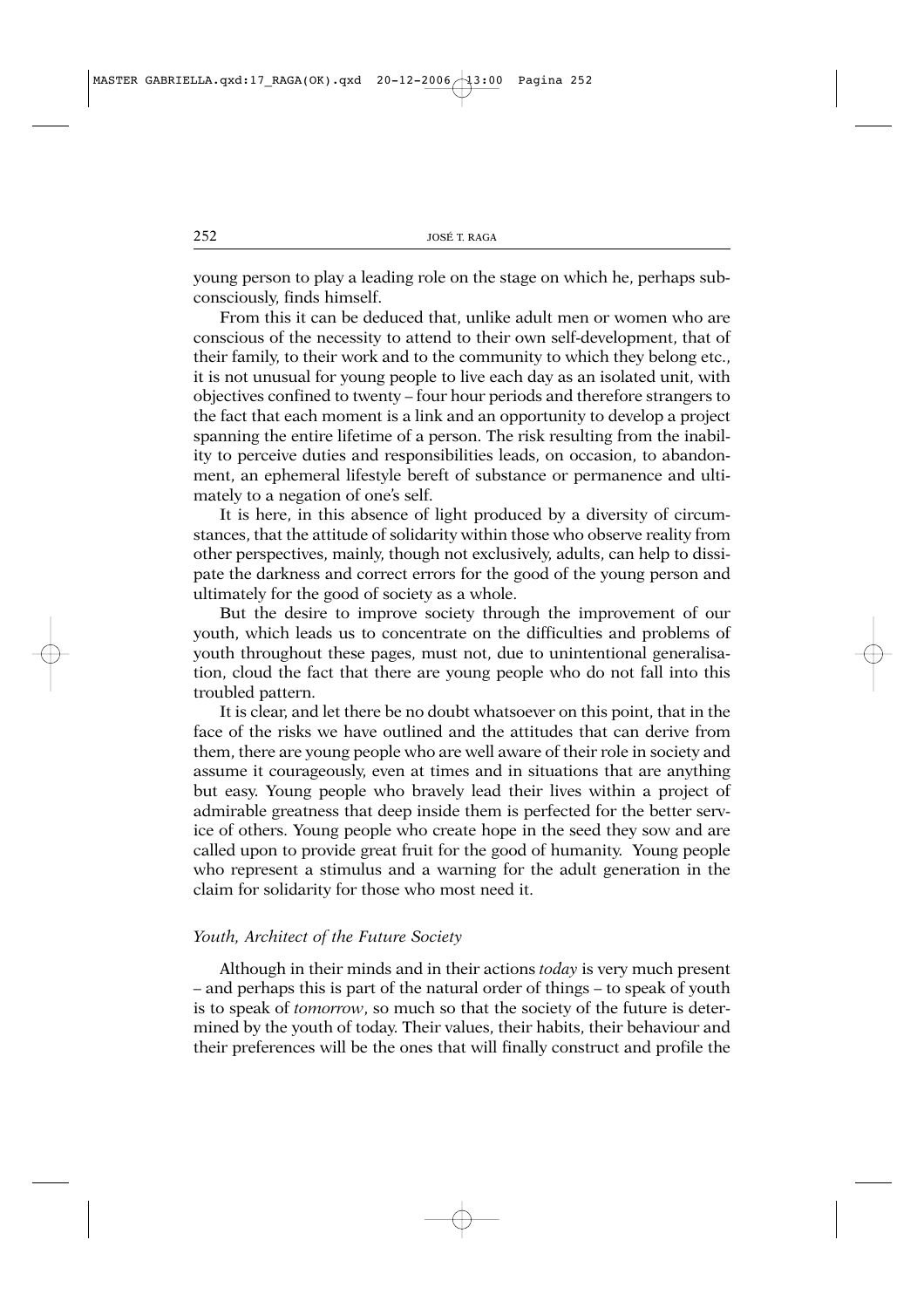*what* and the *how* of our future society. Hence the importance of a healthy human youth committed to the community to which they belong from the first moments of the development of the person: from babyhood.

Pope John Paul II, expressed it in these terms:

I wish to express the joy that we all find in children, the springtime of life, the anticipation of the future history of each of our present earthly homelands. No country on earth, no political system can think of its own future otherwise than through the image of these new generations that will receive from their parents the manifold heritage of values, duties and aspirations of the nation to which they belong and of the whole human family.<sup>1</sup>

The future society is none other than the result of the legacy that the youth of today is capable of administering and transmitting. Chance alone does not configure a fraternal society or a violent one, a cultured society or an ignorant community, a society of abundance or one of scarcity, a society in which man occupies the place of relevance that has always been reserved for him by Creation or, on the contrary, a society in which man lives within a framework of humiliation, enslaved by a material world which should serve him, but which, in a certain manner, obliges him to render service to it. It is certainly true that in the case of man, and also in the case that is of special interest to us here, that of youth, there is a confluence of two worlds, the material and the spiritual. This represents a fusion that should take place in an environment of harmony rather than one of confusion. In the same way that in the human person body and spirit co-exist in harmony, his needs and the goods necessary to satisfy them must also observe this harmonious order which tends towards self-fulfilment.

Therefore, the fondly remembered Pontiff observed that,

When we say that the future belongs to you, we are thinking in categories of human impermanence, which is always a journey towards the future. When we say that the future depends on you, we are thinking in ethical categories, according to the demands of moral responsibility, which requires us to attribute to man as a person-and to the communities and societies which are made up of persons-the fundamental value of human acts, resolves, undertaking and intentions.<sup>2</sup>

<sup>1</sup> John Paul II, Apostolic Exhortation *Familiaris consortio* (Rome, 22 November 1981), n. 26.

<sup>2</sup> John Paul II, Apostolic Letter *Dilecti amici* of pope John Paul II to the youth of the world on the occasion of International Youth Year (Rome, 31 March 1985), n. 1.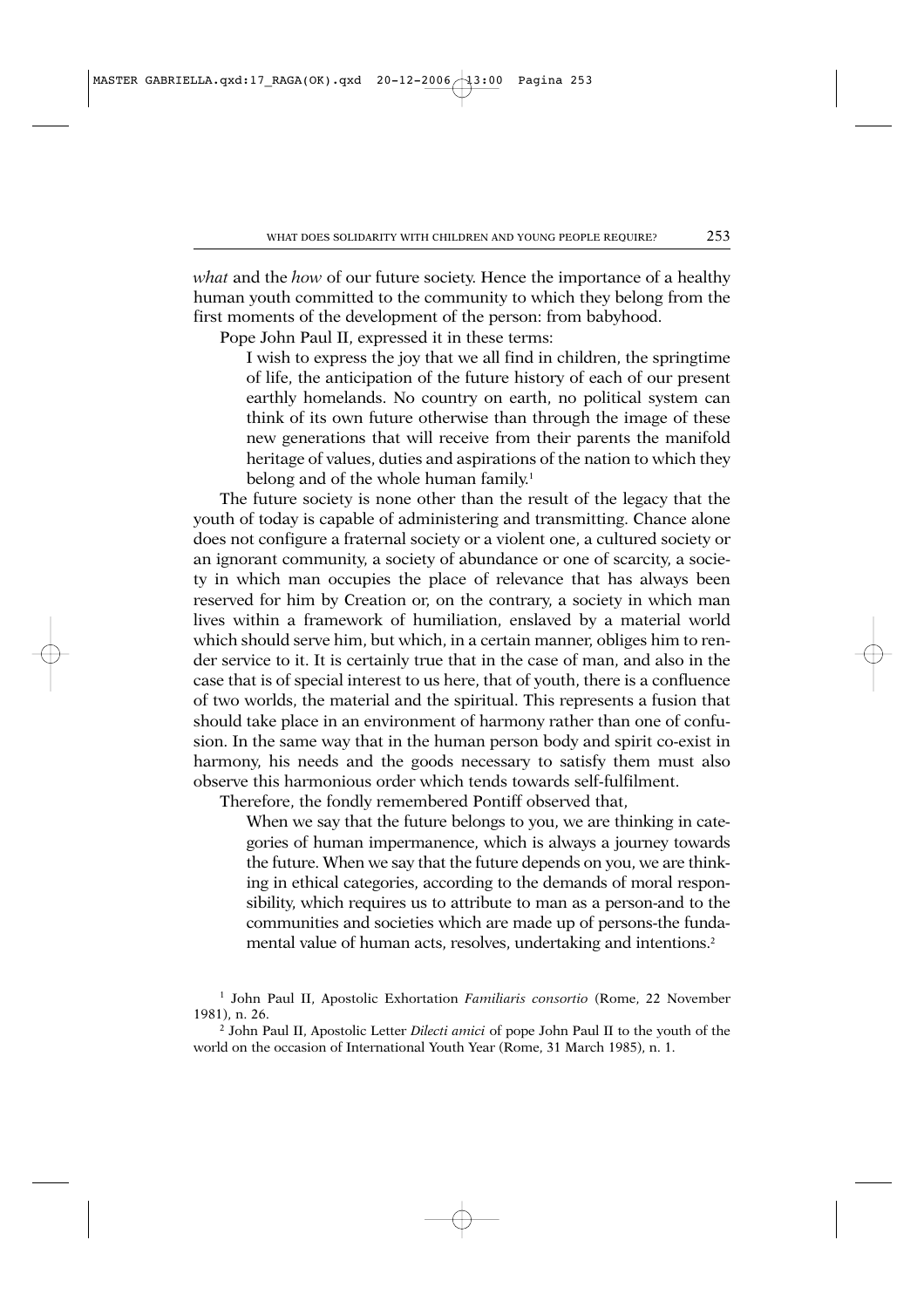A sense of belonging of the results in the first case, as opposed to the demand for subjecting one's needs to the greater good of society in the second.

And when we observe the youth of today, we are simply contemplating the society of tomorrow. A youth that is, by nature, restless, longing, demanding, continually claiming greater justice in the world and greater solidarity amongst the peoples making up the integral components of a unique community: the human family.

Therefore, from the perspective of adults, one cannot speak of responsibility to the community if at the same time we fail to assume our responsibility to young people. In the same way, solidarity with youth achieves its fullest expression and ultimate aim in the form of solidarity with society. This essential union between the youth of today and the society of tomorrow is what drives us, in a sense of solidarity, to transmit all types of elements, spiritual and material, which provide young people with a solid grounding for their development within the community and for the task of social transformation in the interests of a better society.

We are ultimately speaking about those 'healthy principles' of which the Holy Father spoke in his Letter on the occasion of International Youth Year:

… it is my hope that your youth will provide you with a sturdy basis of sound principles, that your conscience will attain in these years of your youth that mature clear-sightedness that during your whole lives will enable each one of you to remain always a 'person of conscience', a 'person of principles', a 'person who inspires trust', in other words, a person who is credible. The moral personality formed in this way constitutes the most important contribution that you can make to life in the community, to the family, to society, to professional activity and also to cultural and political activity…3

this is the type of young person who can offer society what it expects of him: a project of reform in which the greatness of the human being is reaffirmed, in both his singular and community dimension, at the same time as the prevalence of spiritual things over material things.

To endow the youth with such a robust base and thereby enable them to better serve society is the task to which the adults of today must be committed, convinced that with the mature transparency of which the Pope spoke and with the help of God, it can be achieved with tenacity and

<sup>3</sup> John Paul II, Apostolic Letter *Dilecti amici* of pope John Paul II to the youth of the world on the occasion of International Youth Year (Rome, 31 March 1985), n. 7.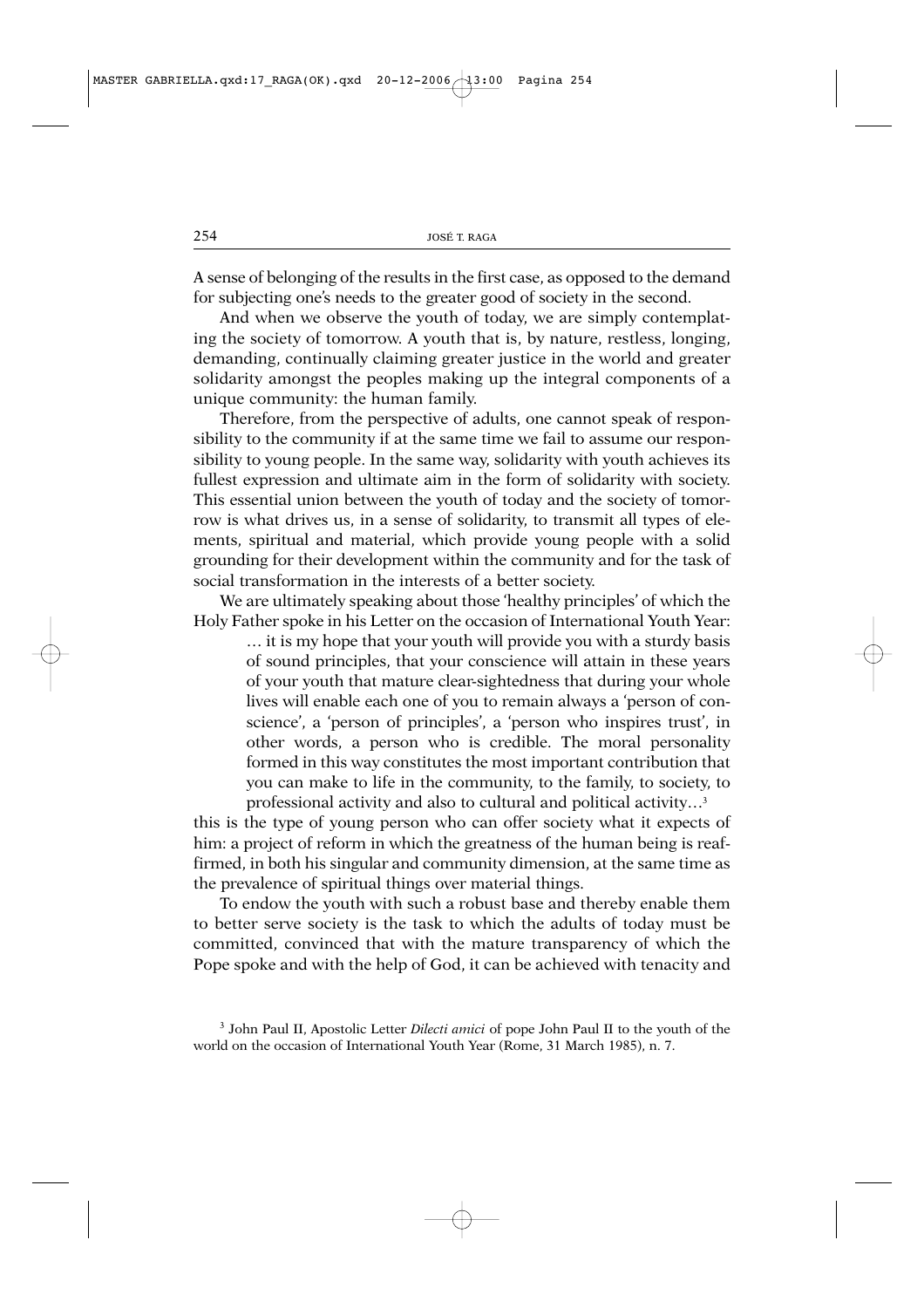effort. An objective of such transcendence cannot be left to the spontaneous order of things.

Nobody can fail to be aware that youth is both heir and artifice at the same time. Heir to the legacy bequeathed by the previous generation and artifice of life itself and the life of future generations. This dual role is the source, within the young person, of a sense of responsibility, a responsibility that looks to the task that it must carry out as architect of future generations. In this task he must bear in mind the master's evaluation of the behaviour of his servants on returning from abroad. He should aspire to be the good and trustworthy servant<sup>4</sup> who diligently administers the 'talents' he has received, aware of their scarcity and the hopes placed in them by future generations, his own generation and by he himself.

Youth, considered in those terms, constitutes the hope for a better society, a society that begins to be constructed in childhood and of which the greatest fruits can be expected.

In you [young people] there is hope, for you belong to the future, just as the future belongs to you. For hope is always linked to the future; it is the expectation of 'future good things'. As a Christian virtue, it is linked to the expectation of those eternal good things which God has promised to man in Jesus Christ. And at the same time, this hope, as both a Christian and a human virtue, is the expectation of the good things which man will build, using the talents given him by Providence.<sup>5</sup>

This hope, inextricably linked to the responsibility to which we have alluded, takes shape in the objective of not merely transmitting to future generations a world in the same conditions in which it has been received but rather the placing of all their desire and wisdom in leaving a better world than that bequeathed to them. A better world in material terms but also a better world in immaterial and spiritual terms. A better world in terms of standard of living, welfare and sustainability but with the same demands for sociability, fraternity and solidarity with those most in need. The Pope himself expressed it for us with the greatest of clarity: '…humanity today must be conscious of its duties and obligations towards future

<sup>4</sup> *Vide Mt* 25, 14-30

<sup>5</sup> John Paul II, Apostolic Letter *Dilecti amici* of pope John Paul II to the youth of the world on the occasion of International Youth Year (Rome, 31 March 1985), n. 1. [What it is said into brackets corresponds to author].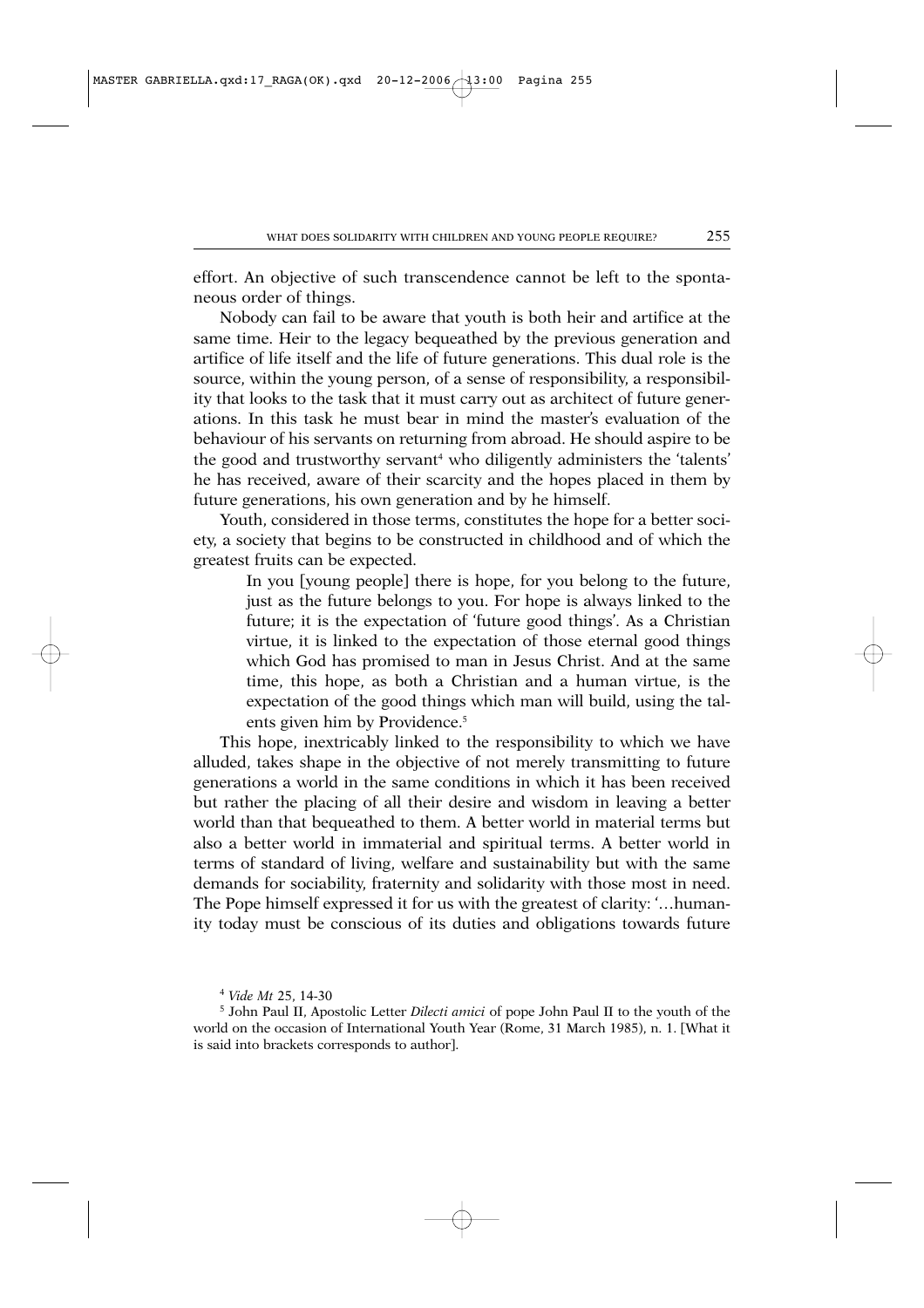generations'.6 An appeal that might well be interpreted as a denouncement when we contemplate the disordered use of the resources that nature has placed at the disposition of mankind, of all mankind, without geographical or temporal limitations, be it from here or from there, the mankind of today or the mankind of always, for all mankind forms part of the single and unique human family.

Youth is the appropriate period for the achievement of these objectives. It is in this stage of life that one can best aspire to achieving such great objectives with optimum freshness of spirit and intensity of purpose. This applies even to those objectives that might appear to be out of reach. It is a period of great fertility which allied to the energy characteristic of youth, enables the greatest of harvests to be reaped both for the young person himself and for those who join with him in the quest to build a better society.

John Paul II, an expert in humanity, and even more so in young people, said:

There are however reasons-and they are also objective reasons-for thinking of youth as a special treasure that a person experiences at this particular period of his or her life. It is a period which is certainly distinguished from the period of childhood (it is precisely the time when one leaves the years of childhood), just as it is also distinguished from the period of full maturity. For the period of youth is the time of a particularly intense discovery of the human 'I' and of the properties and capacities connected with it. Before the inner gaze of the developing personality of the-young man or woman, there is gradually and successively revealed that specific and in a sense unique and unrepeatable potentiality of a concrete humanity, in which there is as it were inscribed the whole plan of future life. Life presents itself as the carrying-out of that plan: as 'self-fulfilment'.7

And it is within this project that he finds the perfect mechanism for the young person's work to create the future society.

## *The Definition of the Problem*

Before entering into the specific consideration of the purpose of this analysis, it is first necessary to lay down a basic principle, a condition essen-

<sup>6</sup> John Paul II, Encyclical Letter *Centesimus annus* (Rome, 1 May 1991), n. 37.

<sup>7</sup> John Paul II, Apostolic Letter *Dilecti amici* of Pope John Paul II to the youth of the world on the occasion of International Youth Year (Rome, 31 March 1985), n. 3.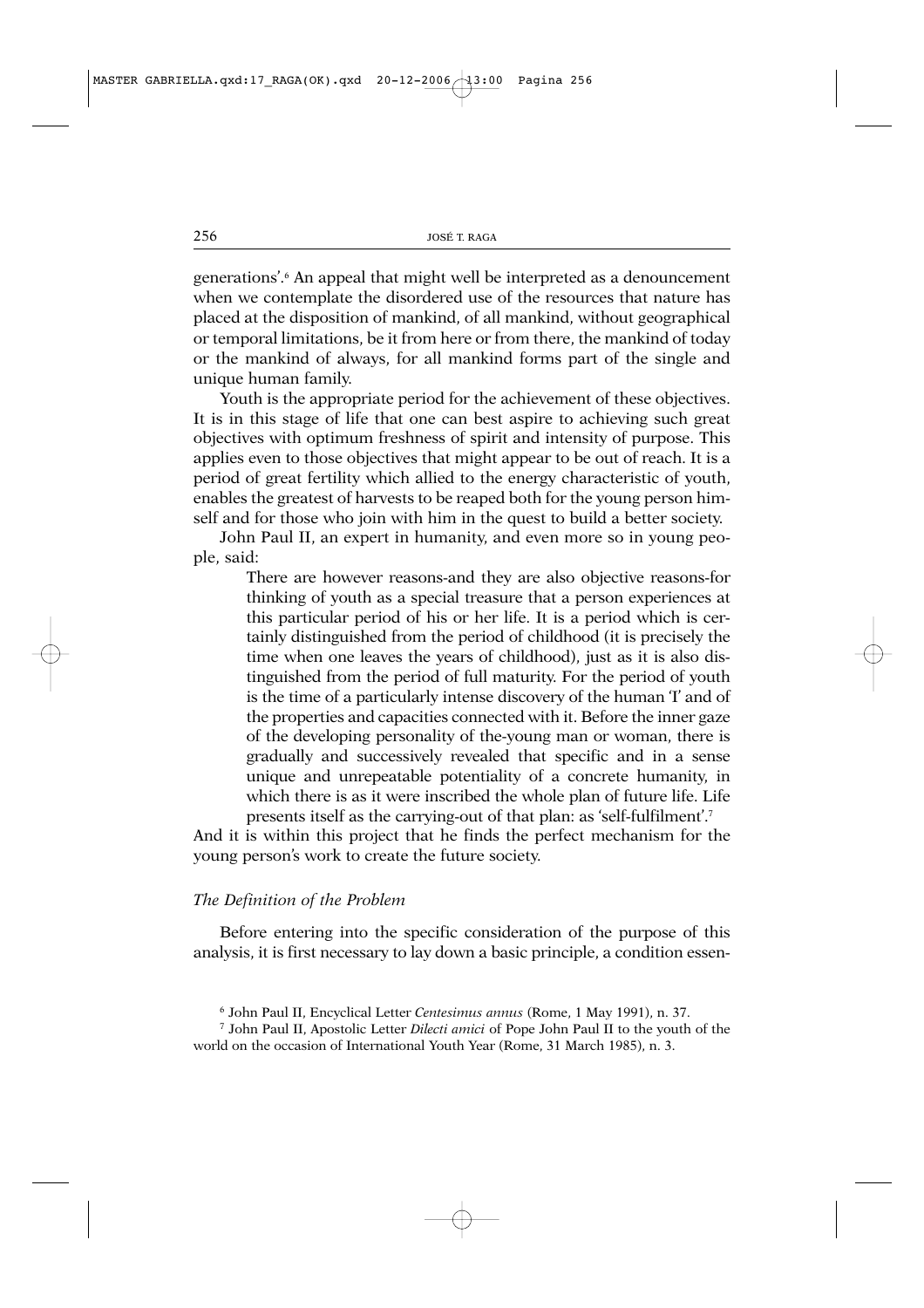tial to the reconciliation of what we have already said and the arguments we shall go on to outline hereinafter. This principle boils down to a conscious and firm acceptance of the fact that future society depends on the youth of the present and what they are capable of constructing within this society.

If we accept this as an irrefutable principle tantamount to saying that the historical development of a society is a product of neither luck nor forces external to its own dynamism, but rather that it finds in its own bosom the *raison d'etre* of progress or decline, then the aims of this study are completely justified: the responsibility of the adult generation in the formation of the young, or what amounts to the same thing, how important is the virtue of the solidarity of the former with the latter.

As a starting point, it is worth reminding ourselves of one of the incontrovertible principles of law: '*nemo dat quae non habet*', i.e., '*nobody gives what he does not possess*'. This, applied to the object of our study, leads us to affirm that we cannot expect conduct or attitudes from our youth, on the road to this social construction or reform, if they have not received from the adult generation, be it directly or in the form of the opportunity to work them out for themselves, the parameters that are both significant and useful for the task they have undertaken as authors of the future society.

Even at the risk of being criticised for resorting to an economics type argumentation, it seems eloquent to me to take the matter, albeit in a somewhat contrived manner, to what can be learned from a production function. Naturally, we are in no sense suggesting an equivalence between the make up of man, the most sublime being in creation, the only being loved by God for himself, with all his unimaginable complexity and the production of goods and services, something extremely simple despite the complexity with which it is frequently presented.

What we are trying to say is that ultimately the social nature of man and his capacity to live within the human family is determined by diverse *inputs* of different types, which endow him with capabilities, which go to make up what is known as 'human capital' in the widest sense. These capabilities enable him to produce the output expected by the future society to which he regards himself as a creditor.

If we might be permitted to continue along the lines of this methodology, we would affirm that the expected social output, i.e., the construction, at least as an objective, of a better future society is a function of the youth of today, called upon to build it, their attributes, attitudes, knowledge, preferences and ultimately their capacities, abilities and commitment to this mission.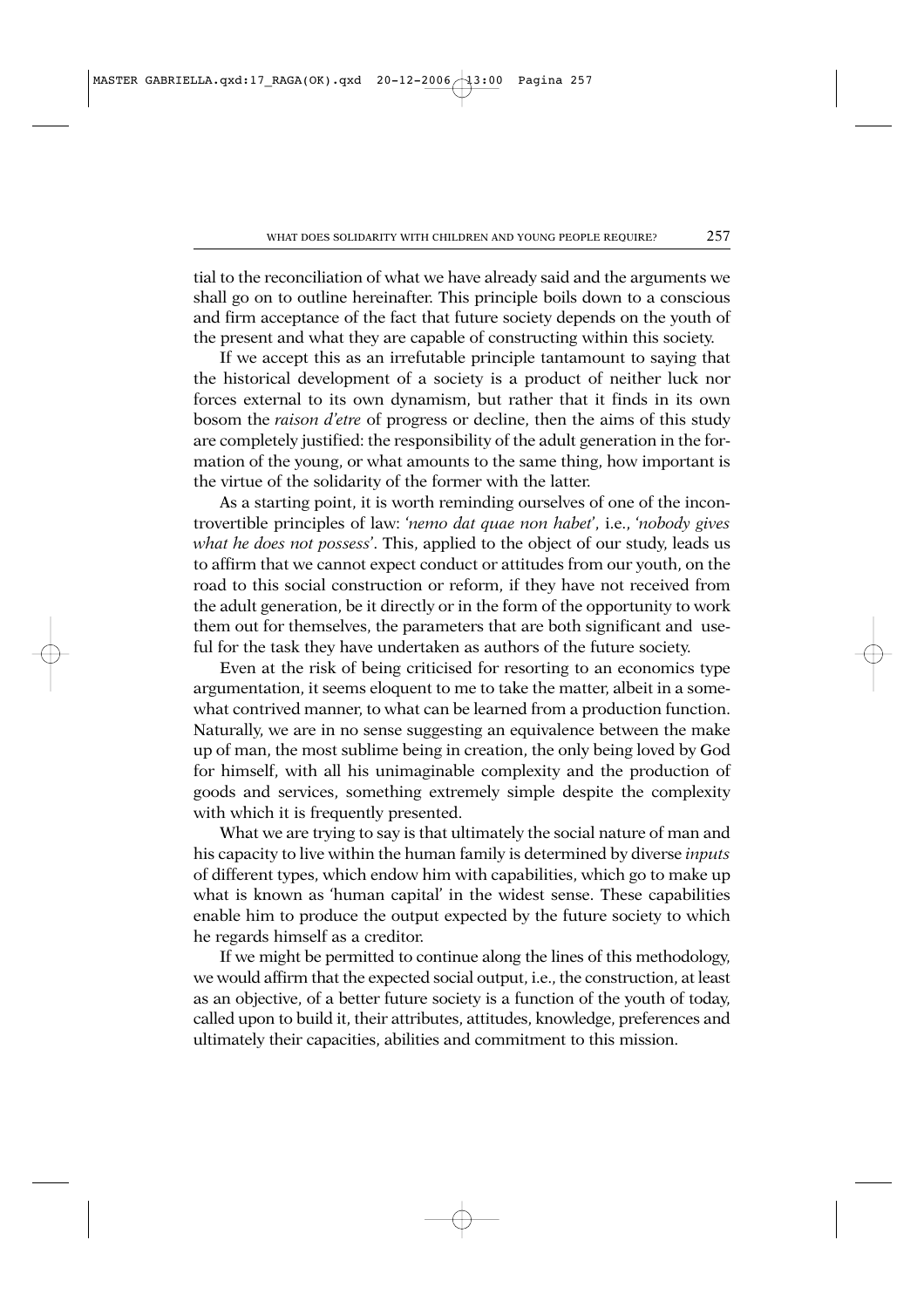To express it in another way:

$$
S_{t_n} = f\left(Y_{t_{0\to n}}^{th}\right) \tag{1}
$$

That is to say, that society in the year  $(n)$ , a random year in the future, expressed by  $(S_{t_n})$  is a function of the youth  $(Y^{t_n})$  that exists between the year of origin and the year  $(n)$ ,  $(t_{0\rightarrow n})$ , the year in which they reach maturity and begin to see their influence in the social configuration of the society of which they are now adult members.

Of course it is not necessary to say that this youth  $(Y<sup>th</sup>)$  is not a simple corporeal object, nor merely an animated being. We are speaking of a human person, with the potential, the knowledge, the abilities, the will and the liberty inherent to his dignity to choose between the diverse ways of doing good and thereby improving society. Therefore we argue that  $(Y<sup>th</sup>)$ , in [1] is the *input* on which the productive *output* depends, the future society  $(S_{t_n})$ , the society which will be conformed by that youth in the year  $(n)$ .

The period of youth, which encompasses the time between the year zero and the year *(n)*, is a period of formation during which the young person develops his knowledge and aptitudes as well as the attitudes and behaviour which will give rise to his definitive contribution to the configuration of society. To this end, the young person avails of all at his disposal, of all that surrounds him, be it positive or negative and in the case of the latter distancing himself from the objective in which society had placed its hope.

Using the magisterial scheme designed by Carl Menger<sup>8</sup> to determine the value of manufactured goods, distinguishing between orders of goods according to their proximity to the end user, we could say that the young person, who is now in a position to configure the ultimate good, that of 'society', uses goods of a superior order with the object of endowing him with the attributes, ultimately the configuration of  $(Y<sup>th</sup>)$  in year  $(n)$  to achieve their final aim, the contribution to *(S)*.

These new *inputs* which go to make up the process of the formation of  $(Y<sup>th</sup>)$  are very numerous and diverse in nature. There are inputs of an economic nature, and others of a social character. Some are static while others are dynamic in profile; some are easy to measure due to their quantitative

<sup>8</sup> *Vide* Carl Menger "Grundsätze der Volkswirtschaftslehre" (1871). There is a version in English language under the title of *Principles of Economics*, with an introduction of Frank H. Knight; Glencoe, Illinois: Free Press, 1950. Under the same title, there is another one with an introduction of F.A. Hayek (New Cork; New Cork University Press, 1981).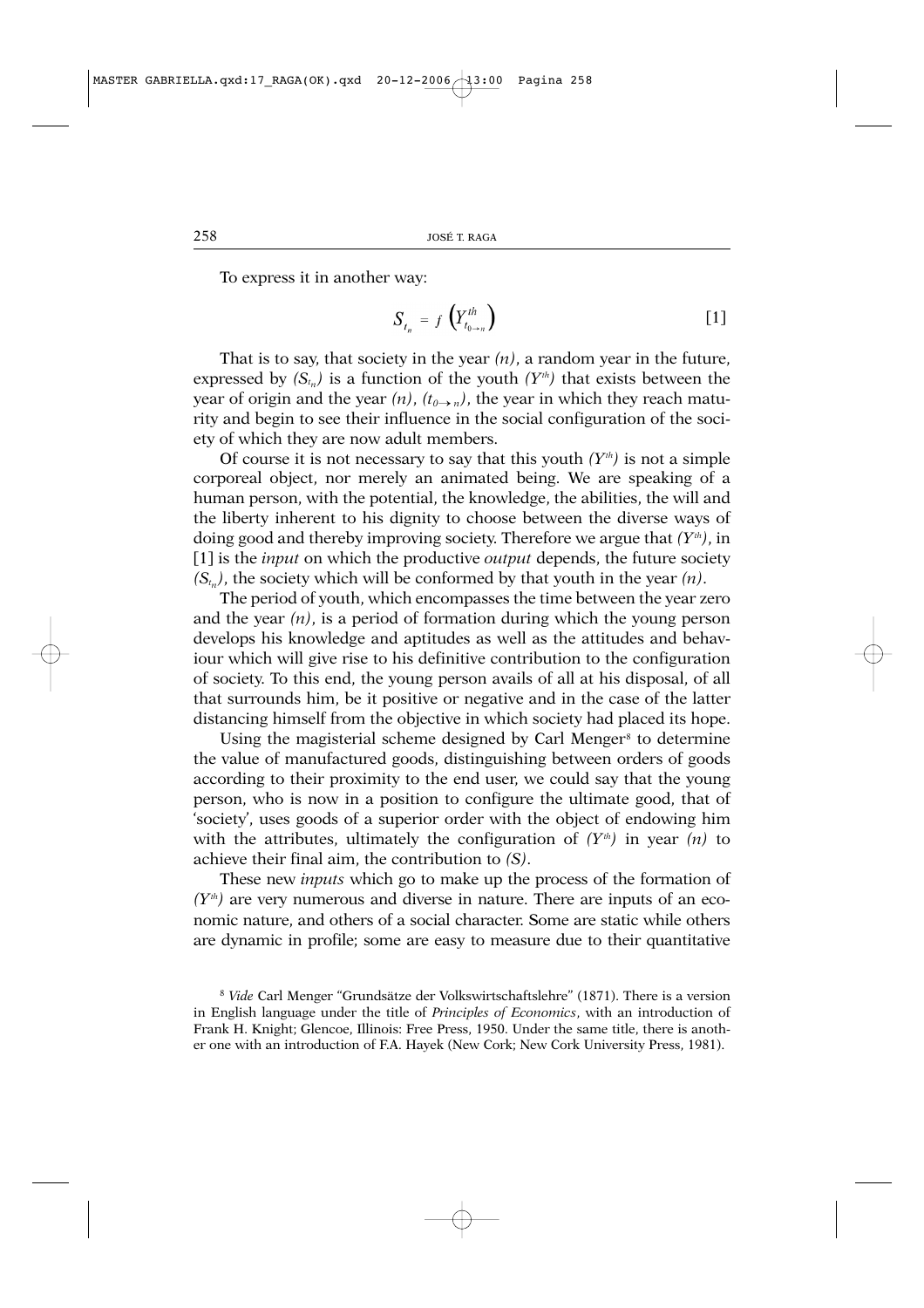nature whereas others barely lend themselves to estimation due to their intangibility; some are unchangeable over time and in different social nuclei while others, due to their relationship with specific values are subordinate to the moral schemes within which a determined society lives or wishes to live.

Allow us to select those variables which we consider to be most significant for this proposed objective of formation and maturity of *(Yth)*, over a time period  $(t_{0\rightarrow n})$ , which will enable the youth to have a decisive influence over the configuration of the future society  $(S_n)$ . We are, of course aware that these are but a few of those to be found on the stage upon which the young person finds himself throughout the formative period. In addition, some variables, though positive in principle can become negative in situations where they are surplus to needs and others while exemplary in certain situations become instruments of elusion in others.

Our selection leads us to:

$$
Y_n^{th} = f\left[ PIB_{pc}, \left(\frac{U}{Lf}\right)_{0\to n}, \left(\frac{C}{PB}\right)_{0\to n}, \delta Env_{0\to n}, \left(\frac{Y_n^{th}}{T_p}\right)_n, \left(F_s\right)_n, E_{0\to n}, S_{B_n}\right] \tag{2}
$$

The youth in year  $(n)$ , is the result of a cumulative process  $(\pm)$  of magnitudes and experiences of effective formation over the time period encompassing the years  $(0 \rightarrow n)$ , and this changes the conditions of origin, leading them to the moment of destiny for social reform. Let us look at the variables outlined, some of them the aggregate result of others, and their more than probable influence on the formation of young people to which we have been referring.

## *The Economic Situation of the Community*

The first variable in [2] refers to the Gross Domestic Product *per capita* of the country in which the person grows up and develops. This magnitude is not taken as static, at a given point in time. Rather, its final value and therefore its capacity to influence youth, is in accordance with the rate at which the economy grows, starting from the year *(0)*. Therefore, the variable under consideration *(GDP)*, would be that which corresponds to:

$$
PIB_{pc_0}(1+\frac{\delta PIB_{pc}}{PIB_{pc}})^n
$$
 [3]

The resources available in the economic scenario in which the youth is born and raised from the year of origin *(0)* until the end of his formation process, year *(n);* and this as a cumulative average rate for each annual period.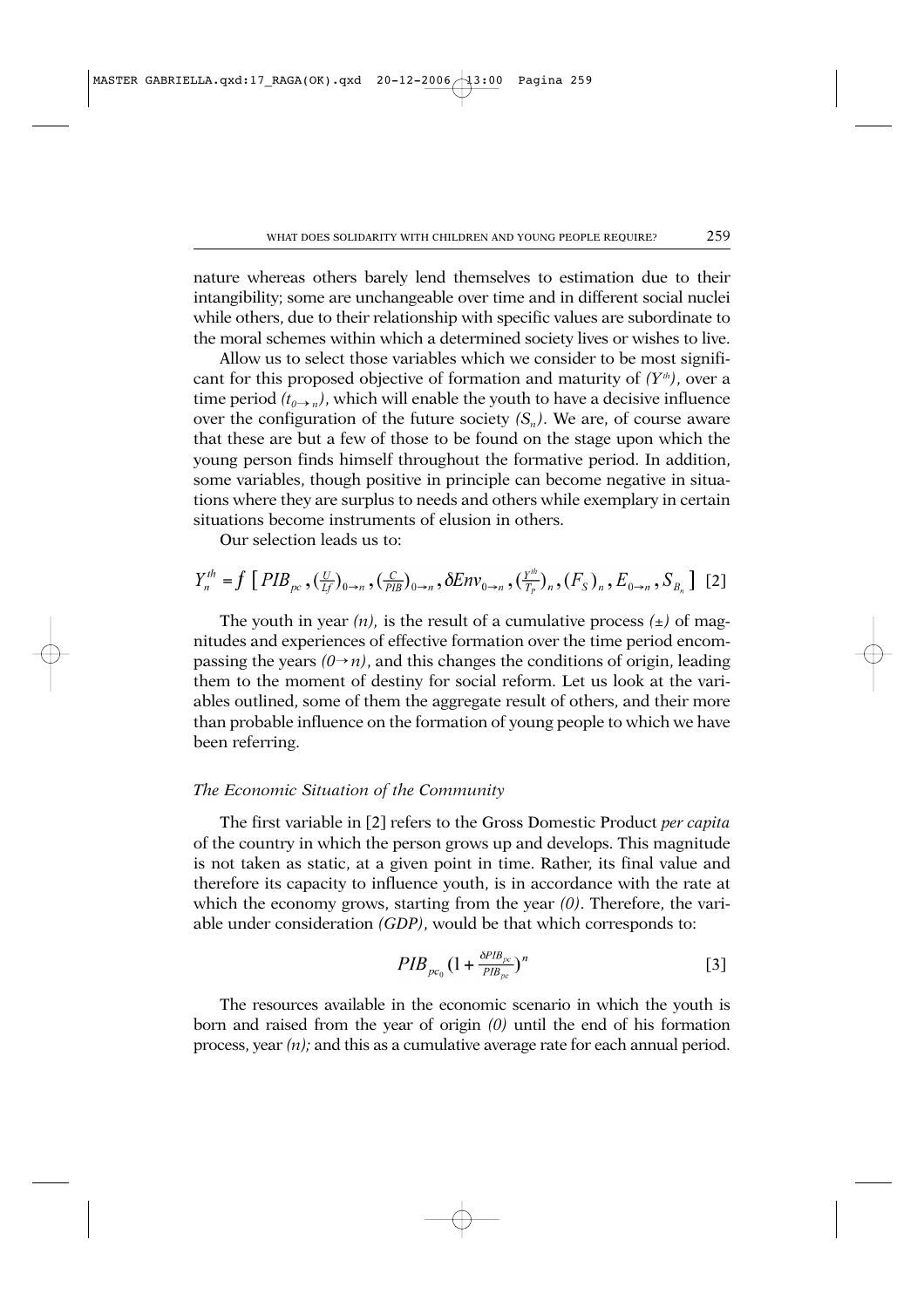The effect of the variable, both in terms of its value at origin and in its annual growth, can be diverse according to the influence on the subject of variables that we shall examine presently. It seems obvious that precarious living conditions within a community awaken certain virtues such as: unselfishness, solidarity, the desire to share what little is available, whereas opulence can lead to selfishness and a failure to consider the necessities of those most in need.

Due to the scope of the study, restricted to western European countries, I will concentrate on these particular countries hereinafter. A high value at origin accompanied by a high growth rate, allows the population to be free of anxiety with respect to subsistence and even free of worries about the future. This might well leave a margin for the development of values essential to life in community or simply to the care of one's own character. Reality, however, demonstrates the relative predominance of the vices of wealth, a distancing from austerity, from the rational use of goods and disdain for those who seek help on a daily basis.

These are the words of Paul VI:

Today it is most important for people to understand and appreciate that the social question ties all men together, in every part of the world… The hungry nations of the world cry out to the peoples blessed with abundance. And the Church, cut to the quick by this cry, asks each and every man to hear his brother's plea and answer it lovingly.9

In the same vein, John XXIII raised his voice to point out that

As we know from experience, men frequently differ widely in knowledge, virtue, intelligence and wealth … such men have a greater share in the common responsibility to help others to reach perfection by their mutual efforts.10

And what is said of individuals is also applicable to countries and continents.

It seems, therefore, that what should be an instrument of liberation from material worries, serving to offer space for the virtue of generosity, in fact acts as a stimulus for avarice and the accumulation of material goods where man fails to dominate but rather is dominated by those goods. He becomes enslaved and suffocated by the voracity of *having*, and forgets

<sup>9</sup> Paul VI, Encyclical Letter *Populorum progressio* (Rome, 26 March 1967), n. 3.

<sup>10</sup> John XXIII, Encyclical Letter *Pacem in terris* (Rome, 11 April 1963), n. 87.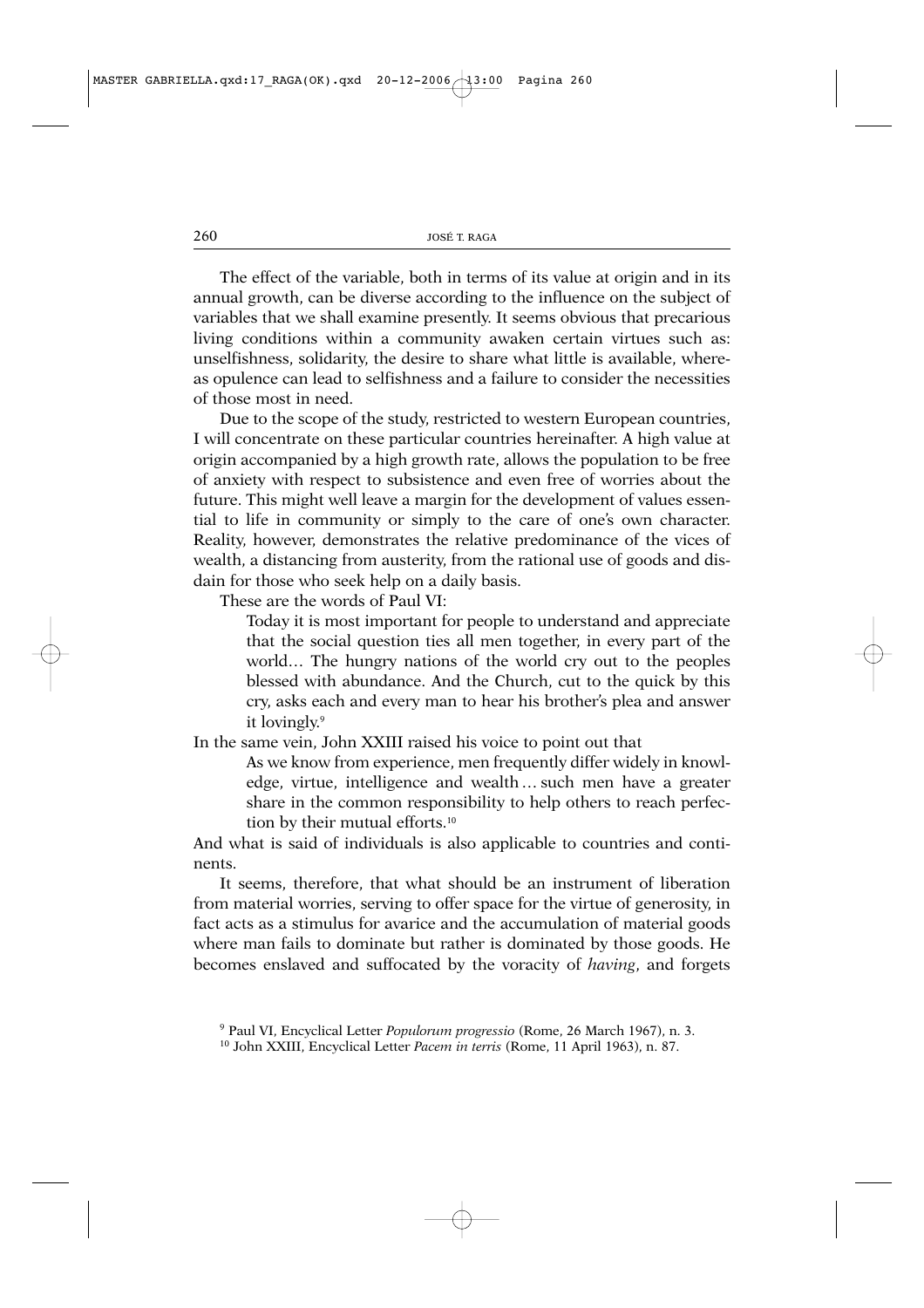about the *being*. When man is worth more because of what he *is* than because of what he *has*.

It is hardly necessary to spend time demonstrating that the peoples of Western Europe do not suffer a precarious economic situation or that their most pressing needs are satisfied, at least in a macroeconomic dimension. Obviously, we cannot fail to recognise that in the opulent countries of Western Europe, there are spaces of poverty that only serve to denounce the insensitivity of abundance to necessity. It would be unfair, however, not to mention the fact that the lowest  $GDP_{pc}$  in the region (Malta, with 16.000€, and the second-lowest, Portugal with  $16.600 \in \mathcal{E}$  are fifty times greater than those of many of the countries of sub-saharan Africa and that the country with the highest income of the European economies (Luxembourg, with 53.900€), is approximately one hundred and sixty five times greater.<sup>11</sup>

Along with this, and apart from certain exceptions which generally coincide with lower income countries outside the scope of our study, Gross Domestic Product growth rates in real terms are more than sufficient, as can be seen from Table and Figure I, to continue guaranteeing indices of economic abundance that will permit Europeans to live without the anxiety created by uncertain economic horizons.

Therefore, it becomes unnecessary to mention the problems of poverty in Western Europe and even more so when we consider the millions who lack even the most basic goods in other regions of our world. In contrast, and precisely in those countries which apparently have everything at their disposal, it is important to point to the existence of, above all, though not exclusively, in the young population, a problem of no lesser importance: a life devoted to materialism, a kind of adoration of economic field, an aspiration focused on the joy of possession, the pleasure of accumulation, in the competitive emulation of he who has more and can do more…

For the Church's social doctrine, the economy 'is only one aspect and one dimension of the whole of human activity. If economic life is absolutized, if the production and consumption of goods become the centre of social life and society's only value, nor subject to any other value, the reason is to be found not so much in the economic system itself as in the fact that the entire socio-cultural system, by ignoring

<sup>&</sup>lt;sup>11</sup> The data of  $GDP_{pc}$  correspond to the forecast for 2005, expressed in terms of PPS (Purchasing Power Standards), in order to avoid the influence of price level differences between countries.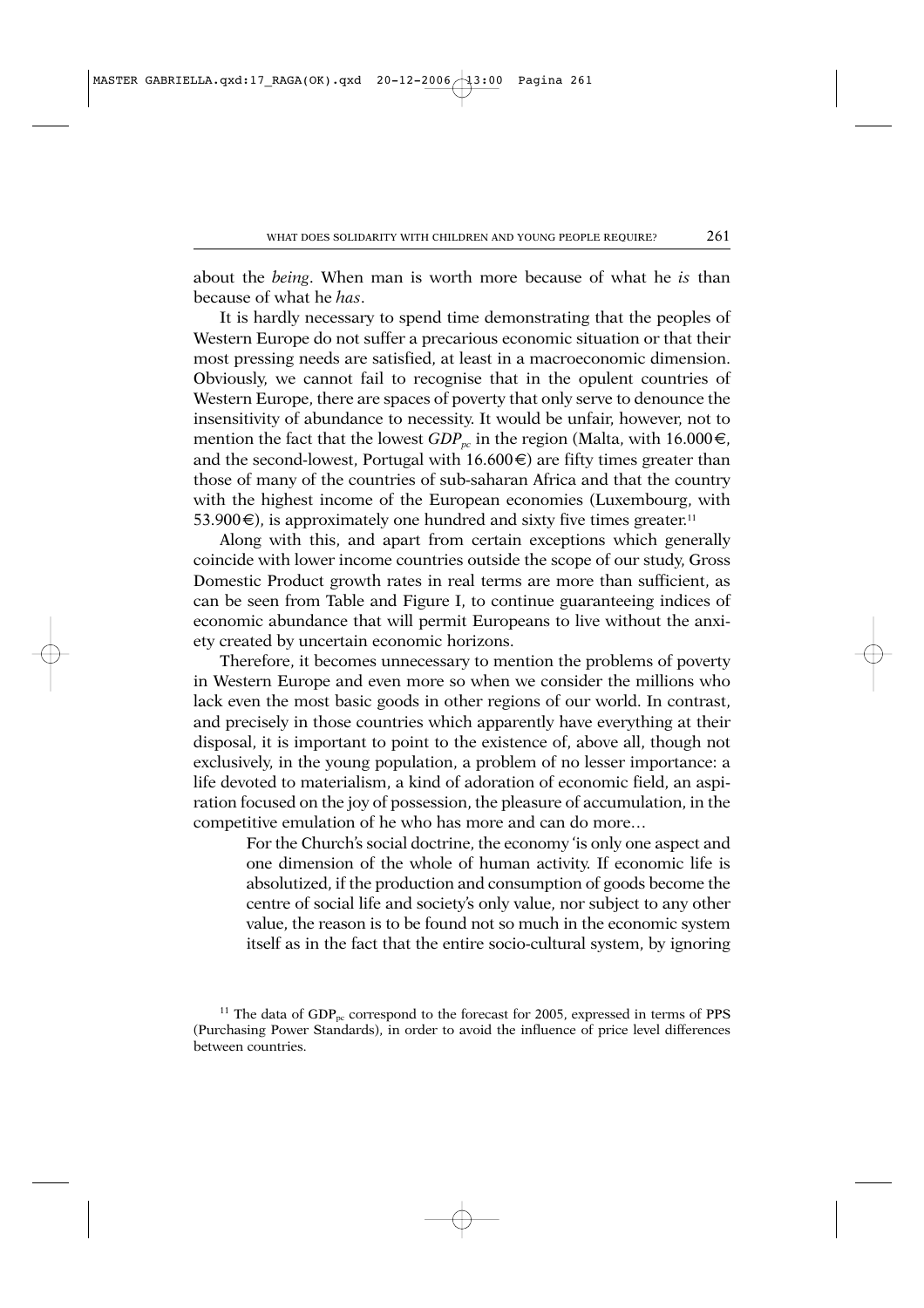the ethical and religious dimension, has been weakened, and ends up limiting itself to the production of goods and services alone' (John Paul II, Encyclical Letter *Centesimus annus*, n. 39).12

It is in this ignorance of the ethical dimension where resides the problem affecting youth, and not only youth, in the countries with the highest economic levels, where situations of economic wealth are contrasted with those of great human poverty.

# *Work and Unemployment*

Work is a fundamental right and a good for mankind, a useful good, worthy of man because it is an appropriate way for him to give expression to and enhance his human dignity. The Church teaches the value of work not only because it is always something that belongs to the person but also because of its nature as something necessary. Work is needed to form and maintain a family, to have a right to property, to contribute to the common good of the human family.13

Therefore, when the subject cannot exercise this fundamental right and lives within high unemployment levels, the consequences are grave. These consequences do not merely relate to the area of work but influence the entire configuration of the personality, significantly damaging self-esteem and casting a shadow on the role that corresponds to the person within society.

In effect, just as the Compendium of the Social Doctrine of the Church reminds us,

The high level of unemployment, the presence of obsolete educational systems and of persistent difficulties in gaining access to professional formation and the job market represent, specially for many young people, a huge obstacle on the road to human and professional fulfilment. In fact, those who are unemployed or underemployed suffer the profound negative consequences that such a situation creates in a personality and they run the risk of being marginalized within society, of becoming victims of social exclusion (*Catechism of the Catholic Church*, n. 2436).14

<sup>12</sup> Pontifical Council for Justice and Peace, *Compendium of the Social Doctrine of the Church*, Libreria Editrice Vaticana (Città del Vaticano, 2005), n. 375.

<sup>13</sup> *Ibid.*, n. 287.

<sup>14</sup> *Ibid.*, n. 289.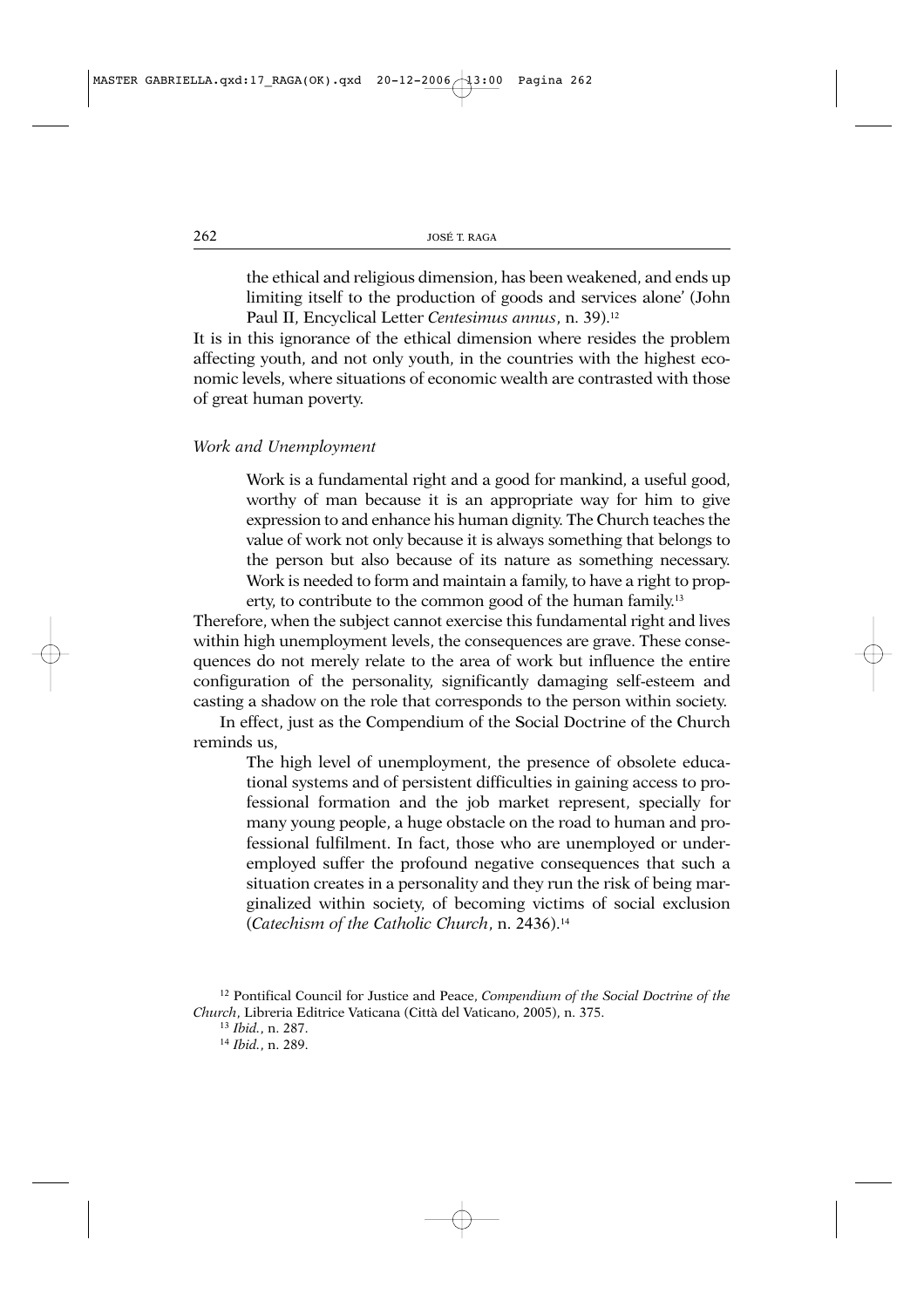One of the greatest challenges facing humanity in recent decades, and also in the developed countries of Western Europe, is that of gearing economic activity to the creation, with ever-greater conviction and efficiency, of the employment opportunities to enable the youth and the future society to find, without difficulty, the way in which to be useful to society, the manner in which to channel their personal and professional qualities for the common good, the way in which they can participate in the work of the Creation and feel themselves a inseparable part of their community and of the entire human family.

The unemployment rates, as can be seen from Table and Figure II, are in the range of ten percent in most of the countries falling within the scope of this study. The fact that they have been higher in the not too distant past obliges some reflection on the causes of this social ill as well as the taking of measures to improve access to employment in future generations.

The education and formation of the young is, without doubt, one of the greatest assets in the development of their personal and social attributes. It enables them, in an autonomous way, to be capable of living in a changing economic frame with unpredictable future consequences. This can take the form of a scientific and technical education in accordance with the demands of the modern age but should not neglect the human formation to which they will need to have recourse in moments of difficulty.

This human formation is what enables the youth of today, perhaps faced by the difficulties of tomorrow, to contemplate his work as an essential expression of himself and see it as the feature which truly gives value to work, irrespective of the objective value of his present or potential productive participation. It is this subjectivity which distances and differentiates work from each and every other of the inputs of the production process. In other words, it is the inherent dignity of the person that lends dignity to human work, distinguishes it from all goods or commodities and prevents it from being an object of transaction in the same manner as occurs with goods and services of whatever kind.

For reasons of its enormous influence on the subject and the consequences it holds for him, the unemployment rate  $\frac{U}{Uf}|_{0\to n}$ , as it appears in [2], is not a simple statistical detail for the purposes of contrasting the unemployed population with the working population. Behind that statistics lies dissatisfaction, difficulties in the creation of a family, difficulties in the satisfaction of needs, insecurity and lack of confidence with respect to the future.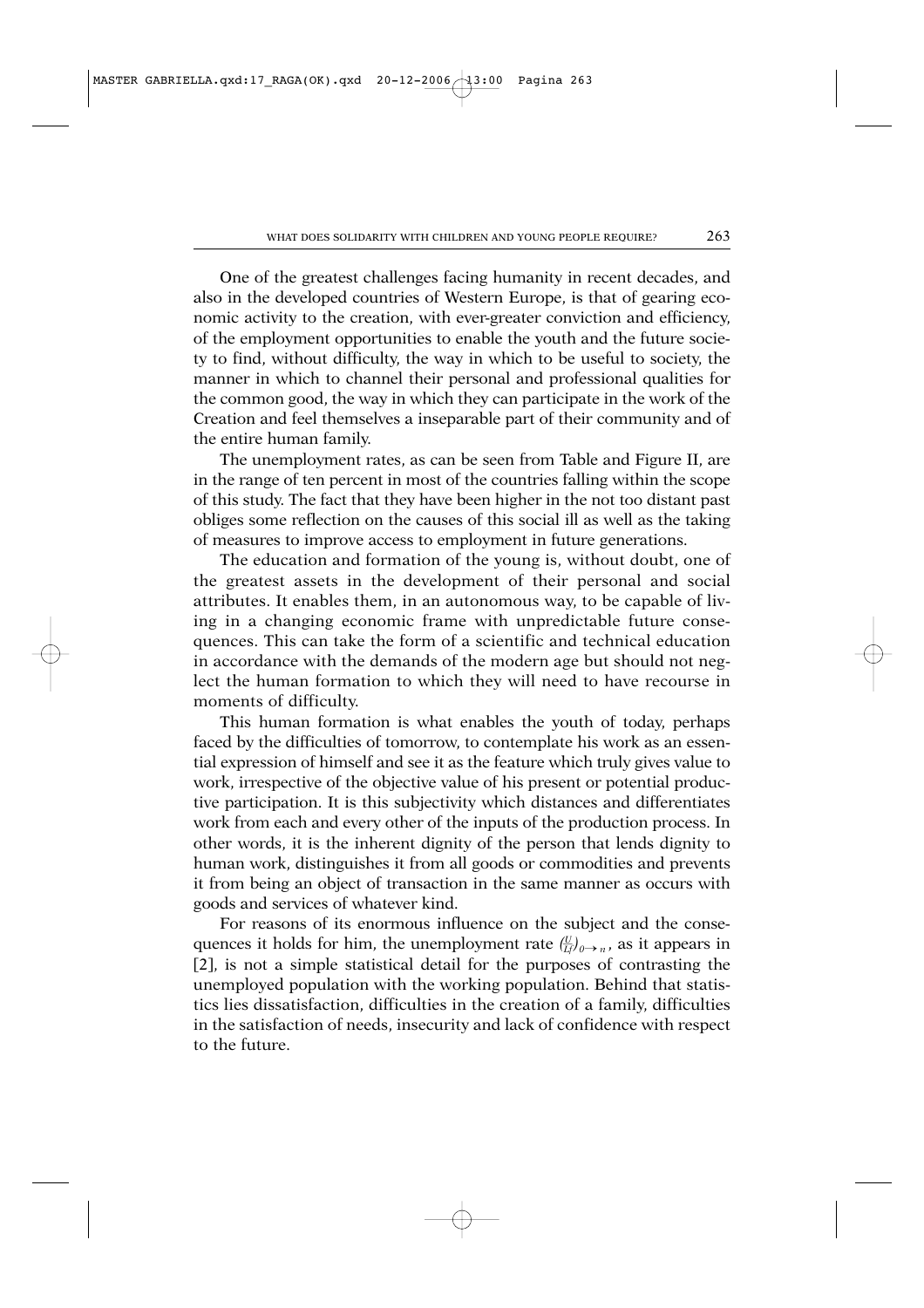As we have seen in times of high unemployment, the young person who lives within this horrendous social situation has a sceptical view of his own educational and formative processes. His scepticism leads to a positivism rooted in the staunchest materialism, and he forgets the subjective dimension and the transmission of dignity that the person gives to work irrespective of the economic value the market confers on the particular effort of the worker and its contribution to productive economic activity.

If it is indeed the case that a high unemployment rate in the life of a person called upon to fulfil a function in society, considered in terms of its aggregate influence, generates these undesirable effects in the formative processes of the young, by causing them to concentrate on the extremely short term – possibility of a job today but ephemeral – to renounce a more profound and wider formation with long term effects. The effects are even more devastating when unemployment is an integral part of the family life into which he is born and grows up.

About 16.5 percent of children under the age of eighteen in the United Kingdom live in households in which all the members are unemployed, while the figure for Germany and Belgium is 12.9%. In Ireland 12% of the young population live in these circumstances and even in Luxembourg, with the lowest levels of unemployment, 3% of children and young people under eighteen live in households where all the members are unemployed (see Table and Figure III). This presents a scenario in which the horror of unemployment starts to be experienced at a very early age, influencing, as is to be expected, the behaviour of young people, their expectations, their values and of course fostering within them the priority of satisfying the most immediate needs, renouncing formation and often leading them down the criminal path to total exclusion from society.

It seems unnecessary to refer here to the employment of minors, given that, at least in Western European countries, cases of this nature tend to be the exception. This phenomenon, apart from legal, political and economic considerations, also gives rise to problems of a moral nature. Moral problem at the individual level of the person who hires and at a social level when the entire community, national or international chooses to ignore it and allow matters to continue as they are. Not even the necessity that the family of these children and adolescents may have in economic terms serves to mitigate the gravity of the problem facing society when, on the one hand the work of a person under exploitation, a person not yet formed – not even physically – for the task to be carried out, and on the other hand this person is denied the opportunity for intellectual and human formation and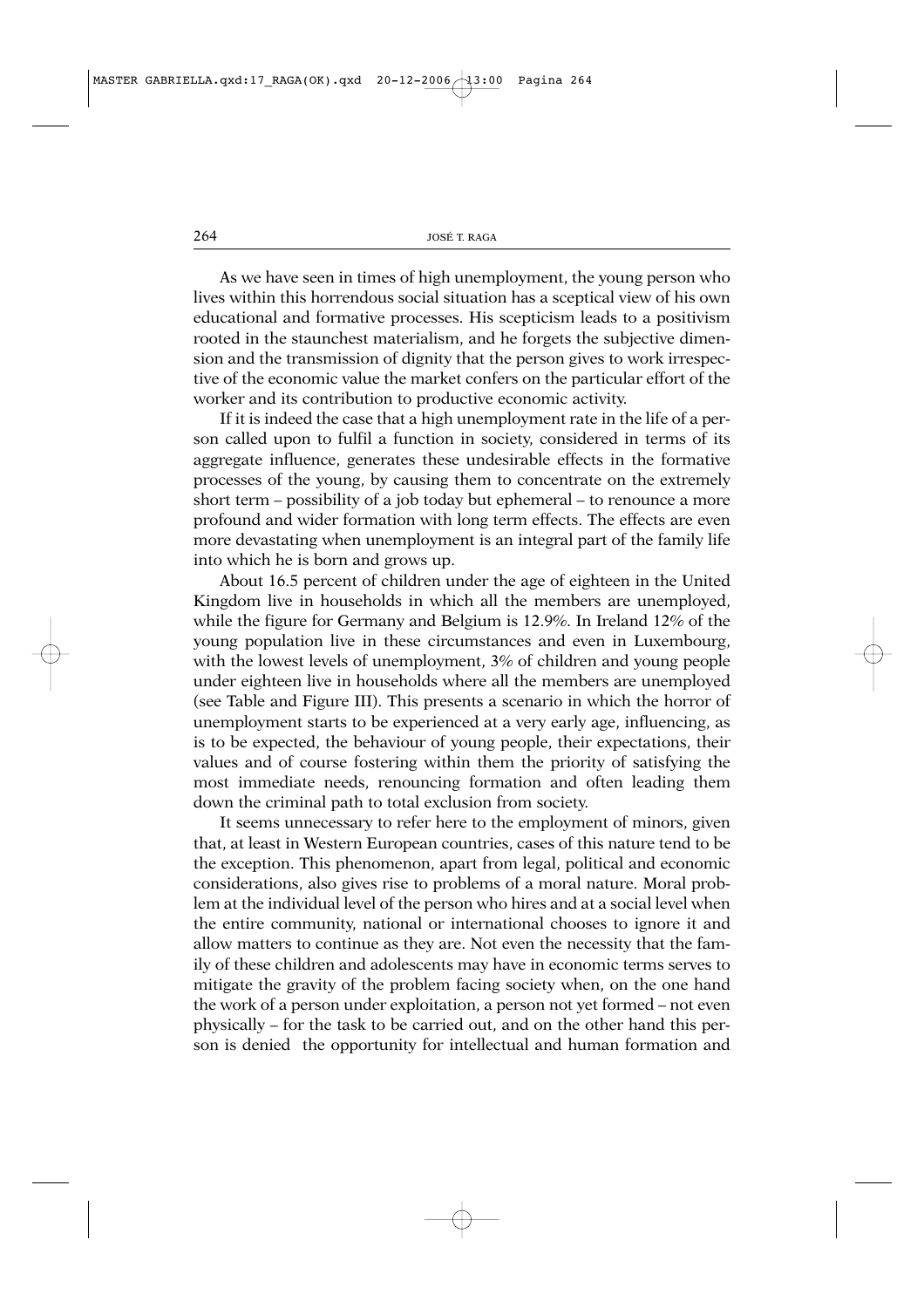the obtaining of professional qualifications which would later allow him to be more useful to society.

These types of jobs are, as the Social Doctrine of the Church points out, a symbol of violence to which nobody can be indifferent.

Child labour, in its intolerable forms, constitutes a kind of violence that is less obvious than others but it is not for this reason any less terrible. This is a violence that, beyond all political, economic and legal implications, remains essentially a moral problem. Pope Leo XIII issued the warning: 'in regard to children, great care should be taken not to place them in workshops and factories until their bodies and minds are sufficiently developed. For, just as very rough weather destroys the buds of spring, so does too early an experience of life's hard toil blight the young promise of a child's faculties, and render any true education impossible' (Leo XIII, Encyclical Letter *Rerum novarum*, n. 42)*.* After more than a hundred years, the blight of child labour has not yet been overcome.15

Work, with the stamp of dignity lent to it by virtue of the fact that it is an act of the person, who in turn is vested with dignity because he has been created in the image and likeness of the Creator, unites two relevant elements. On the one hand, by working, man becomes a participant in the work of the Creation itself, forming a part of the order that the Father has invested in him and cooperating in its perpetuation. Moreover, through work, man has the opportunity to realise his vocation and exercise the natural right to form a family and through it render service to the community. This is why work has long been a matter of preoccupation for the Church in accordance with the message of the Gospel.

#### *Consumption and its Corrupt Form, Consumerism*

In the strict sense, it is the act through which the subject satisfies his daily needs by means of perishable goods, including in this category those which are consumed in a single use at a given time and those others known as durable consumer goods, the use of which is over a reasonably long period of time.

Therefore, consumption is an act arising from necessity and it is this necessity which gives it legitimacy. This is what causes the subject to devote part of his income to the acquisition of those goods which, due to their util-

<sup>15</sup> *Ibid.*, n. 296.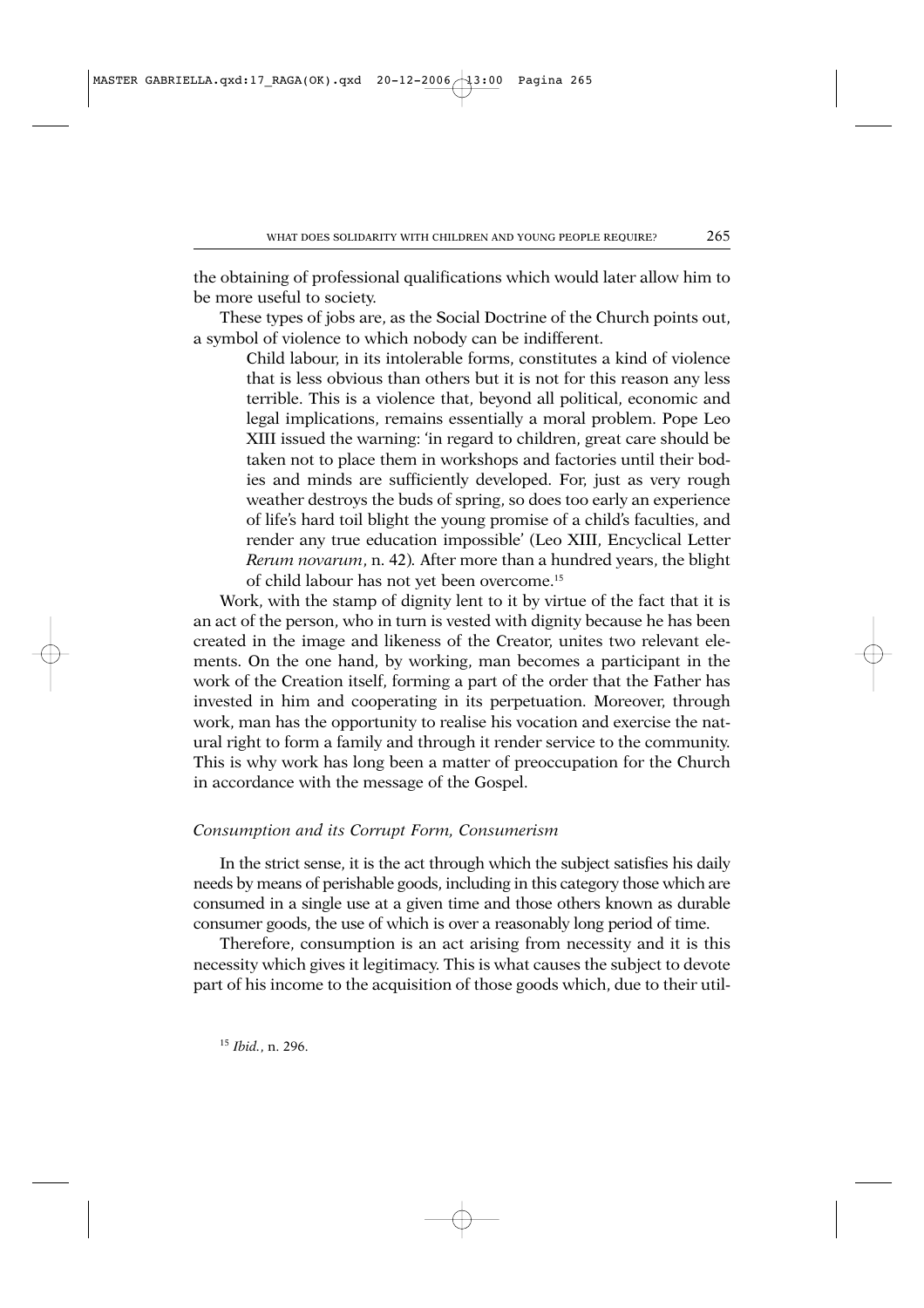ity and compatibility with his necessities, are capable of giving him satisfaction in the most efficient manner possible.

In this sense, and in the most intimate scenario of the sentiments of the subject are to be found the explanations for the feelings of wellbeing or discomfort, of sacrifice or enjoyment, of complacency or indignation. There is a struggle for a balance between two antagonistic forces: on the one hand, the utility which the act of consumption gives to the subject and on the other, the sacrifice of the subject, also in terms of utility, resulting from having to pay with some of his disposable income in order to acquire the good he considers to be useful. This sacrifice is represented by the utility of the good that he has had to renounce in order to have access to the good he has chosen.

Hence, the subject is presented with a wide range of goods, all capable to a greater or lesser degree of offering utility. These goods are set against an infinite catalogue of needs, which is restricted by the means available to the subject in terms of his income. The subject attempts to find the perfect combination in terms of optimum utility, taking into account the needs he would prefer to satisfy and the real limitations imposed by his disposable income. This is the maximalist behaviour present in the conduct of all economic subjects and it is a consequence of the scarcity of resources at the origin, in nature itself.

Whether the goods are tangible or not is of no importance. Any good or service has some capacity to offer utility insofar as it is capable of satisfying a need, whether these needs be related to the subsistence of the individual in the biological sense or a reflection of cultural, artistic or even spiritual aspirations. And here we are restricting our analysis to what we might call legitimate needs, those which are compatible with the dignity of the person. There are also goods available in the market to satisfy illicit needs, those which humiliate the human being and enslave him.

In the words of L.v. Mises,

It is arbitrary to consider only the satisfaction of the body's physiological needs as 'natural' and therefore 'rational' and everything else as 'artificial' and therefore 'irrational'. It is the characteristic feature of human nature that man seeks not only food, shelter, and cohabitation like all other animals, but he aims also at other kinds of satisfaction. Man has specifically human desires and needs which we may call 'higher' than those which he has in common with the other mammals.16

From what we have said, it can be concluded that consumption is a

<sup>16</sup> Ludwig von Mises, *Human Action. A Treatise on Economics*, William Hodge and Company Limited (London-Edinburgh-Glasgow, 1949), pp. 19-20.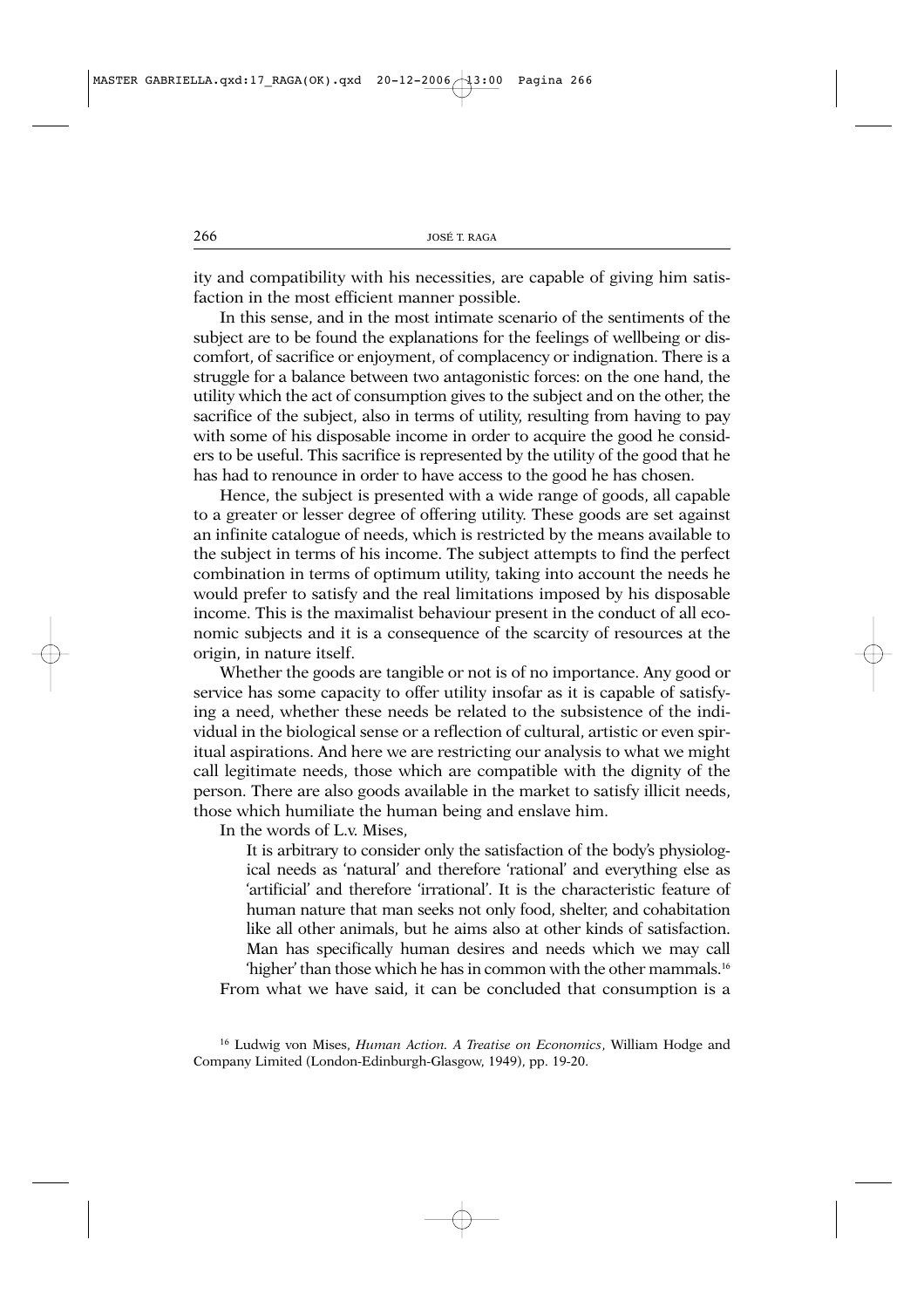function of the disposable income of the subject. Therefore, at higher levels of income it is logical to expect higher levels of consumption, though it is true that the level of consumption does not increase in the same proportion to increases in income. Large increases in income levels give rise to lower increases in consumption, thereby allowing to the presence of savings which serve to finance investment goods or to provide for, inside of the consumption unit, unforeseen needs which might arise at any time, be it in present or future generations.

The economic subject constantly moves in this area of doubt, in this uncertainty. In the words of C. Menger,

The circumstance that it is uncertain whether a need for a good will be felt during the period of our plans does not, therefore, exclude the possibility that we will provide for its eventual satisfaction, and hence does not cause the reality of our requirements for goods necessary to satisfied such needs to be in question. On the contrary, men provide in advance, and as far as their means permit, for the eventual satisfaction of these needs also, and include the goods necessary for their satisfaction in their calculations whenever they determine their requirements as a whole.17

The Austrian author himself adds that,

But the further civilization advances, and the more men come to depend upon procuring the goods necessary for the satisfaction of their needs by a long process of production, the more compelling becomes the necessity of arranging in advance for the satisfaction of their needs – that is, of providing their requirements for future time periods.

Even an Australian savage does not postpone hunting until he actually experiences hunger. Nor does he postpone building his shelter until inclement weather has begun and he is already exposed to its harmful effects. But men in civilized societies alone among economizing individuals plan for the satisfaction of their needs, not for a short period only, but for much longer periods of time. Civilized men strive to ensure the satisfaction of their needs for many years to come, Indeed, they not only plan for their entire lives, but as a rule, extend their plans still further in their concern that even their descendants shall not lack means for the satisfaction of their needs.18

<sup>17</sup> Carl Menger, *Principles of Economics*, the Free Press (Glencoe, Illinois, 1950), p. 82. <sup>18</sup> *Ibid.*, pp. 78-79.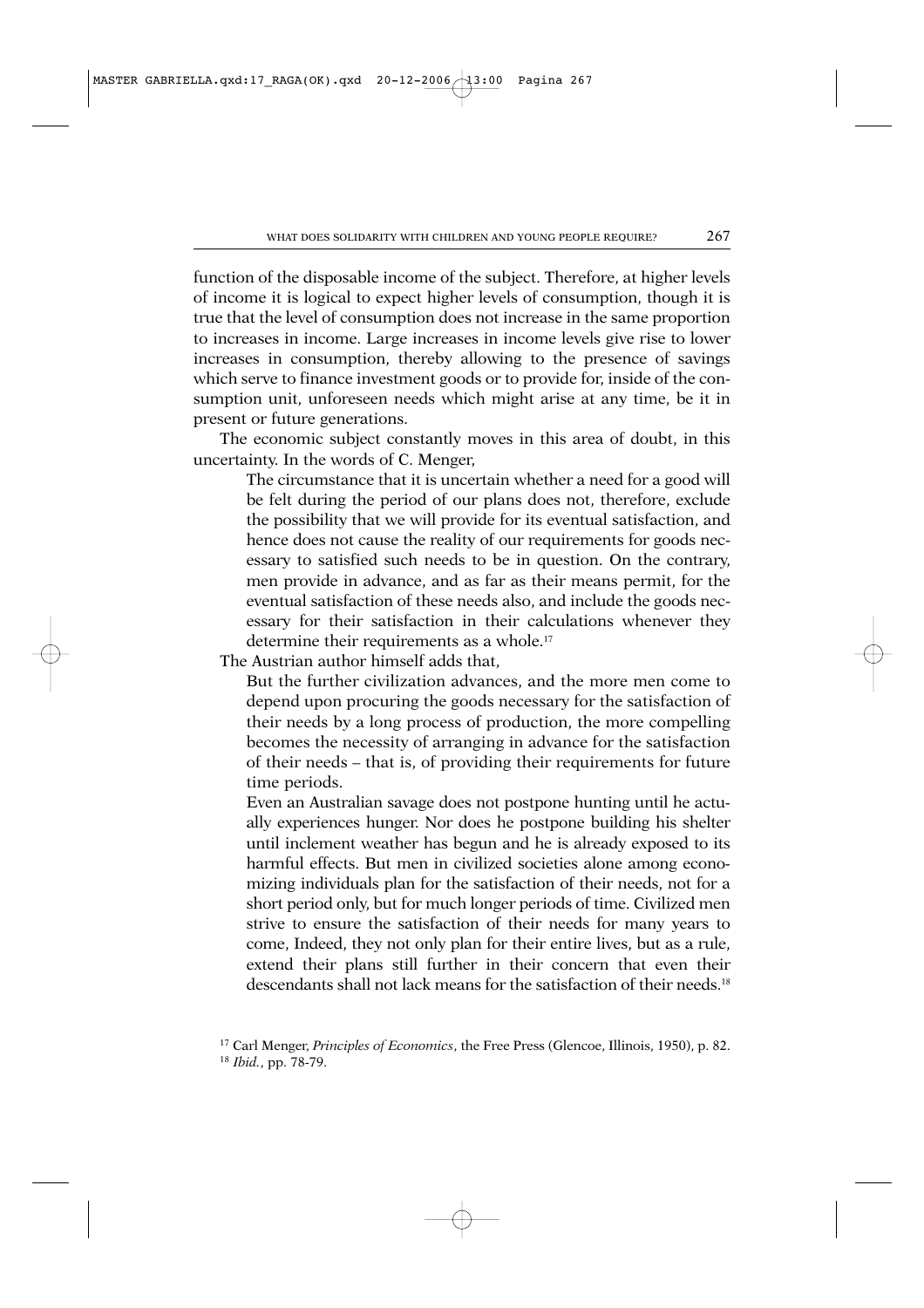This goal to have savings to cover unforeseen needs or to alleviate scarcity in the next generation, is also viewed as a legitimate desire of the human person. It is true that this requires moderation in consumption, and the ordering of needs in order to satisfy the most pressing needs and postpone those of lesser relevance. At the end of the day, the creation of savings generates utility, in the way that it eliminates worry in the face of risk, making life more serene, both economically and from a social perspective.

Consumption, from an anthropological perspective, is not a mere biological fact. Nor is it a simple economic measurement. Although recognising the existence of doctrinal theories in conflict with this view, economic theory has adopted as a dominant opinion that which is known as 'the sovereignty of the consumer'. This opinion holds that the consumer has the capacity to decide the route taken by economic activity, both in terms of his primary choice with respect to the consumption/saving dilemma and in terms of the goods he chooses to consume. Let us not forget that no production process exists which does not have the act of consumption as its ultimate objective.

Purchasing power must be used in the context of the moral demands of justice and solidarity, and in that of precise social responsibilities. One must never forget 'the duty of charity…, that is, the duty to give from one's "abundance", and sometimes even out of one's needs, in order to provide what is essential for the life of a poor person' (John Paul II, Encyclical Letter *Centesimus annus*, n. 36). This responsibility gives to consumers the possibility, thanks to the wider circulation of information, of directing the behaviour of producers, through preferences – individual and collective – given to the products of certain companies rather than to those of others, taking into account not only the price and quality of what is being purchased but also the presence of correct working conditions in the company as well as the level of protection of the natural environment in which it operates.<sup>19</sup>

Therefore, moral discernment is required when faced with decisions about saving and consuming or with respect to what goods to consume. There is a growing tendency towards an atmosphere in which such discernment is not even established with respect to income. Often, families run up debts, not to cover basic needs but rather to enjoy goods and services of a

<sup>19</sup> Pontifical Council for Justice and Peace, *Compendium of the Social Doctrine of the Church*, Libreria Editrice Vaticana (Città del Vaticano, 2005), n. 359.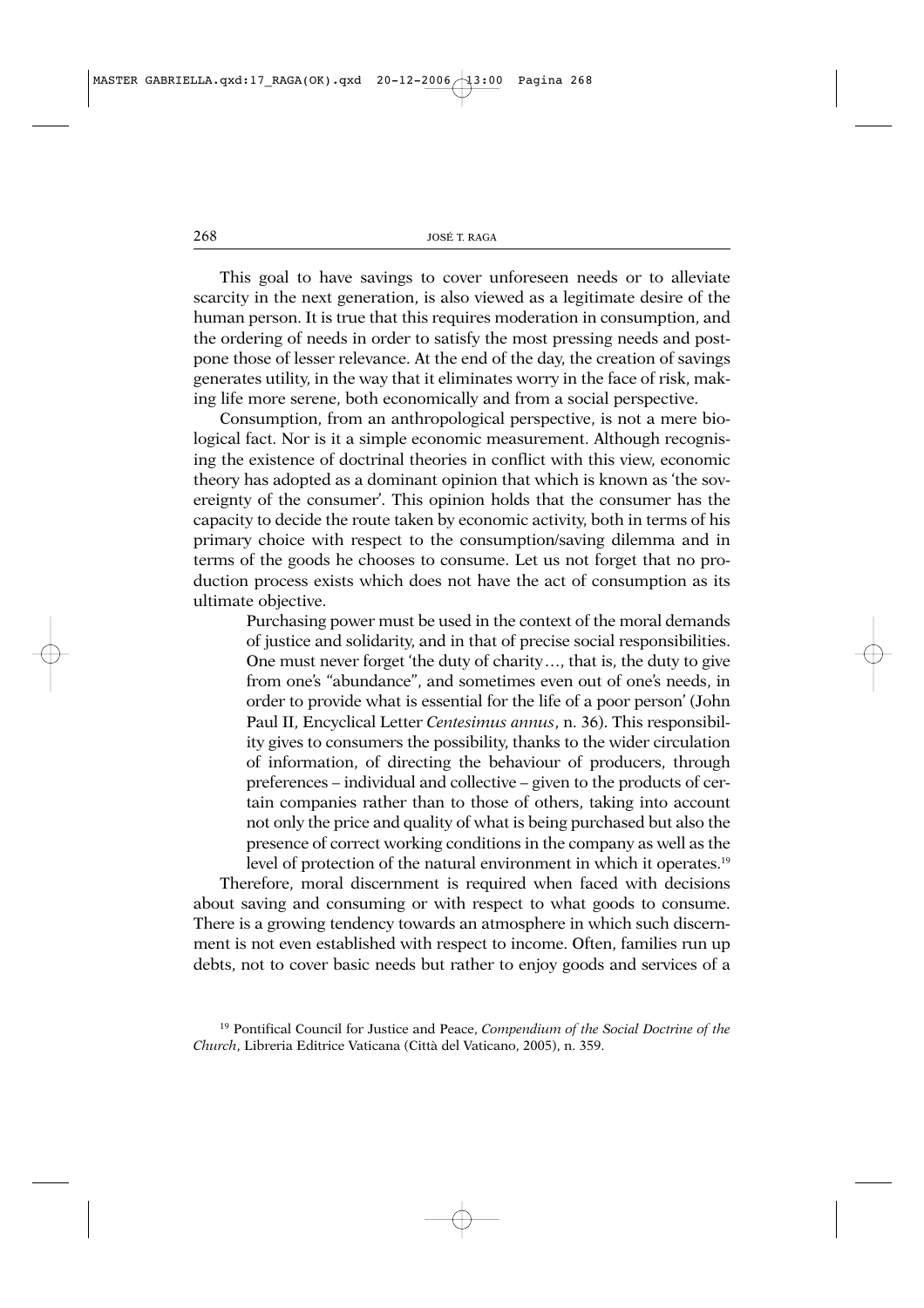superfluous nature, thereby incurring hardship in order to pay back the loans entered into. Man finds himself on a helter-skelter of consumption, blinded by what goods can offer him and the degree to which they subordinate and debase him. A scenario of materialism before which the adult subject, and even more so the young person without orientation, succumbs to a consumerist ritual in which social emulation plays a substantial role.

The young person learns, within the family atmosphere itself, that one consumes not for the purpose of satisfying primary needs, but because others, neighbours and friends are consuming, albeit without reason, something to which he is attracted and unwilling to forego. In the act of consumption, the consumer exercises his mind and his rationality whereas in consumerism he finds himself bereft of discernment.

It is true that present-day trade, along with the noble function of adapting goods to needs, of connecting the production process to the consumer, also attempts to do a little more than simply this. In an attempt to awaken non-existent needs, to attract the weak of will to the consumption of superfluous goods, it develops, aided and abetted by modern technology, a multitude of advertising instruments which serve to eliminate reflection on the benefits and desirability of the good on offer.

People lacking in formation, especially but not exclusively young people, are irredeemably attracted to consumption and thus, their liberty and capacity to choose is eliminated. It is the culture of goods for the sake of goods, their unshackled accumulation, having more and more regardless of the need for the particular good and the suppression of the act of decision that characterises the discerning man.

The Social Doctrine of the Church offers light in the midst of all this obscurity.

The phenomenon of consumerism maintains a persistent orientation towards 'having' rather than 'being'. This confuses the 'criteria for correctly distinguishing new and higher forms of satisfying human needs from artificial new needs which hinder the formation of a mature personality' (John Paul II, Encyclical Letter *Centesimus annus*, n. 36). To counteract this phenomenon it is necessary to create 'life styles in which the quest for truth, beauty, goodness and communion with others for the sake of the common growth are the factor which determine consumer choices, savings and investments' (John Paul II, Encyclical Letter *Centesimus annus*, n. 36). It is undeniable that ways of life are significantly influenced by different social contexts, for this reason the cultural challenge that consumerism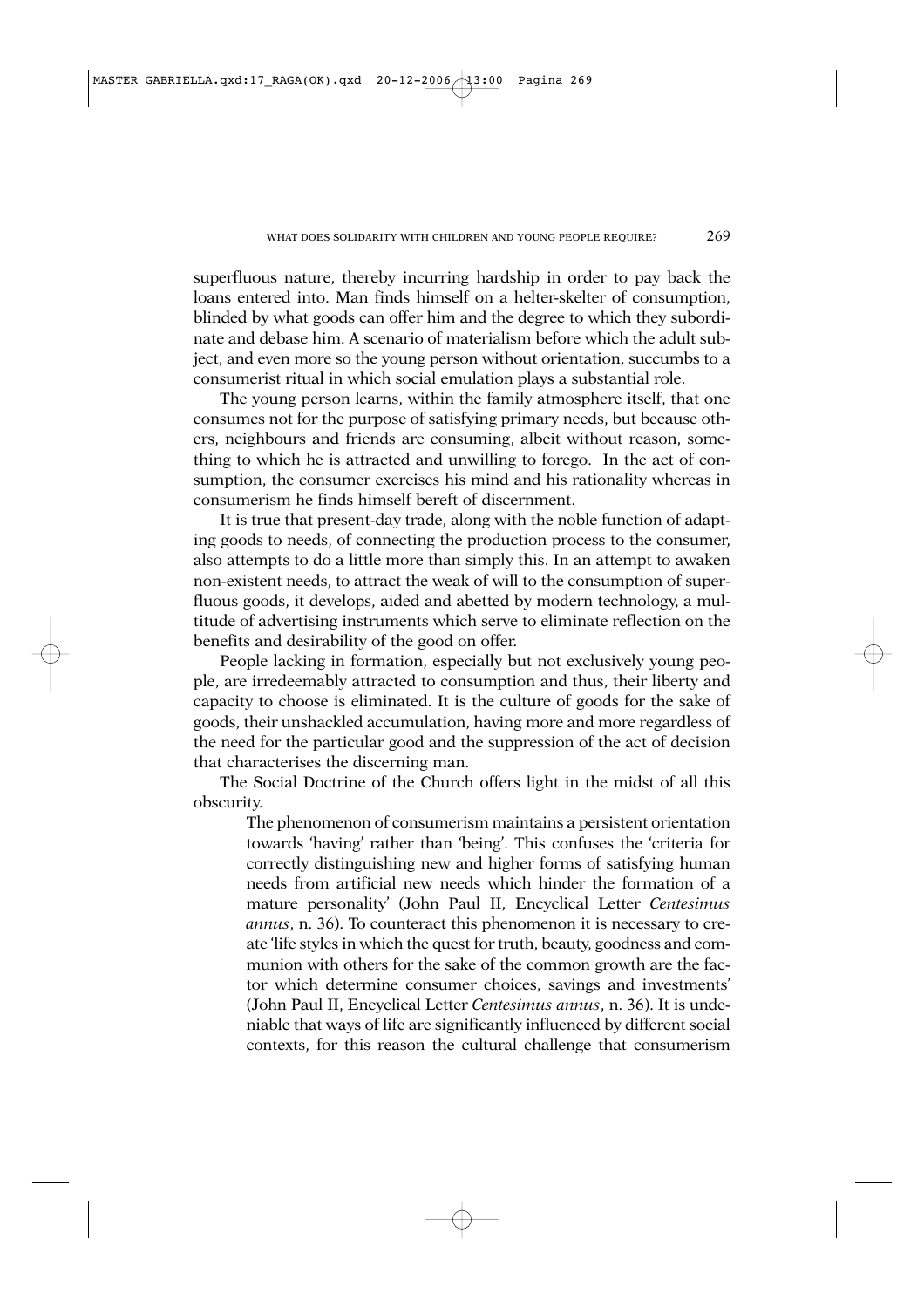poses today must be met with greater resolve, above all in consideration of future generations, who risk having to live in a natural environment that has been pillaged by an excessive and disordered consumerism (John Paul II, Encyclical Letter *Centesimus annus*, n. 37).20

From Table an Figure IV, one can appreciate the high level of consumption in the majority of western European countries, that one that in [2] we define as  $\left(\frac{C}{GDP}\right)_{0\to n}$ . Obviously, at lower income levels the percentage of consumption is higher, as we pointed out earlier, but to observe high income countries with a volume of consumption that will soon exceed eighty percent, is indicative of societies immersed in high consumption and the lack of discernment in the decision to consume.

The problem does not end here, however. On the one hand, high consumption diminishes saving capacity and with it the practice of charity which is displaced by the triumph of materialistic and irrational hedonism. And on the other hand, producing in the quantities demanded by such high consumption leads to the consumption of the natural resources, many of them unrenewable, which the Creation places in our hands for the good of all humanity, present and future and irrespective of where the person is located.

John Paul II affirmed that

In his desire to have and to enjoy rather than to be and to grow, man consumes the resources of the earth and his own life in an excessive and disordered way. At the root of the senseless destruction of the natural environment lies an anthropological error, which unfortunately is widespread in our day… In all this, one notes first the poverty or narrowness of man's outlook, motivated as he is by a desire to possess things rather than to relate them to the truth, and lacking that disinterested, unselfish and aesthetic attitude that is born of wonder in the presence of being and of the beauty which enables one to see in visible things the message of the invisible God who created them. In this regard, humanity today must be conscious of its duties and obligations towards future generations.<sup>21</sup>

A responsibility that cannot be avoided, and from which different conduct must emanate, behaviour that is respectful of man and his attributes, of all humanity and the means given to us by God for the good of all, without exclusion. The great service that we can offer to future generations is to show them the correct path to take as consumers of goods and services.

<sup>20</sup> *Ibid.*, n. 360.

<sup>21</sup> John Paul II, Encyclical Letter *Centesimus annus* (Rome, 1 May 1991), n. 37.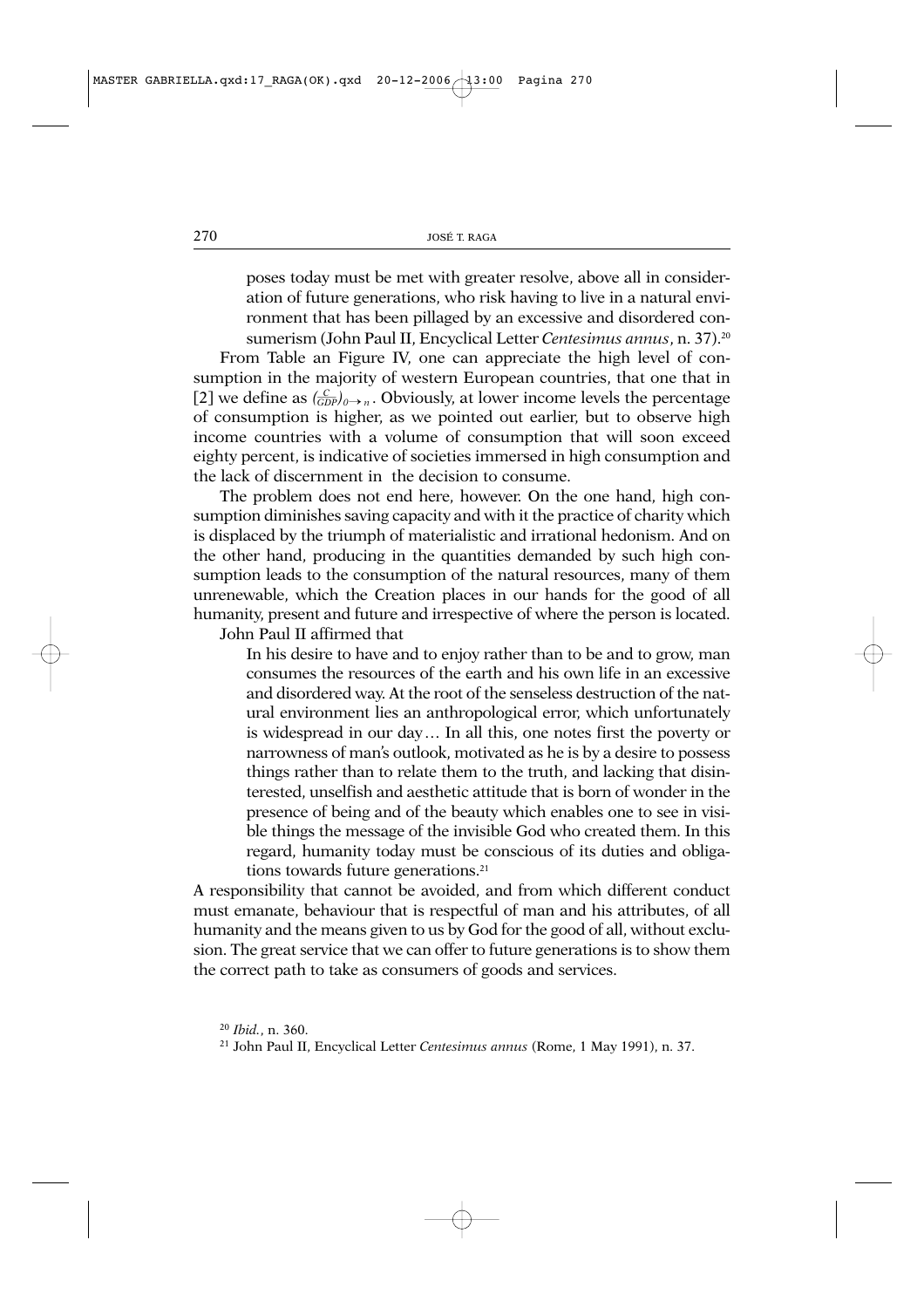And what we have said with respect to excess consumption in relation to individuals and families is also applicable to the public sector. For a long period of its existence, the public sector has incurred expenses beyond its means and it has yet to liberate itself fully from this tendency. Frequently, these expenses have not come from productive investments which would serve to generate future income. On the contrary they are often consumerist expenses aimed at satisfying the electorate of the moment in a quest for votes and confidence.

This volume of spending, in excess of income, gave rise to large budget deficits which were initially financed by public debt, that would have to be paid by the future generations who were present when it fell due. In this way, the present generation enjoyed goods beyond the means available to it, whereas the future generation was obliged to make sacrifices in order to amortise the debt payable at a given time.<sup>22</sup> The Social Doctrine of the Church has clearly defined the illicitness of making future generations bear the burden of the excess consumption of the present generation. This can clearly be seen where it says:

Solidarity between generations requires that global planning take place according to the principle of the universal destination of goods, which makes it morally illicit and economically counterproductive to burden future generations with the costs involved: morally illicit because it would mean avoiding one's own responsibilities; economically counterproductive because correcting failures is more expensive than preventing them.23

## *The Environment at the Service of the Mankind*

When we employ the variable  $\delta Env_{0\rightarrow n}$  in [2], we are aware that this alteration in the environment can be positive or negative depending on man's activity. Human life in itself, its subsistence and development, implies a negative effect on the environment, given that the consumption of goods by humanity brings with it, of necessity, the consumption of resources, some of

<sup>22</sup> *Vide* José T. Raga, 'A New Shape for the Welfare State', in: E. Malinvaud (ed.) *Intergenerational Solidarity*, Proceedings of the Eighth Plenary Session of the Pontifical Academy of Social Sciences, 8-13 April, 2002, The Pontifical Academy of Social Sciences, (Vatican City, 2002), pp. 209-247 and the appendix of Tables and Figures, pp. X-XIV.

<sup>23</sup> Pontifical Council for Justice and Peace, *Compendium of the Social Doctrine of the Church*, Libreria Editrice Vaticana (Città del Vaticano, 2005), n. 367.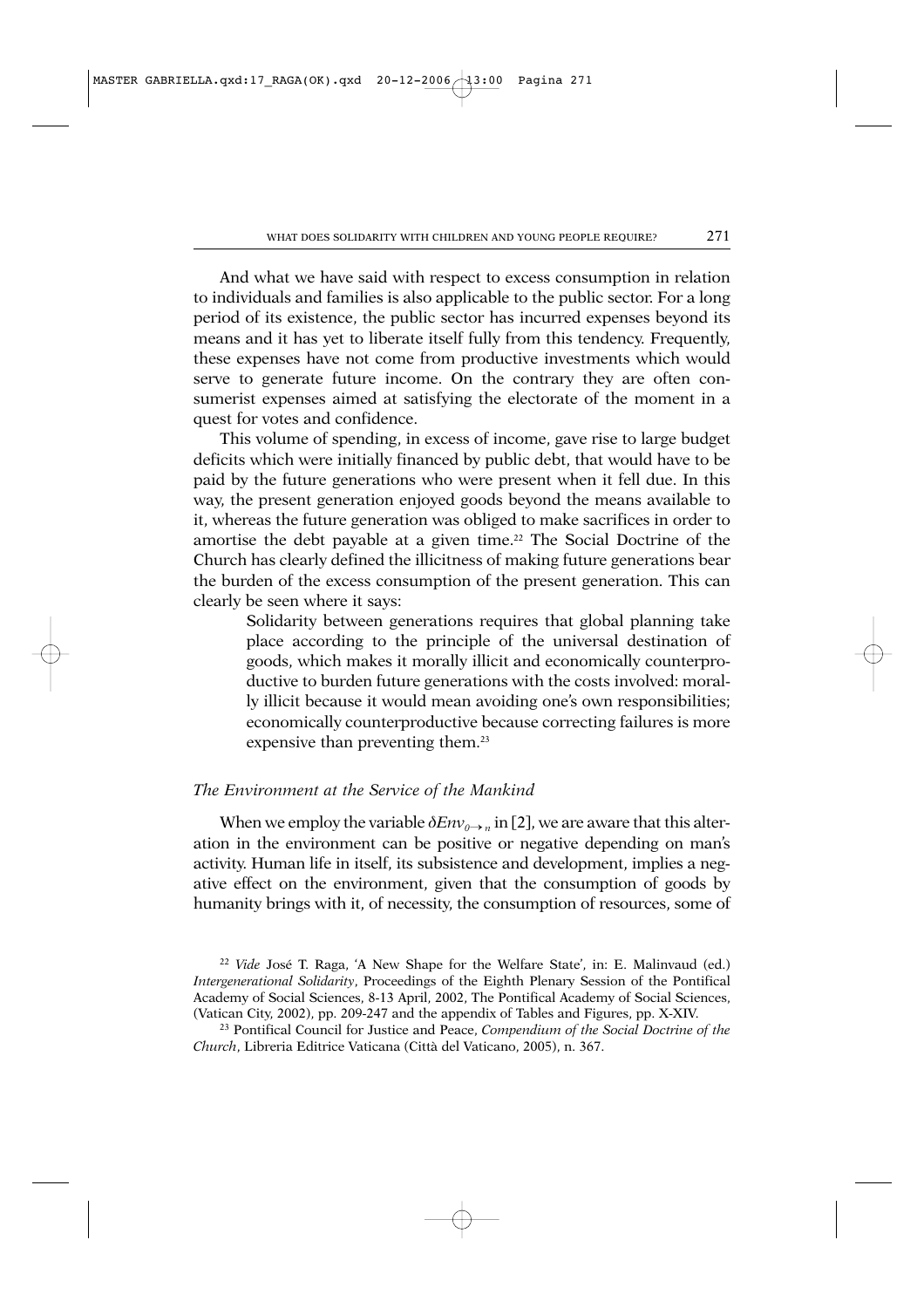which are not renewable. On the other hand, this same human life, endowed as it is with intelligence and potential, is capable of inverting the order of asseveration, and of offering new horizons which serve to enrich the natural environment. In this way the negative effects of consumption are more than compensated for by the positive effects of man's contributions to the environment. And all this takes place in the course of the time period corresponding to the present generation, i.e., the period  $(0 \rightarrow n)$ .

Let us remind ourselves of the fact that our objective is not simply to leave a world in the same condition as that in which we received it, but, in the same way as the generation which preceded us, to achieve for the future something better than that left to us. This objective, in term of the environment, requires rationality, moderation and effort in order to find the most suitable forms of solidarity with the human family. Far from an environmentalism without an anthropological base, in which man is subordinate to nature, we are conscious of the fact that nature is at the service of man. Man, is designated by the Creation to dominate and cultivate nature, but this, in no way authorises him to assume ownership of it, and deny its enjoyment to those who like himself are the beneficiaries of its fruits.

Each and every man is none other than an administrator of the goods entrusted to him by God. Hence the necessity for austerity in the use of natural resources and the avoidance of waste on the one hand, and on the other, the commitment to improve by means of new discoveries and new methods, resources which, although at the disposal of man in the past, were unknown in those times and which through the efforts of the present generation contribute to the future community.

#### *A Community Framework for the Growth of the Youth*

In the same way that society is enriched by the complementary qualities of the sexes, – masculinity and femininity form a complementary unit that goes to make up the embryo of social growth – one can appreciate within the heart of society, the complementary nature of the relationship between generations. From the confluence of the generations, internal growth blossoms spontaneously in the form of experiences, transmission of values, and attitudes in the face of social situations. All in all, this represents an improvement in the capacity to live together and conform a true human community.

Therefore, the community as a whole is made up of a series of subgroups, some according to age, which in turn intersect with other sub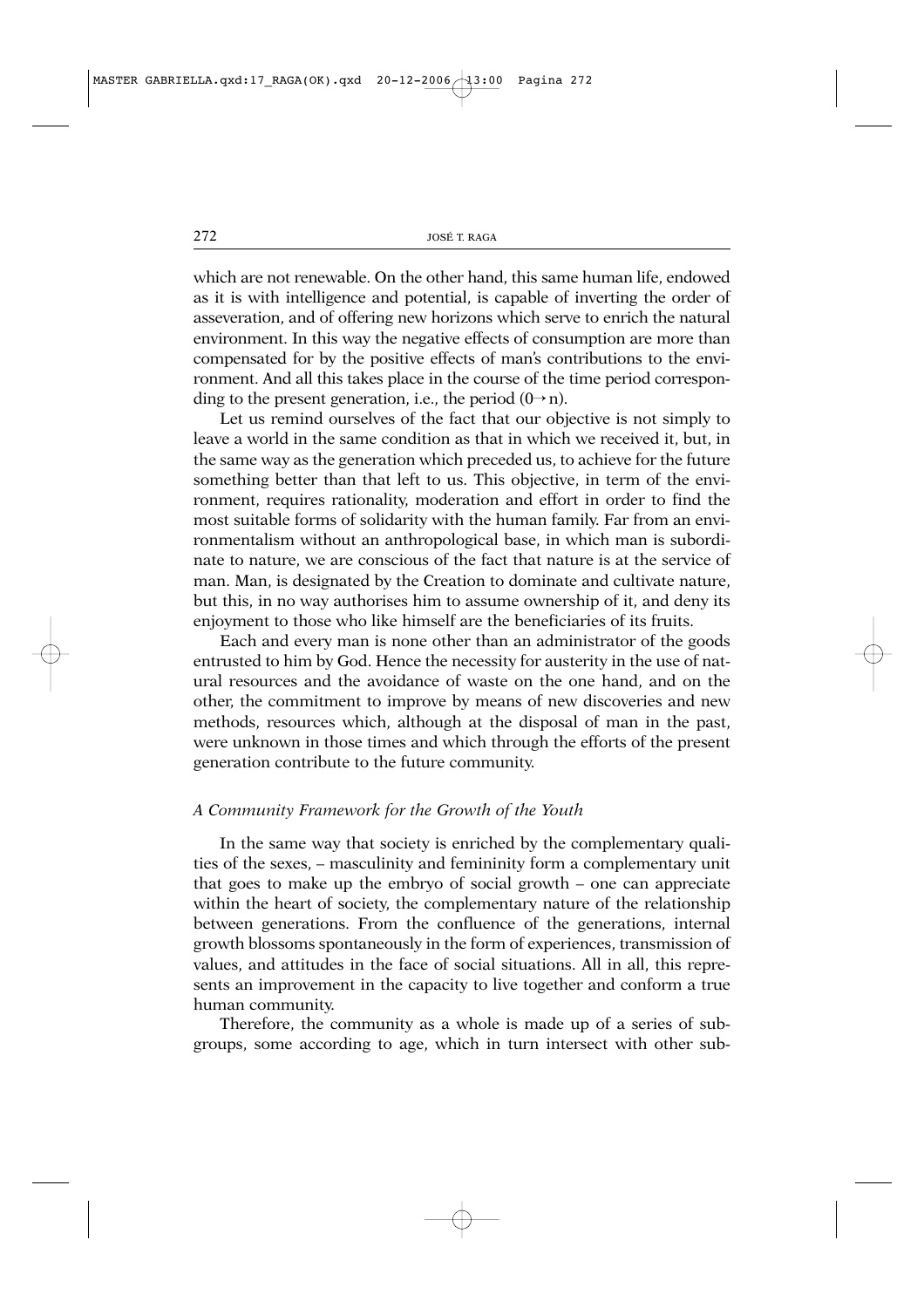groups according to sex. Each sub-group has its own experiences of a horizontal nature, which in turn acquire new characteristics at every intersection, according to their determining characters. Young boys and girls have a horizontal relationship between them, apart from their differentiation, and both, at the same time, – the youth in general – have a vertical relationship with the sub-groups of adult and the older generation, again from the perspective of their differentiation by sex.

Life at the heart of each sub-group is enriched by the relationship between its members in the constant living, participating and cooperating for their common purpose. In the same way, each sub-group, in conjunction with the others, configures the community as a whole. Each sub-group is vital to the configuration of the community in the same way that each element of the sub-group is vital to the configuration of that sub-group as a body destined to form part of the entity known as society.

Each element, regardless of the sub-group under consideration, is significant to the social education of the group, whilst the sub-group, in the first instance, and the community, in the second, are essential to the education of each single element. What we are trying to say is that, one cannot imagine a sub-group of young people isolated from the sub-group of adults or senior citizens, and nor can one imagine young people isolated without the elements necessary for the creation of their corresponding sub-group. Young people isolated as single elements would configure an empty and worthless group in terms of creating the community as a whole. In the same way, a sub-group of young people with no relationship with adult and senior citizen sub-groups would constitute a disjointed sub-group and therefore be worthless in terms of the creation of a community.

In other words, everybody needs everybody and everyone is needed by everyone. A society without young people is inconceivable and so too is a young person without young people. Their lives would present shortcomings resulting in a lack of creative harmony in the social group itself.

Therefore, it is worth considering whether, at this point in time, in the countries of Western Europe, it is possible to assure this inter-relation between the different sub-groups that we have described or even more importantly, if it is possible to guarantee the spontaneous configuration of a sub-group of young people which, as such, is destined to be the embryo of the future society.

John Paul II issued a warning on the occasion of the centenary of the *Rerum novarum*, which cannot be ignored:

In addition to the irrational destruction of the natural environment – we already referred to –, we must also mention the more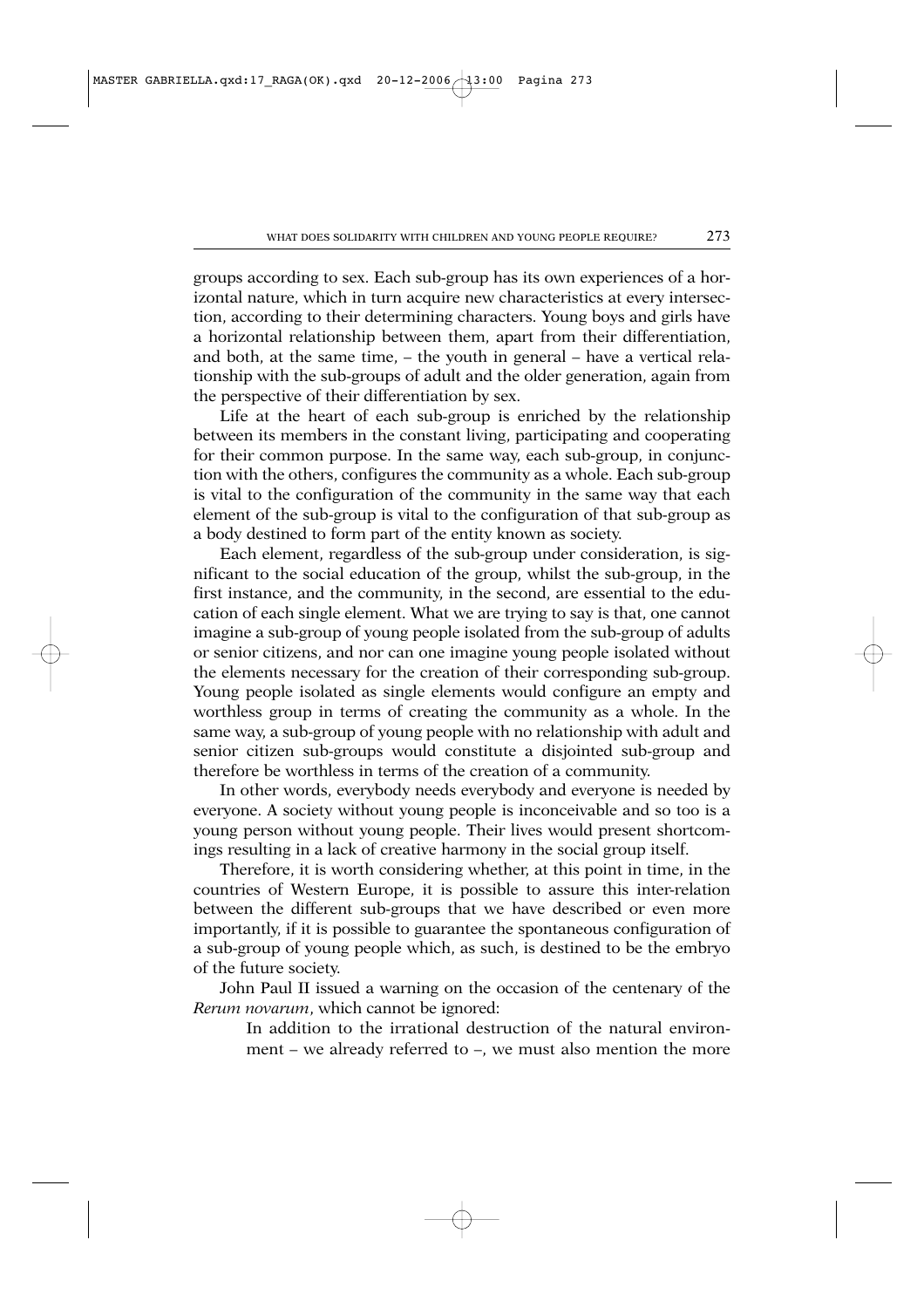serious destruction of the *human environment,* something which is by no means receiving the attention it deserves. Although people are rightly worried… about preserving the natural habitats of the various animal species threatened with extinction… too little effort is made to *safeguard the moral conditions for an authentic 'human ecology'.* Not only has God given the earth to man… but man too is God's gift to man…

Man receives from God his essential dignity and with it the capacity to transcend every social order so as to move towards truth and goodness. But he is also conditioned by the social structure in which he lives, by the education he has received and by his environment. These elements can either help or hinder his living in accordance with the truth…24

Therefore, we shall rephrase the question: Do present-day society, the education received by the youth of today, the atmosphere in which the young person grows up, constitute the elements which will serve to facilitate living in truth and produce growth in the community? Furthermore, is the society of today sure of its future survival or is it in danger of extinction in the same way as some of the natural species?

In the function that appears in [2], a variable  $(\frac{Y^{th}}{T_p})_n$  is identified which configures the sub-group youth  $(Y<sup>th</sup>)$  in the community group  $(T_p)$  – total population – in the year  $(n)$ , expressed in relative terms with respect to the community. Youth, considered in this manner, needs to have an entity and to carry weight in society for the purpose of two specific missions: the first being to ensure the survival of the community itself and the other being to guarantee that the sub-group as such is, and exists as, a truly young element, thereby ensuring the wealth of the horizontal interaction produced within the sub-group itself. If this were not to be the case it would signify youth in a vertical relationship with adult and senior citizen sub-groups, but with a gap in its formation that can only be filled by means of the conviviality within the specific social group to which it belongs.

In Table V and in its corresponding Figure of the appendix, one can observe the evolution of youth with respect to the total population for the different western European countries. The values contained therein cannot but remind us of the words that we have already quoted from John Paul II's

<sup>24</sup> John Paul II, Encyclical Letter *Centesimus annus* (Rome, 1 May 1991), n. 38. The expression into dash, corresponds to the author of the paper.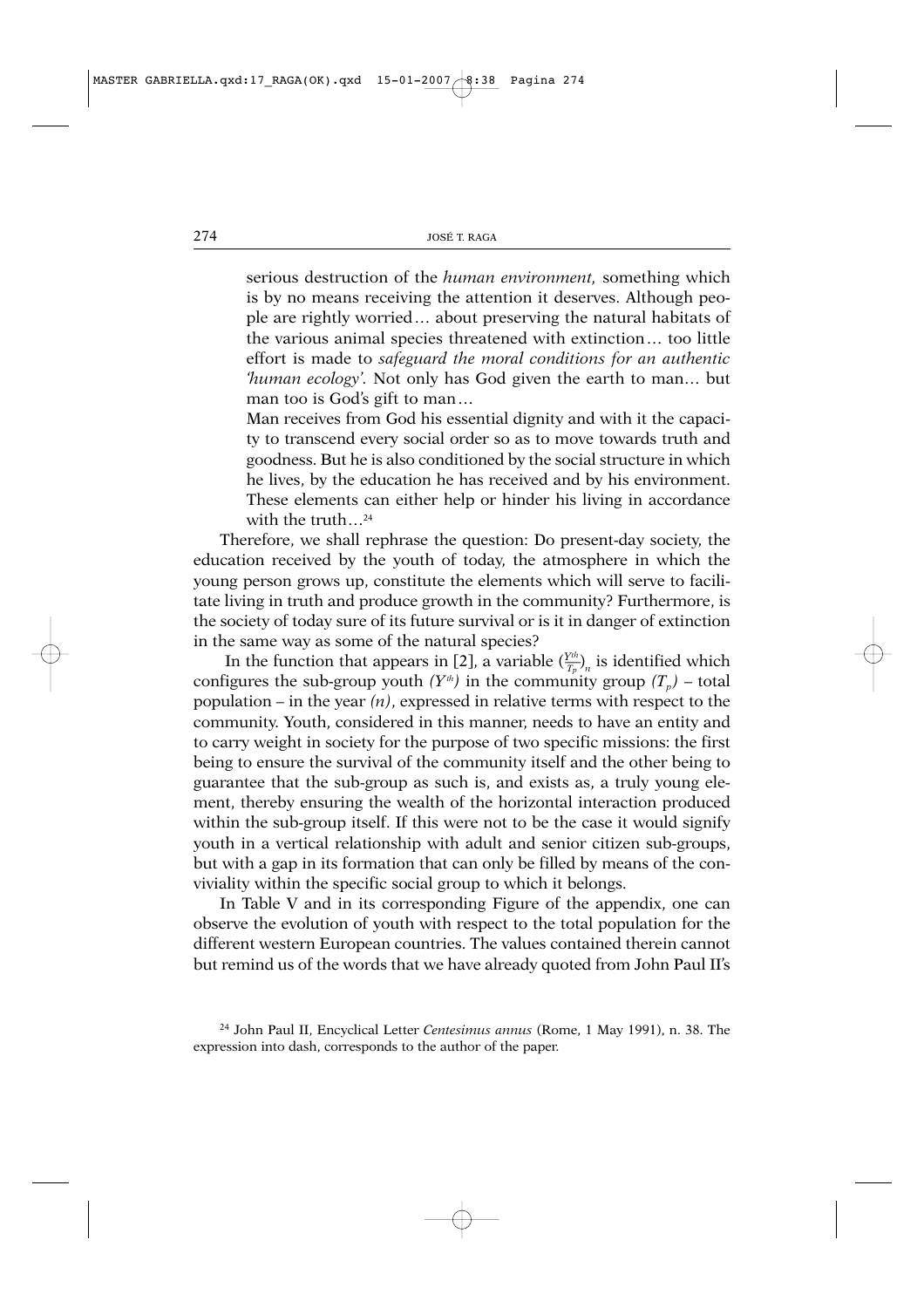encyclical *Centesimus annus*, in reference to human ecology. The data in the table might cast doubt on the capacity of youth to live as such, i.e., to live in an environment with other young people with whom they can exchange experiences, opinions and contribute to the cultural development of a society under construction.

In the last ten years, the period under consideration, in all Western European countries with the exception of Denmark, the percentage of young people with respect to the total population has diminished. In some cases, such as those of Ireland, Portugal, Spain and Italy, the decrease is alarming, even if Ireland is second only to Iceland as the country with the highest percentage of young people in the year 2004. Italy, in contrast, presents the lowest percentage of young people in the same year. Taking young people as those between the ages of zero and twenty four, the value is 24.8% of the total population. Given an average life expectancy of approximately eighty years, this figure should not be less than thirty five percent of the total population.

On breaking down the figure into two age sectors, the situation becomes even more worrying. The greatest decrease is to be observed in young people from zero to fourteen years old. This means that, unless there is a change in the fertility rate in the immediate future, or one of the other parameters that we shall examine below, the values of this table for the year 2015 or 2120, present us with an aged society in which one would have to cast doubt on the capacity of youth itself to be young. In other words, we would be approaching a situation which we have previously described as the empty sub-group, in which the elements would be nonexistent, at least in the social sense.

This variable  $(\frac{Y^{th}}{T_p})_n$  which acts as an independent variable in [2], is, in turn, a function of a series of variables, from which we have selected those which, in our opinion, are the most significant. Thus,

$$
\left(\frac{Y^{th}}{T_p}\right)_n = f\left[L_{ex}, \left(F_r, C_{c_r}, Im_r\right)_{\theta \to n}\right]
$$
 [4]

This is to say that the weight carried by youth in society at any given time depends upon, first of all, human life expectancy  $(L_{ex})$ , given that, in *coeteris paribus* conditions, for a determined fertility, a prolongation of life expectancy – better health conditions, better diet, better environment, etc. – supposes a reduction in the ratio of young people to the total population, unless we change the temporal variable representing the concept of 'youth', which here we have taken to be  $(0 \rightarrow n)$ , with  $(n)$  being the age in which maturity is reached and adulthood begins.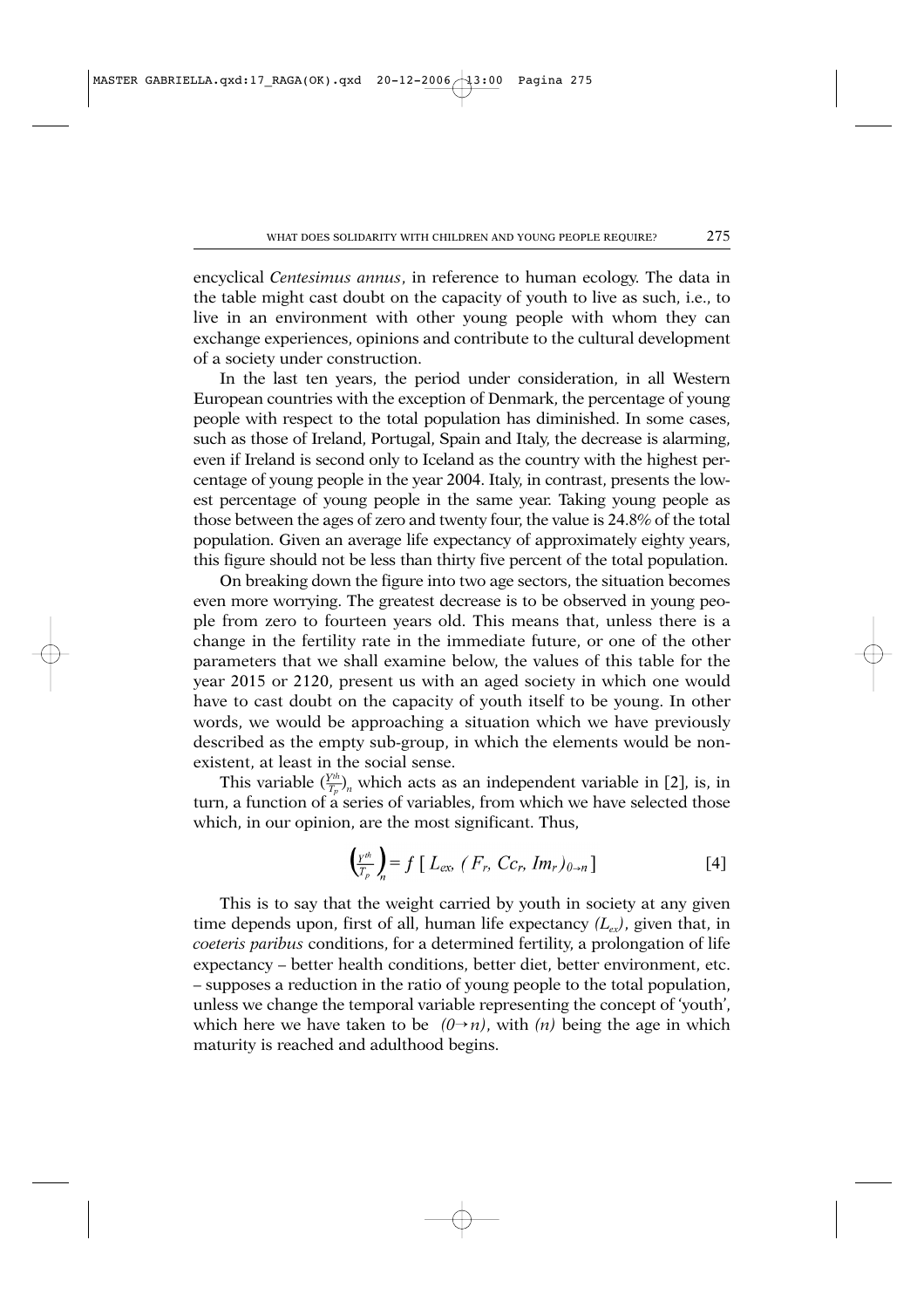It is hardly necessary to say that life expectancy in Western European countries is in accordance with its degree of development, i.e., very high and growing for the ten-year period under consideration, 1994 to 2004. Worthy of mention in the upper limit are the cases of France and Spain, with a life expectancy for women of 83.8 years, in 2004. The lowest life expectancy in the same year and for the same sex corresponds to Denmark, at 79.9. In men, for the same year, the highest life expectancy rate belongs to Iceland, at 79.2 and the lowest to Portugal at 74.2 years.

This data is good in itself and reflects a degree of health and physical wellbeing which could not be more encouraging. This is particularly so if we look at the depressing data to be found in the developing and clearly underdeveloped countries. However, for the purposes of our study, it is necessary to examine the relationship between the data we have just outlined with the data related to the arrival of new members to the nucleus of the society to which the life expectancy figures correspond.

This is why the second variable in [4], is the fertility rate  $(F_r)_{0\to r}$ . By fertility rate, we understand the average number of live children born to a woman throughout her life, taking into account fertility rates by age, in a given year. The fertility rate is what allows us to endow a population with its youngest segment, with the arrival, each year, of those actually born in the period.

From what can be deduced from Table and Figure VII, and unless the growth observed in certain countries in the last five years continues and also occurs in the remaining countries under consideration, the future of young people in the countries of Western Europe could not be more uncertain. John Paul II, in reference to the demographic problems of the developing countries in the south, affirmed that,

… in the northern hemisphere the nature of this problem is reversed: here, the cause for concern is the drop in the birthrate, with repercussions on the aging of the population, unable even to renew itself biologically.25

Rates of 1.20 children per woman, such as that of Spain in 1999, cast doubt on the very survival of the population. It could be said that we worry about, and quite correctly so, the conservation of species in danger of extinction while we seem not to be worried about the decline in numbers undergone by the human race.

<sup>25</sup> John Paul II, Encyclical Letter *Sollicitudo rei socialis* (Rome, 30 December 1987), n. 25.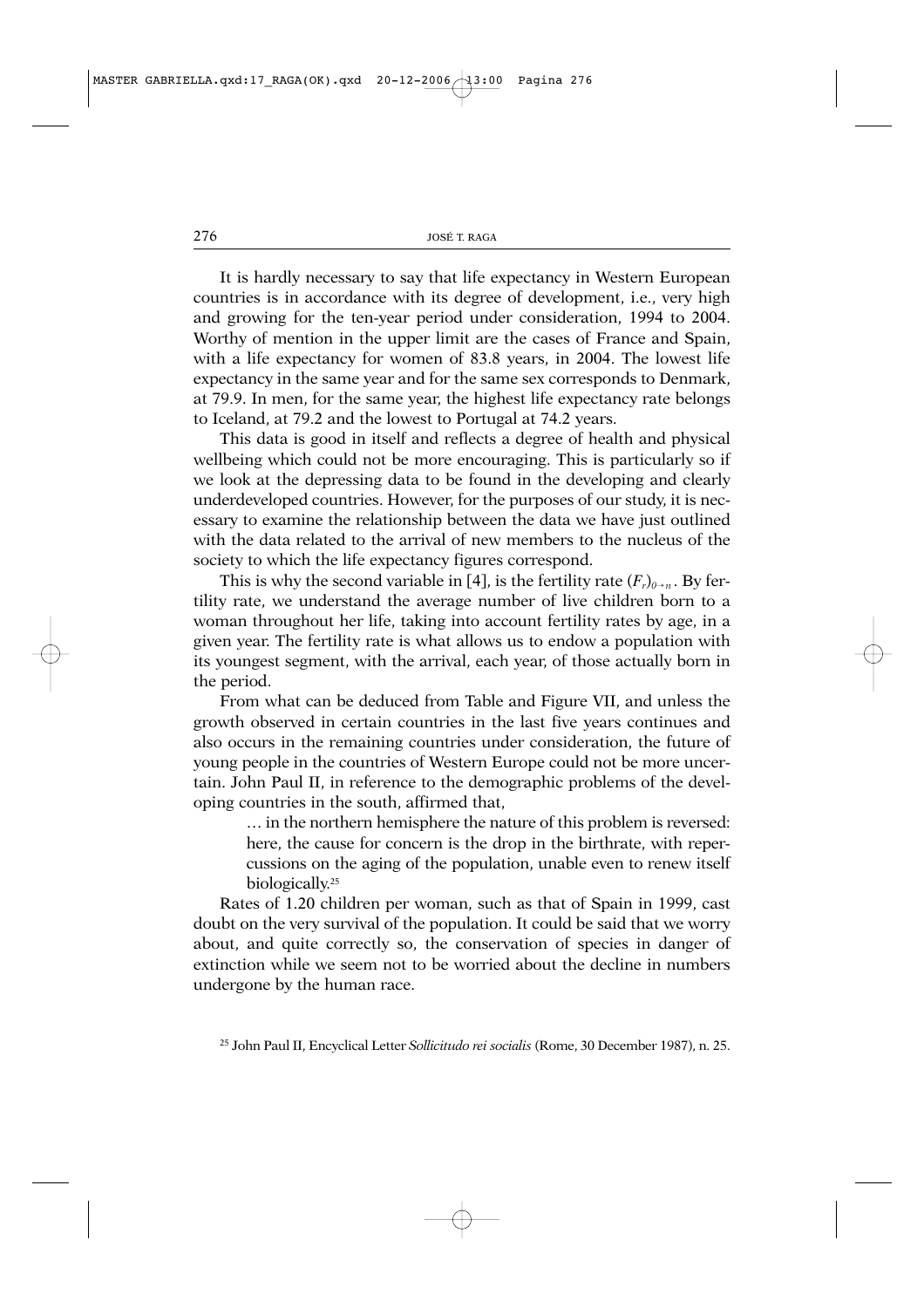The rates are very low in general, but one can observe that in the course of the ten years under consideration, the situation has improved, albeit not very significantly, in some countries, with respect to the low rates of 1994 and the even lower ones of 1999. The fertility rate has increased in Belgium, France, Germany, Ireland, Italy, The Netherlands and Spain, while the negative trend has continued in the rest of the countries studied. Even so, in the year 2004, Greece is at the bottom of the table, with a rate of 1.29, followed by Spain at 1,32. The highest rate is that of Iceland at 2.03, followed by Ireland with a rate of 1.99.

In this way, we are configuring a society with few young people, living within a relatively large number of adults, old people and very old people. This reduces the degree of communication and horizontal learning which would be afforded by a young population, rich in diversity and capable of learning and being instructed in the ways and manners of conviviality and respect for such diversity.

It is worth addressing the question as to why there is such low fertility in Western European countries and indeed there are a number of reasons behind it. One of them, and perhaps the most significant is the planning of births or the desire to postpone and reduce the number of births in the family. The use of contraceptive methods, such as sterilisation, hormonal treatments, intrauterine devices, spermicides, condoms, etc. are indicative of how the selfishness of being human can act against humanity.

Worthy of our attention also is the fact that, in… the richer countries… excessive prosperity and the consumer mentality, paradoxically joined to a certain anguish and uncertainty about the future, deprive married couples of the generosity and courage needed for raising up new human life: thus life is often perceived not as a blessing, but as a danger from which to defend oneself.26

Although we do not have at our disposal homogeneous data for the same years in different countries, we have decided to show in Table and Figure VIII the rate of use of contraceptive methods in the years mentioned for the countries in the study. Here we are looking at the third variable in [4], i.e.,  $(Cc_r)_{0\rightarrow n}$ . The rate as a percentage is calculated with respect to married women of between 15 and 45 years old, whether they themselves have used the contraceptive method or contraception has been practised by the men with whom they live.

<sup>26</sup> John Paul II, Apostolic Exhortation *Familiaris consortio* (Rome, 22 November 1981), n. 6.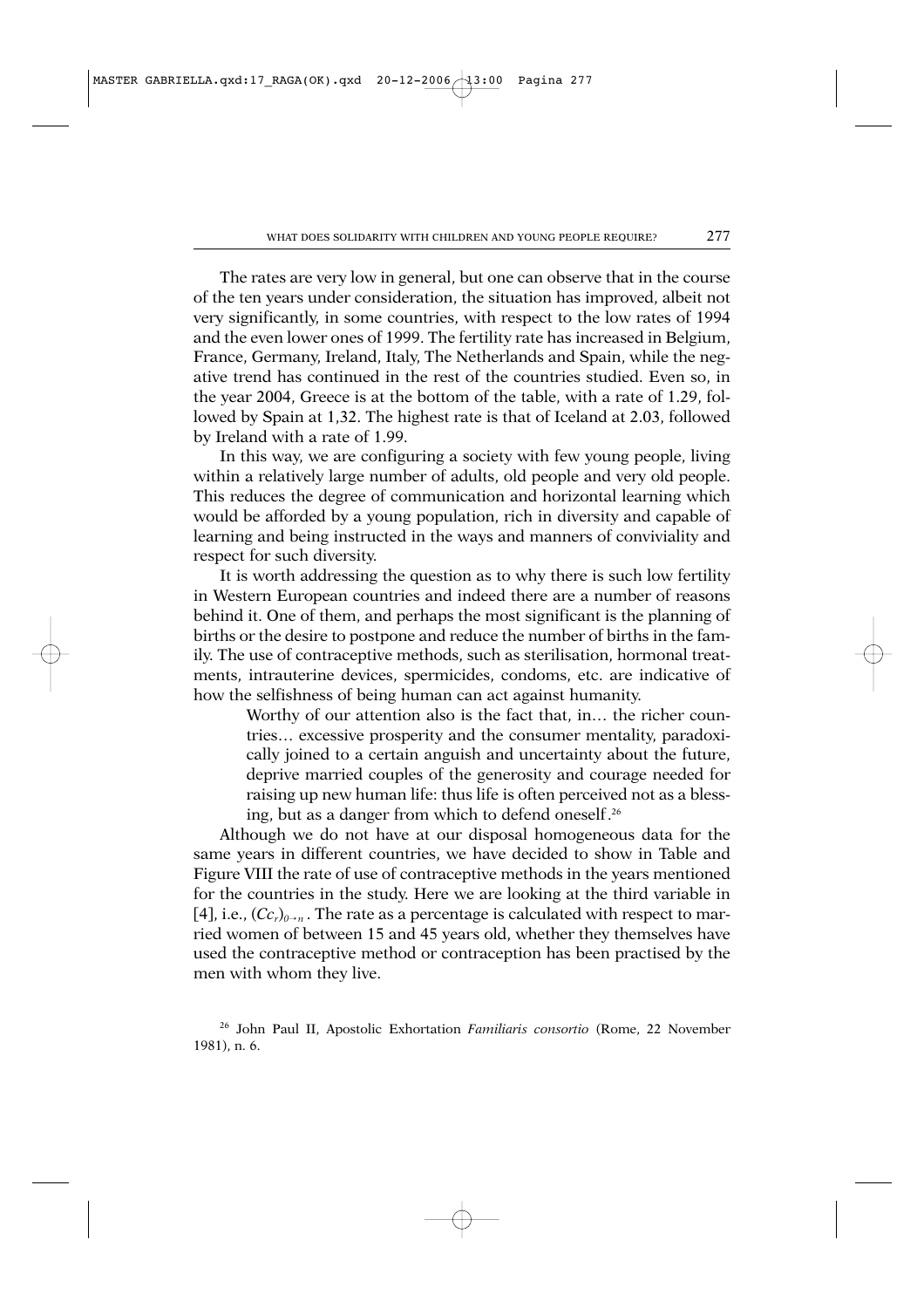The highest rate is to be found in the United Kingdom, 81%, followed by Switzerland at 78% and the lowest rates correspond to Portugal and Italy, with rates of 33% and 39% respectively. It cannot be ignored that contraception signifies the voluntary restriction of the reproductive capacity of humanity itself, aside from the moral evaluation.

If both the life expectancy rate and the fertility rate contribute positively to the good of the community, and if the latter were high it would contribute decisively to the good of the youth in terms of its own process of youth formation, contraception deliberately restricts these possibilities in the same way that infant mortality does so involuntarily.

The latter, infant mortality  $(Im<sub>r</sub>)_{0\rightarrow n}$ , is the last of the variables we have studied in [4] as determinants of the weight carried by the youth within the community, given its importance in terms of the overall population. Table and Figure IX shows the infant mortality rates expressed as the number of children who die before reaching the age of one, per thousand live-born children. Obviously, as in the case with life expectancy, the rates are indicative of the degree to which countries are developed and their advances in the field of medical care.

The rates in all the countries improve during the course of the ten year period analysed, with Liechtenstein, at 2.7 per thousand having the lowest mortality rate, followed by Iceland, 2.8 per thousand. The highest mortality rates are to be found in Malta, with a rate of 5.9 per thousand, followed by the United Kingdom, 5.1 per thousand. All these figures correspond to the year 2004.

Up to this point, we have analysed the youth from the perspective of their presence in the community to which they belong. The importance of the youth, its participation in the global sphere of society in all its aspects and its capacity to enrich the community are elements of a social asset that cannot be ignored.

## *The Family, Pillar of the Youth*

The man, the young person, is born and develops that most privileged of environments, in terms of its capacity to offer affection, the family. From the moment he is born, he is not an isolated being, but rather he belongs to the human family, and more particularly to its most restricted and specific element, the family unit. Furthermore, conception itself, the moment at which his humanity begins, is not an isolated occurrence, but rather the product of love between a man and a woman who, in their matrimonial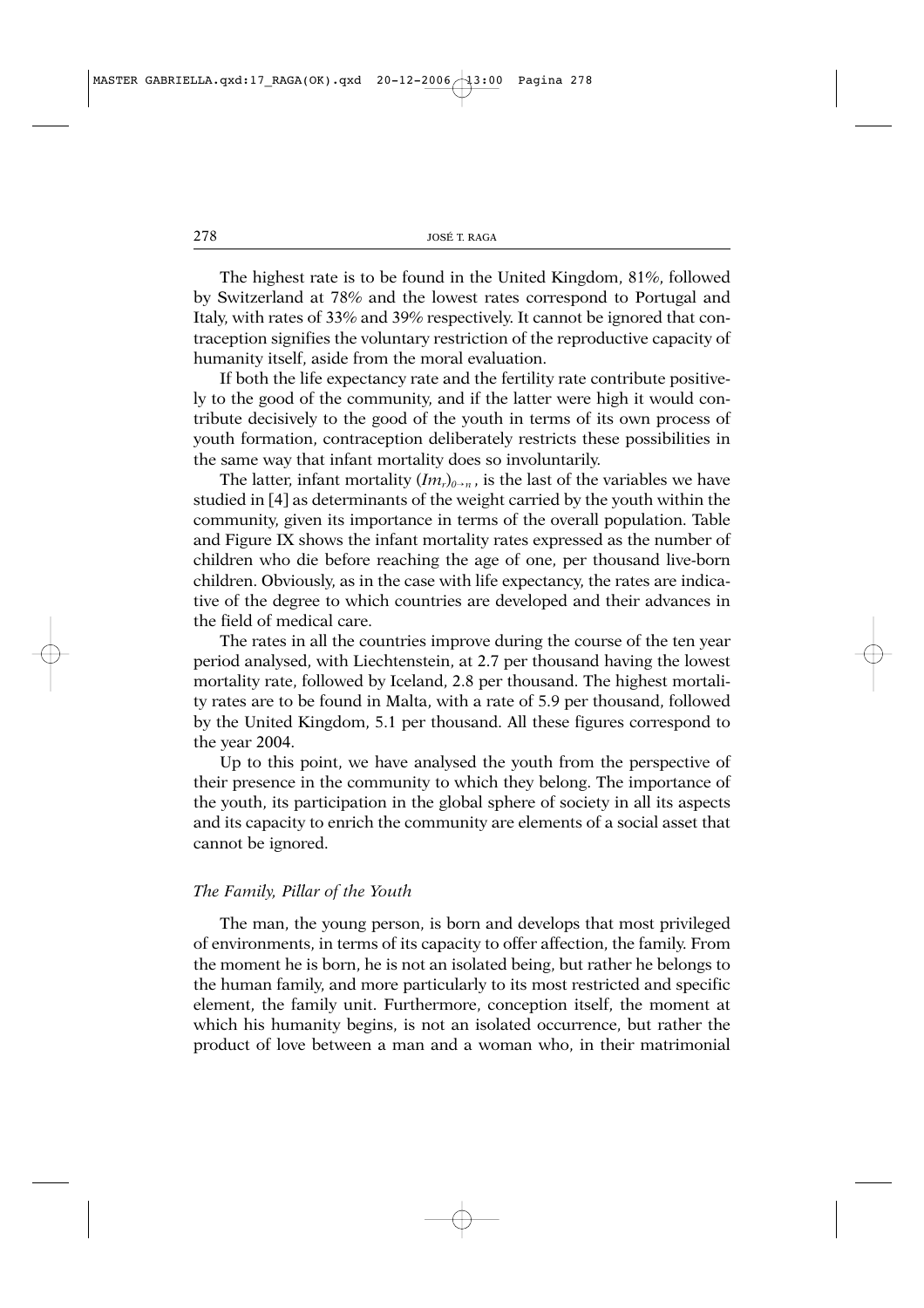union, form the initial cell of the family structure. Hence, the family, above all the cohesive and structured family, with its vocation of permanence and stability, is the pillar on which the young person leans during his growth and social apprenticeship.

Therefore, the family is vital to the sustaining of the community, which bases itself on its capacity for renewal through the young generations. With good reason, it been said that:

The first and fundamental structure for 'human ecology' is the family, in which man receives his first formative ideas about truth and goodness, and learns what it means to love and to be loved, and thus what it actually means to be a person. Here we mean the *family founded on marriage,* in which the mutual gift of self by husband and wife creates an environment in which children can be born and develop their potentialities, become aware of their dignity and prepare to face their unique and individual destiny.<sup>27</sup>

This is why the variable  $(F_s)_{0\rightarrow n}$  appears in [2] as a significant variable in the configuration of the youth; in both quantitative and, above all, qualitative terms. That family constitutes the foundation on which the youth shall be constructed, the youth whose mission it is to renew society. A youth aware of its uniqueness and of the responsibility that arises from it, set within the community of which it feels a part. A youth that will channel its efforts for the good of this community, the common good. As an ally, it will have that redoubtable instrument of communion called love.

But not all families can be considered equally capable of serving as a pillar for the growth of youth. Important differences exist between the structured family aspiring to permanence and based on conjugal love and matrimonial commitment and the ephemeral family, based on whimsical or fickle opportunity, in which the union entails no responsibility and even conditions that responsibility.

The right to matrimony and procreation is an inalienable right of the human person, with its roots in his very dignity. This is why,

… it is for parents to take a thorough look at the matter and decide upon the number of their children. This is an obligation they take upon themselves, before their children already born, and before the community to which they belong – following the dictates of their

<sup>27</sup> John Paul II, Encyclical Letter *Centesimus annus* (Rome, 1 May 1991), n. 39.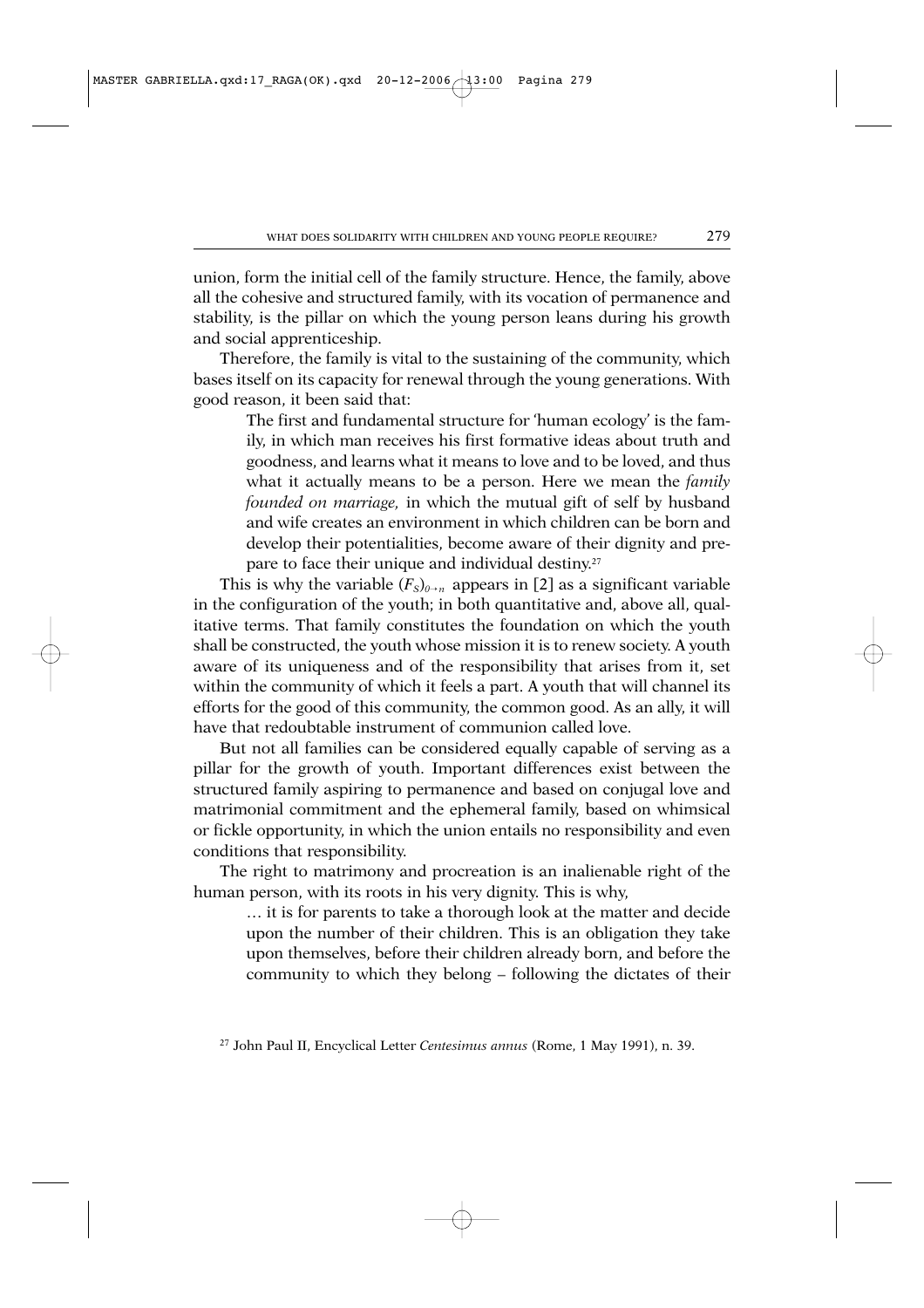own consciences informed by God's law authentically interpreted, and bolstered by their trust in Him.28

In this manner, the family we refer to, which appears as an independent variable in [2], is a family in which we can see the capacity to transmit a culture of love to its sons and descendents, a family with an aptitude for sociability and education in the service of its commitment to the community, a family that is an example of gratitude and unconditional striving. This family, in turn depends on a number of variables which sustain and condition it and these variables originate within the family itself. Some of these variables endow the new family with greatness and strength but there are of course those which serve to hinder and handicap it. In this respect, we venture to offer the following function:

$$
(F_S)_{0 \to n} = f [(M_r)_{0 \to n}, (Ma_\alpha)_{0 \to n}, (D_r)_{0 \to n}]
$$
 [5]

To express it in other terms, the family must serve as the support for the building of the youth, i.e., the family that is active in terms of its pro-creational task and in the transmission of culture and values, is a function of a number of variables. In this case, the variables are deliberately limited owing to their importance to the institute of matrimony, and we circumscribe them to the marriage rate, age at the time of first marriage and the divorce rate. All this takes place in the period of learning of the youth which, in our opinion, continues until he reaches adulthood, though we are well aware that learning opportunities do not cease to present themselves until the last moment of life.

From its very beginning the history of humanity passes – and will do so until the end – through the family. A man enters the family through the birth which he owes to his parents, his father and mother, and at the right moment he leaves this first environment of life and love in order to pass to a new one. By 'leaving father and mother', each one of you at the same time, in a certain sense, bears them within you; you assume the manifold inheritance that has its direct beginning and source in them and in their family. In this way too, when you leave, each one of you remains: the inheritance that you receive links you permanently with those who passed it on to you

<sup>28</sup> Paul VI, Encyclical Letter *Populorum progressio* (Rome, 26 March 1967), n. 37.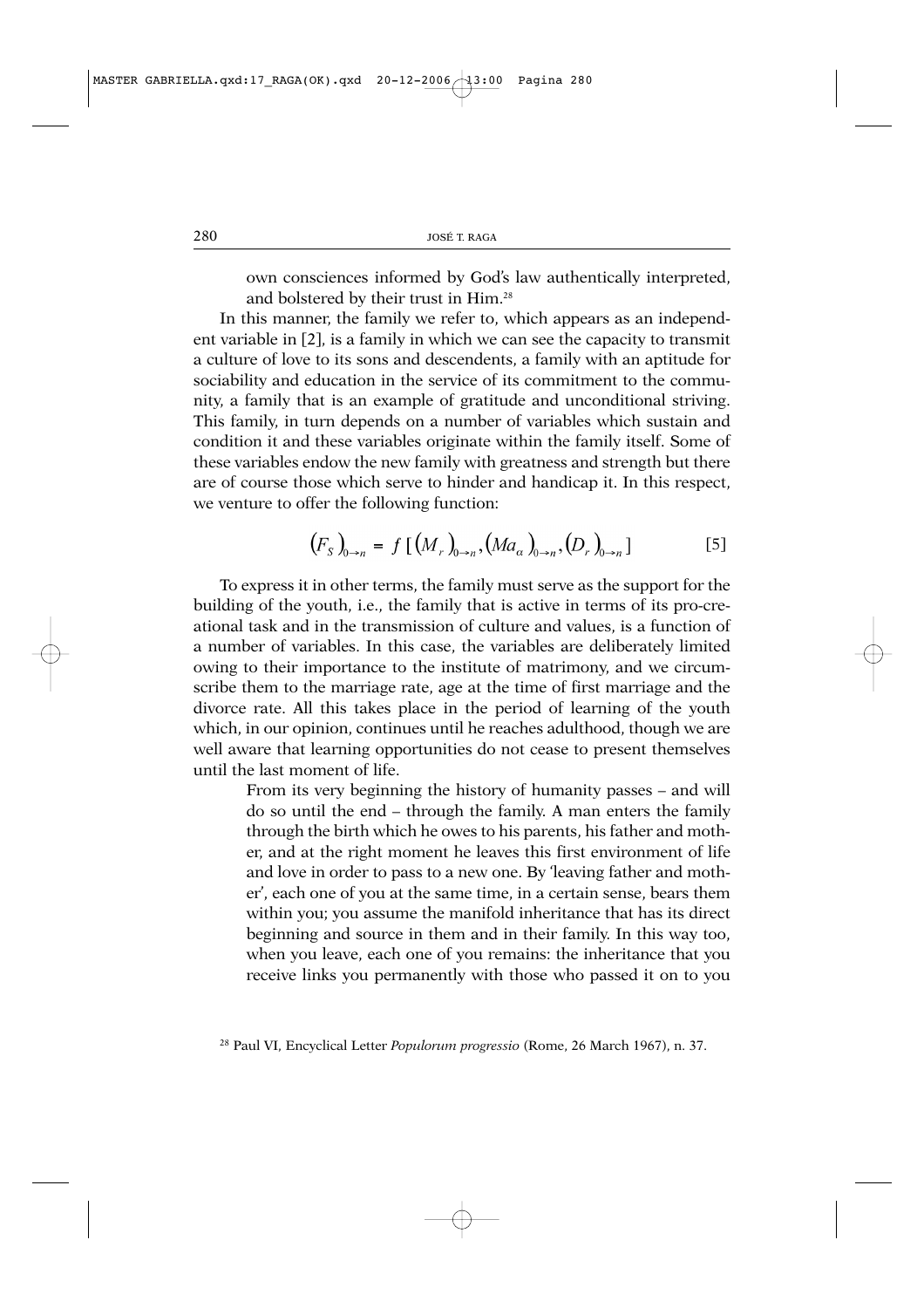and to whom you owe so much. And the individual – he and she – will continue to pass on the same inheritance.<sup>29</sup>

This 'leaving father and mother', referred to by John Paul II in his letter to the youth, incarnates the symbol of the matrimonial option as the base on which to start the building of the family from which future generations will emerge. Therefore, the first variable we meet in [5] is the marriage rate, as a reflection of the social experience to which the young person looks in order to learn and take decisions in the future.

We cannot forget, as the Council observed, that:

Since the Creator of all things has established conjugal society as the beginning and basis of human society and, by His grace, has made it a great mystery in Christ and the Church (cf. *Eph*. 5:32), the apostolate of married persons and families is of unique importance for the Church and civil society.

Christian husbands and wives are co-operators in grace and witnesses of faith for each other, their children, and all others in their household. They are the first to communicate the faith to their children and to educate them by word and example for the Christian and apostolic life. They prudently help them in the choice of their vocation and carefully promote any sacred vocation which they may discern in them.<sup>30</sup>

Table and Figure X, shows the number of marriages per thousand persons and its evolution over the ten-year period from 1994 to 2004 for the different western European countries. What stands out, as a general rule, is the fall in the number of marriages during the period under consideration. This decrease, in many cases is, of two points or more, signifying a reduction of one third when compared to the rate in the year of origin (1994).

The Nordic countries offer a contrast to this trend. Denmark, in particular, has a very high rate with respect to the average as do Finland, Iceland, Norway and Sweden. The country with the lowest rate is Belgium with 4.10 marriages per thousand people, followed by Greece with 4.20. Countries with the highest rates are led by Cyprus with 7.20, followed by Denmark and Lichtenstein with 7.00, the figure for the latter country holding a lesser significance due to its population structure.

<sup>29</sup> John Paul II, Apostolic Letter *Dilecti amici* of pope John Paul II to the youth of the world on the occasion of International Youth Year (Rome, 31 March 1985), n. 11.

<sup>30</sup> Second Vatican Council, *Decree on the apostolate of the laity 'Apostolicam actuositatem*' (Rome, 18 November 1965), n. 11.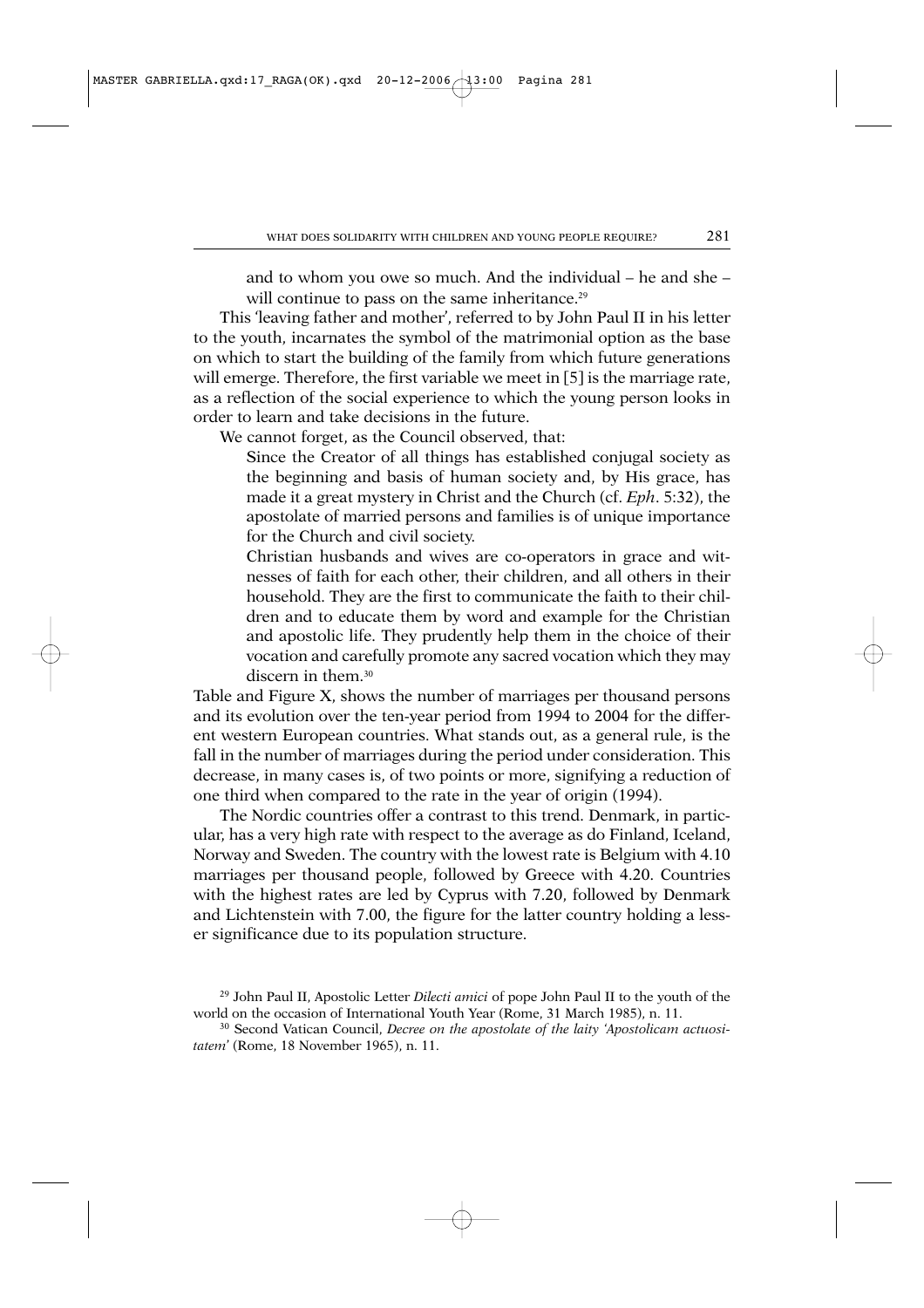In the statistics, distinction is not made between second and subsequent marriages between separated partners, and those involving partners who have not been married in any previous period. For this reason, the data could lead us to the erroneous conclusion that there is a greater marital vocation in countries where the rate is higher than in those with lower rates. Consequently, it is worth using another set of data to complement those we have just seen. Amongst this complementary data is the age at which the first marriage is entered into, given that, the late age for the first marriage does not seem coherent, even when this age tends to get higher over time, if simultaneously the country in question presents a high marriage rate or indeed this rate is growing over the period considered. It is the variable that we have called  $(Ma_a)_{a\rightarrow n}$  in [5].

Table and Figure XI give the data on the average age at the time of the first marriage in the nine-year period from 1994 to 2003: we have been unable to find data for the year 2004. Contrasting Table XI with the data in Table X, we can observe some interesting information. This is the case of Denmark, as we have mentioned previously. Remember that Denmark had the second-highest marriage rate with 7.00 per thousand people, while the average age for getting married is 30.10 for women, the second-highest, and 32.30 for men, the third-highest. The case of Sweden is similar. While the marriage rate shows an increase of almost one point, representing a rise of approximately 25%, the age at the time of entering into matrimony for the first time has gone from 30.82 years old in 1994 to 32.90 in 2003, in the case of men, and from 28.45 to 30.50 in the case of women in the same years.

From this, it can be deduced, without fear of error, that matrimony takes place at an ever later age amongst young people. This hinders, amongst other things, the birth of children, in that it reduces the period of fertility within marriage. Such a conclusion is consistent with what we found on analysing the data presented in Table VII, and again may represent a threat for the survival of humanity. Furthermore, it seems that, together with this delay in entering first time into matrimony, the first marriage is often followed by further marriages. This suggests a high level of marital failure, a fact that may be linked to marrying at a later age. Such marriages often enjoy a lesser degree of generosity and the life of the couple, already mature at the time of entering into matrimony, is dominated by an atmosphere of individualism in which sharing is considered to be unimportant.

The third variable, the number of divorces per thousand persons, a variable which complements the two previous ones and is therefore expressed as a magnitude equivalent to that of marriages, is represented in [5] as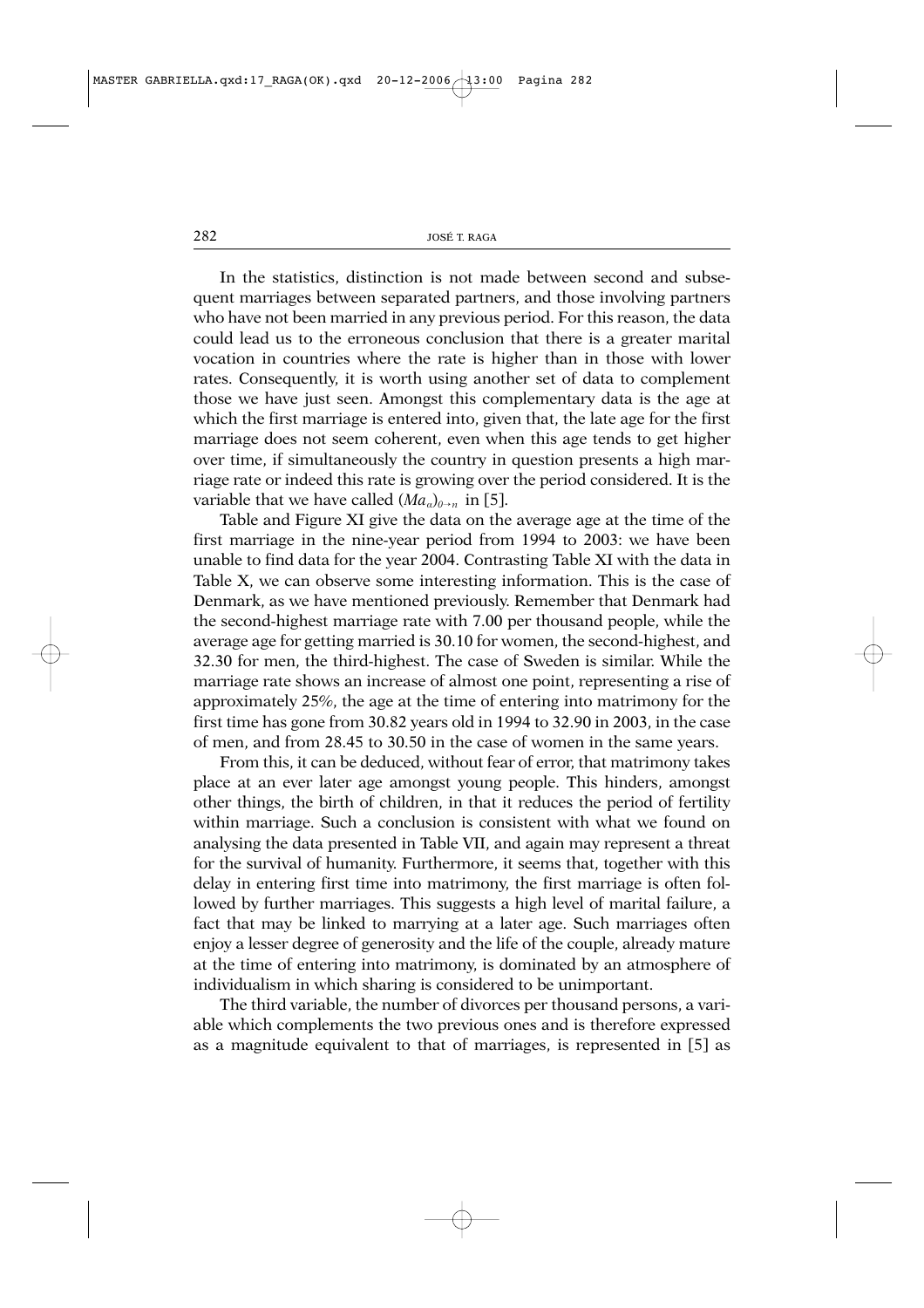$(D<sub>r</sub>)<sub>0+r</sub>$ . The quantitative data appears in Table XII – graphically represented en Figure XII – and is of special interest, in that it serves to confirm the argument we have been constructing in the case of Denmark. As might have been expected, Denmark has the second-highest divorce rate, at 2.9 per thousand persons, while it also has the second-highest marriage rate, the second-highest age for women entering into matrimony for the first time and the third-highest age for men.

The case of Belgium is particularly alarming. It has a marriage rate of 4.10, the lowest of all the countries studied, the divorce rate, at 3.0, is the highest while the average age for entering into matrimony for the first time is amongst the most appropriate, 27.10 years old for women and 29.20 for men.

A spontaneous question emerges from all this data. Were these young people, who now postpone entering into marriage until they are more than thirty two years old, listening to John Paul II in 1985? What significance do those words, addressed to them in a spirit of paternal benevolence, hold for them today?

To set out on the path of the married vocation means to *learn married love* day by day, year by year: love according to soul and body, love that 'is patient, is kind, that *does not insist on its own way*… and does not rejoice at wrong': love that 'rejoices in the right', love that 'endures all things'.

It is precisely this love that you young people need if your married future is to 'pass the test' of the whole of life. And precisely this test is part of the very essence of the vocation which, through marriage, you intend to include in the plan of your life.31

Is this really the life project desired by the youth who were with the Pope in that International Youth Year? But these late marriages, rapid divorces, the alternating of successive divorces with successive marriages, represent a scenario in which love seems to be absent. Furthermore, the fact that all this occurs during the period  $(0 \rightarrow n)$ , in which the formative process of the future generation takes place, seems unlikely to give rise to a better society. The reality is that young people are growing up in this atmosphere, they have not familiarised themselves with good in a truly intense manner and they are incapable of appreciating its function in the future society.

<sup>31</sup> John Paul II, Apostolic Letter *Dilecti amici* of pope John Paul II to the youth of the world on the occasion of International Youth Year (Rome, 31 March 1985), n. 10.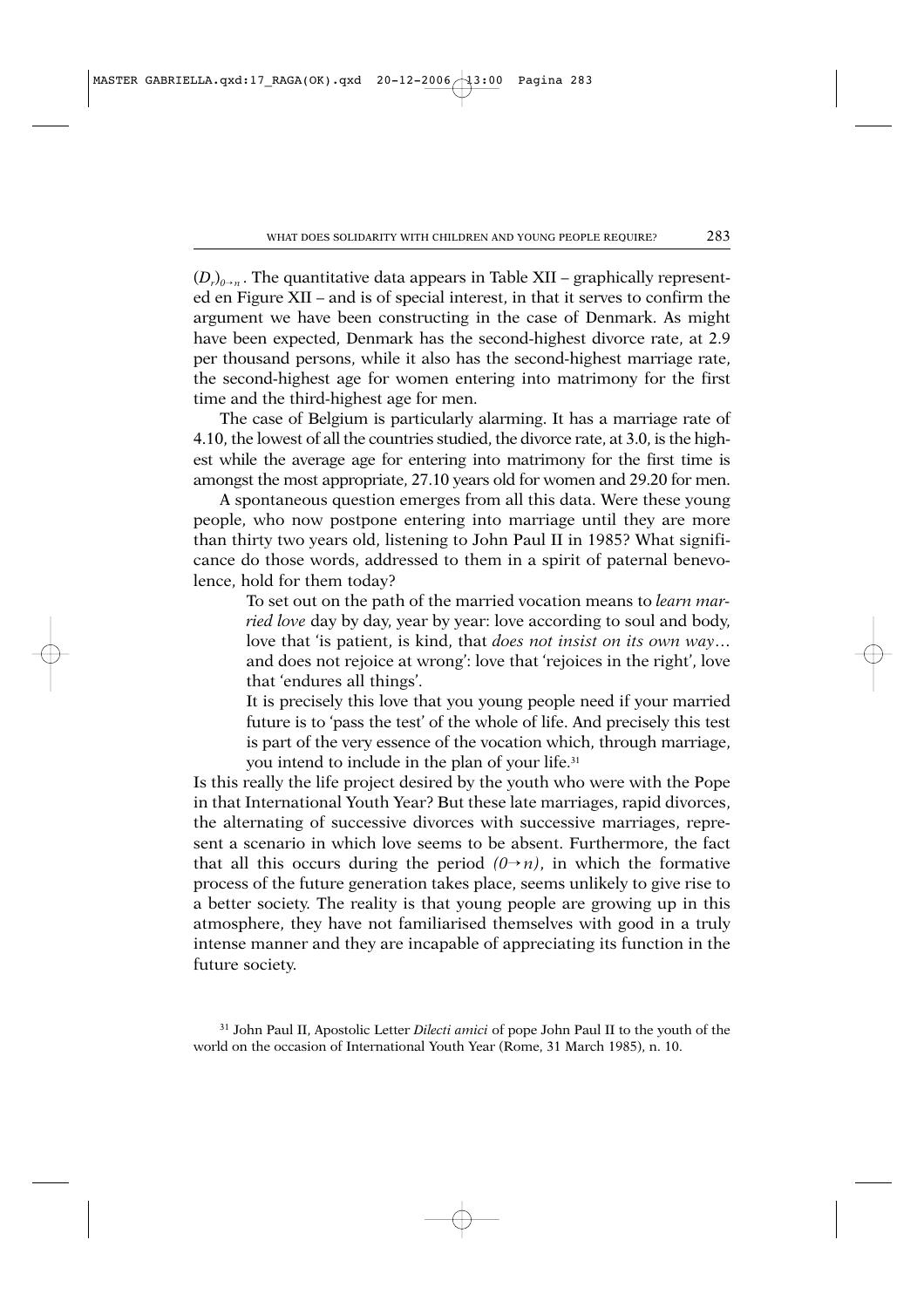# *Education, an Instrument for Human Enrichment*

Education, all education, be it that which is formally administered in educational institutions or the informal education provided by the social agents, the media and, above all, the family itself, constitutes the relevant incentive for the formation of the person, above all, as a person. In some cases it is programmed and subject to a plan designed for the purpose. In others, it comes about in a spontaneous manner through the capillarity of behaviours which reach the young person and provide the ingredient that enables he who voluntarily accepts them, to build a person of solid principles, open in character and cooperative in the mission demanded by a society that aspires to be better.

Education is represented in [2] as a process in time  $(E_{0\rightarrow n})$ , a variable which, like others, is dependent on other variables. We have selected what we consider to be the most significant of those other variables. Hence:

$$
E_{0\to n} = f\left[\left(Fe\right)_{0\to n}, \left(Se\right)_{0\to n}, \left(Fe_{ex}\right)_{0\to n}, \left(Co_{e}\right)_{0\to n}, \left(Pe_{ex}\right)_{0\to n}\right] \tag{6}
$$

Amongst the variables under consideration, we begin with the one that seems most significant to us, education within the family environment  $(Fe)_{0\rightarrow n}$ . These are the words of the Council:

The family is a kind of school of deeper humanity. But if it is to achieve the full flowering of its life and mission, it needs the kindly communion of minds and the joint deliberation of spouses, as well as the painstaking cooperation of parents in the education of their children. The active presence of the father is highly beneficial to their formation. The children, especially the younger among them, need the care of their mother at home. This domestic role of hers must be safely preserved, though the legitimate social progress of women should not be underrated on that account. Children should be so educated that as adults they can follow their vocation, including a religious one, with a mature sense of responsibility and can choose their state of life; if they marry, they can thereby establish their family in favourable moral, social and economic conditions.<sup>32</sup>

<sup>32</sup> Second Vatican Council, Pastoral Constitution *Gaudium et spes* (Rome, 7 December 1965), n. 52.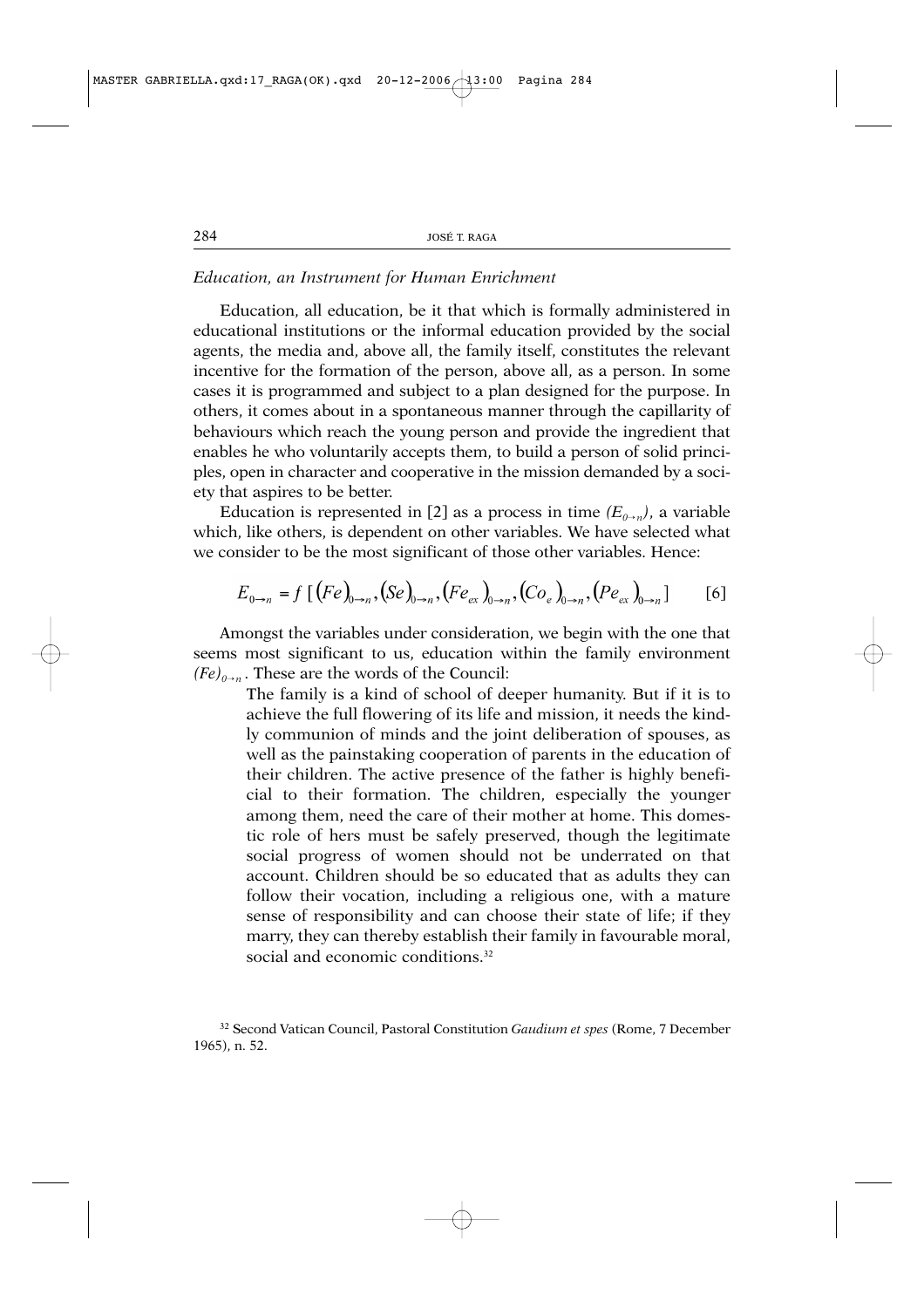And furthermore,

The family is the first and fundamental school of social living: as a community of love, it finds in self-giving the law that guides it and makes it grow. The self-giving that inspires the love of husband and wife for each other is the model and norm for the self-giving that must be practiced in the relationships between brothers and sisters and the different generations living together in the family. And the communion and sharing that are part of everyday life in the home at times of joy and at times of difficulty are the most concrete and effective pedagogy for the active, responsible and fruitful inclusion of the children in the wider horizon of society.33

This educational task has its foundation in the vocation of the spouses. By engendering a new person who, by nature is called upon to grow in wisdom and kindness, they assume the commitment of cooperating in this destiny, of educating the child in those values which enable him to lead a fully human life and prepare him appropriately for the mission entrusted to him.

Even amid the difficulties of the work of education, difficulties which are often greater today, parents must trustingly and courageously train their children in the essential values of human life. Children must grow up with a correct attitude of freedom with regard to material goods, by adopting a simple and austere life style and being fully convinced that 'man is more precious for what he is than for what he has' (Second Vatican Council, Pastoral Constitution *Gaudium et spes*, n. 35).34

Nothing impedes parents from demonstrating the experiences of love and mutual commitment as a testimony to what society needs from the children who will be called upon to practice justice and charity in the future society, sharing what they have and serving those who most need them. We are conscious that in a selfish world where only what is measurable appears to have value, the educational task, above all the transmission of spiritual values, is not easy. It is precisely because of this that it is all the more necessary and meritorious.

Alongside the family, with the family and not against it, appears the education in educational centres, in the school  $(Se)_{0\rightarrow n}$  en [6]. This is the

<sup>33</sup> John Paul II, Apostolic Exhortation *Familiaris consortio* (Rome, 22 November 1981), n. 37.

<sup>34</sup> *Ibid.*, n. 37.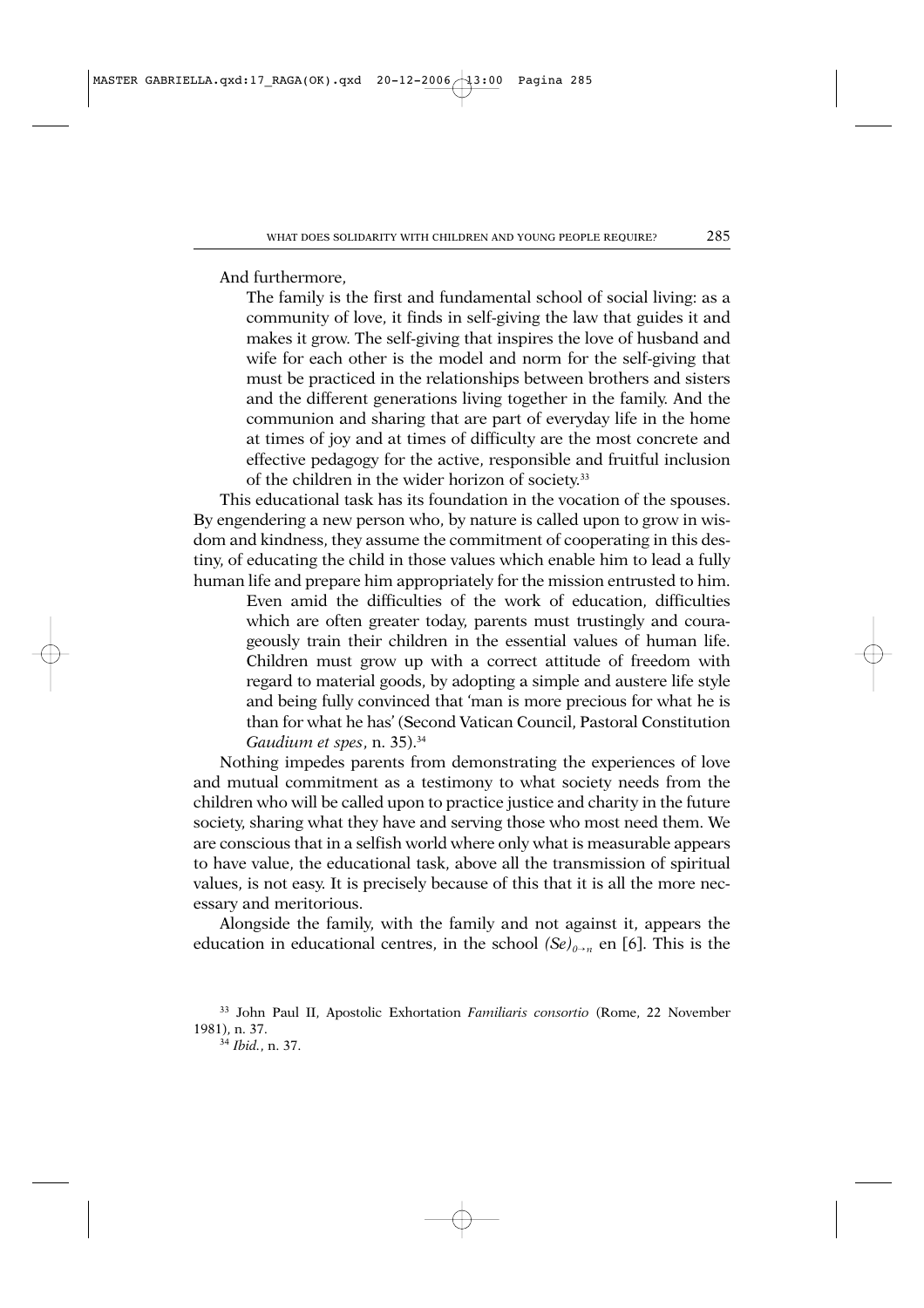programmed education carried out in an institution chosen by the parents to enable the child to receive an education that is coherent with their criteria and aspirations and thereby ensures the optimum structure of the tripod defined as: family – school – society.

In the course of the educational process, two crucial moments stand out: the beginning and the end, and the end should be, at the very least, that which, in all the countries, corresponds to the finishing of secondary education. Table and Figure XIII shows the enrolment in schools of children at the age of four as a percentage of the total number of children of the same age. As against those countries with practically one hundred percent enrolment, one can observe others in which, principally because the system does not allow for such early induction into formal education, percentages that are in the region of forty to fifty percent.

Table and Figure XIV shows a different trend, with greater homogeneity in the data for different countries with respect to school attendance for young people of eighteen. We do observe disparities which range from the highest percentage, Sweden, with 94.5% in 2003 to the lowest, Cyprus, with 28.4% or Malta with 42.8%. Well justified efforts have clearly been made to enable more young people to have access to secondary education and finish it successfully. A more cultured population gives rise to a freer, more harmonious society with a greater capacity to adapt to the social and economic conditions at a given point in time. The alternative is rigidity, the segmentation of possibilities, inequality and ultimately, social conflict with its underlying proliferation of injustice and marginalisation.

Naturally, education means expense but such expense might better be defined as investment, given that it produces a yield for society that begins with the economic effect on the family itself: something that might be described as, family educational expenses. This expense starts with the relinquishing of the income that could be earned if children of a schoolgoing age worked. We would define this as the opportunity cost of education. The situation is dramatic in poor countries, where they find themselves obliged to obtain a wage from children at a very early stage. The educational institution is abandoned at a tender age, in those cases where children actually start.

To this opportunity cost, one has to add the direct cost of the education, even in the case of subsidised education, which represents an important aid to the educational process in terms of the means available. It often contributes to a broadening of the framework of education to include activities and subjects not included in the curriculum. This, in all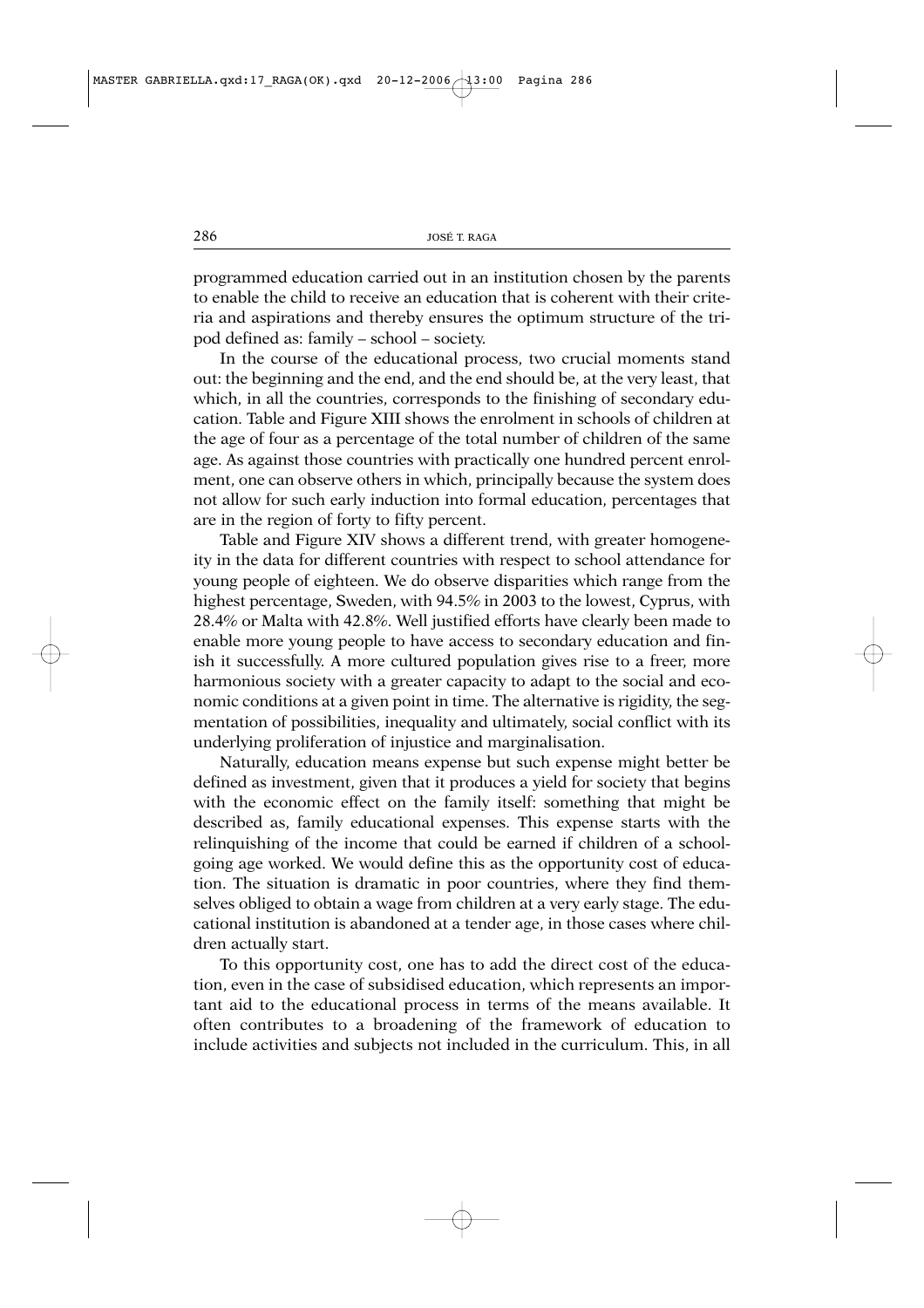probability, is very beneficial, in terms of the human formation of the child or youth, and in certain cases decisive for the professional, family and social future of the school-going child. It is true, for instance, in the case of language learning, so important in our global world and in the need to discover, encourage and cultivate specific abilities, which make the young person better qualified for a complex professional environment, both in terms of knowledge acquired and in capacity for self-development, etc. All this is represented in the variable  $(Fe_{av})_{0\to u}$ , in [6], as outlined in Table XV and its representation in Figure XV.

It is quite true that European countries, including those of Western Europe, have a long tradition of free education, subsidised by the public sector. However, the data from this table shows us children and young people educated free of charge, with a negligible effort on the part of the families. Observe that the data is related to households consumption expenses, rather than family income. Therefore, when it is said that expenditure on education amounts to 0.1% of domestic consumption expenses in Sweden, it means of necessity, that the parents make no other commitment in terms of education. The only sacrifices are those of choosing a school, with complete freedom one supposes since if this were not the case, things would be far worse, and voting for the representatives of the public bodies responsible for educational regulation.

We are convinced that any attention paid to the superfluous desires of the child or youth would result in a cost far superior to the 2.9% of domestic consumption expenses devoted to education in Cyprus, which is the highest percentage of family educational expenses with respect to total household consumption expenses amongst the countries analysed. It is surprising that while claims are constantly being made for greater public spending on education, something to which we do not object in the least, private spending is so restricted. Increased private spending would serve to complement public spending and both would be to the benefit of the school-going child.

Another source of education for the youth is society itself with its abundant information sources, the media and the great number of practices that require underlying criteria and behaviours in the face of day to day decisions. This is represented in [6], by the variable  $(C_{Q_{\rho}})_{\rho \to n}$ .

Society also has structures and institutions which, in a formal way, produces messages of a pro-cultural or anti-cultural nature. These messages are launched in such an efficient manner as to penetrate the child or young person with lasting effects, both beneficial and detrimental.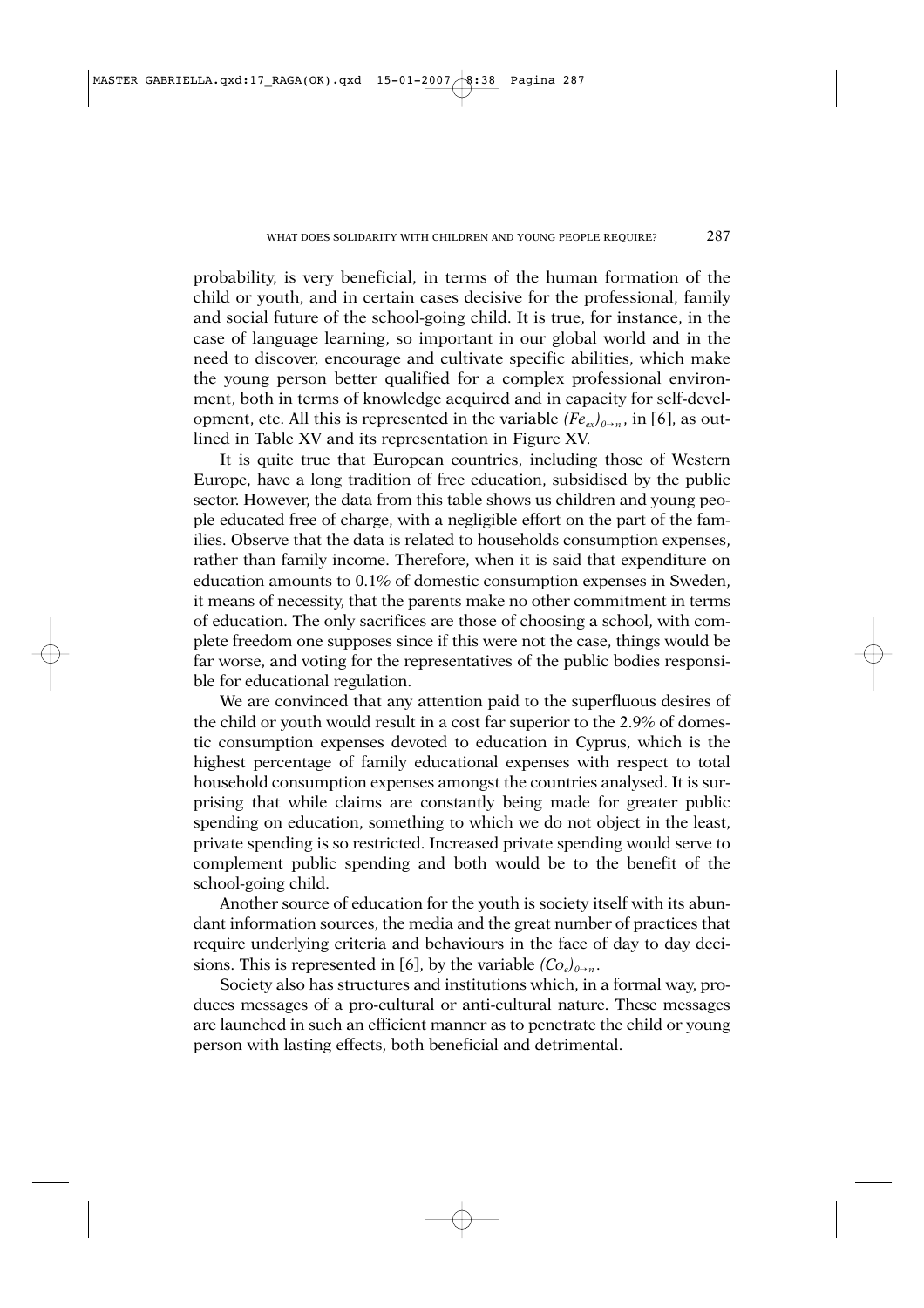The media, the printed press, in its printed paper and online forms, the audiovisual media, radio and television, the latter two above all, capture the attention of young people in a very significant way, and their messages leave such an efficient influence that education in the family and at school finds it difficult to compensate.

In more than a few Western European countries, the media, instead of informing in a truthful way, which is the primary social function of any media, is subject to political ideologies or economic interests, thereby surrendering, albeit deliberately, its freedom and neglecting its duty. Facts are frequently altered to create interpretations that serve vested interests. These interpretations manipulate those who receive them and form a society driven by opinion and, even more so, by information.

The dividing line between opinion and information is ever more subtle or, we might even venture to say, more confusing. The former has invaded the clearly defined territory which should be the domain of the latter. Given these arguments, bearing in mind the hours that children and young people spend before television screens or tuned into the radio, and the attraction both hold for the youth, far greater than that of reading or constructive conversation, one can only point to the influential capacity of such media in the formation of new generations. A capacity which is growing all the while, thereby reducing the space which originally was the domain of school and family.

To this we must add, new communication and information technologies. Indiscriminate access to the resources of internet, which although extremely valuable on many occasions, offering necessary information in a convenient way, information which might otherwise be difficult or impossible to acquire, it can be an extremely dangerous weapon in terms of vice and perversion. To allege that the regulation of these areas is a restriction of liberty simply demonstrates how freedom can be misinterpreted.

We are not saying that the media of today has not signified a great advance in terms of acquiring information, information that, was restricted in times gone by, if only because of its cost. Our argument is that this media, totally bereft of control, can be detrimental for the society it aims to serve. It will be said, and rightly so, that the control of which we speak should be exercised by the family itself and that the family should decide what is and what is not desirable for the child. It is, however, no less true to make the observation that young people easily escape this control, be it because parents are more committed to other tasks than to education, or that they do not have sufficient knowledge at their disposal to make the control effective.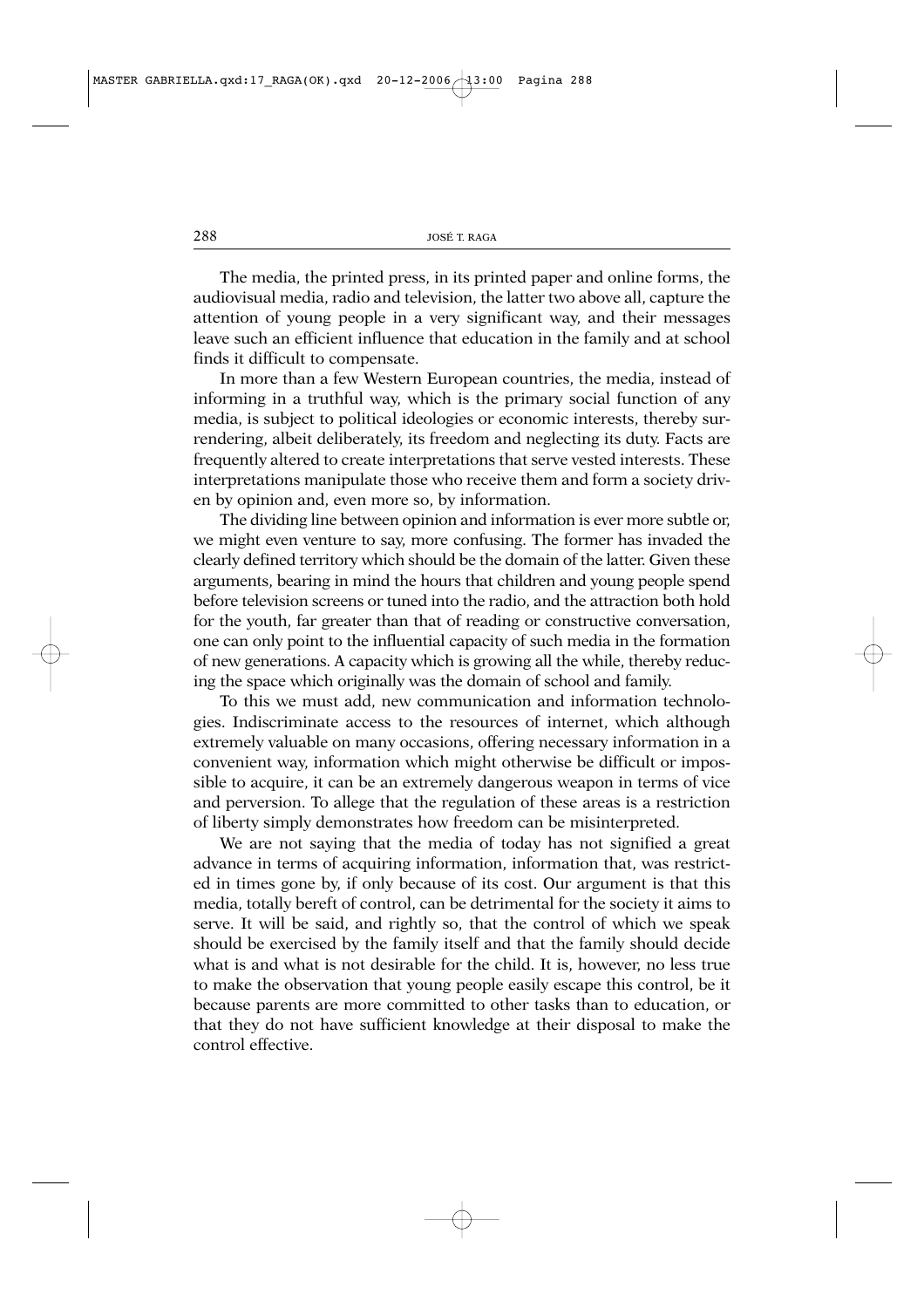But if one defends the argument that education is a social good, if the future of society depends upon it, if that future is related to formation or the educational process of the youth of today, then it seems clear that society cannot close its eyes to these cultural inflows which are constantly inoculating cultural germs and moulding the personality of the youth.

In this cultural process, society is also the responsible for education. It is the social atmosphere; it is the concept of good and evil which must be socially demonstrated in the form of conformity or rejection; it is the entire set of values which must govern a harmonious and fraternal society, with a transcendental sense of the human being, of his dignity and within it, his freedom; it is the work of the institutions and those who govern them; it is, definitively, the action of relevant persons, of those who have the functions of government, representation, administration, etc., in both public and private sectors; all of these are mirrors into which the youth looks and assumes their behaviour as being in accordance with the common good, or at very least 'normal'.

It is this cultural humus, the configuration of which involves us all, that impregnates the youth, endowing it with a way of seeing the world, of understanding it, of finding a space for its peers, for its own family, of acting in accordance with an objective that might be fraternal, presided over by love or selfish, in which the space that corresponds to each person is disputed. The latter ultimately imposes its own law: that might is right. Therefore, when the culture provided by society itself is one of selfishness and destructive competition, protests about the violence of the strongest against the weakest are inadmissible, as are those about the violence of the economically powerful against those who lack even the most basic goods. The voice of John Paul II leads us to the following reflection:

In a society shaken and split by tensions and conflicts caused by the violent clash of various kinds of individualism and selfishness, children must be enriched not only with a sense of true justice, which alone leads to respect for the personal dignity of each individual, but also and more powerfully by a sense of true love, understood as sincere solicitude and disinterested service with regard to others, especially the poorest and those in most need.35

These are the reasons why society must involve itself in the educational process and assume responsibility for the tasks implied by said involvement.

<sup>35</sup> *Ibid.*, n. 37.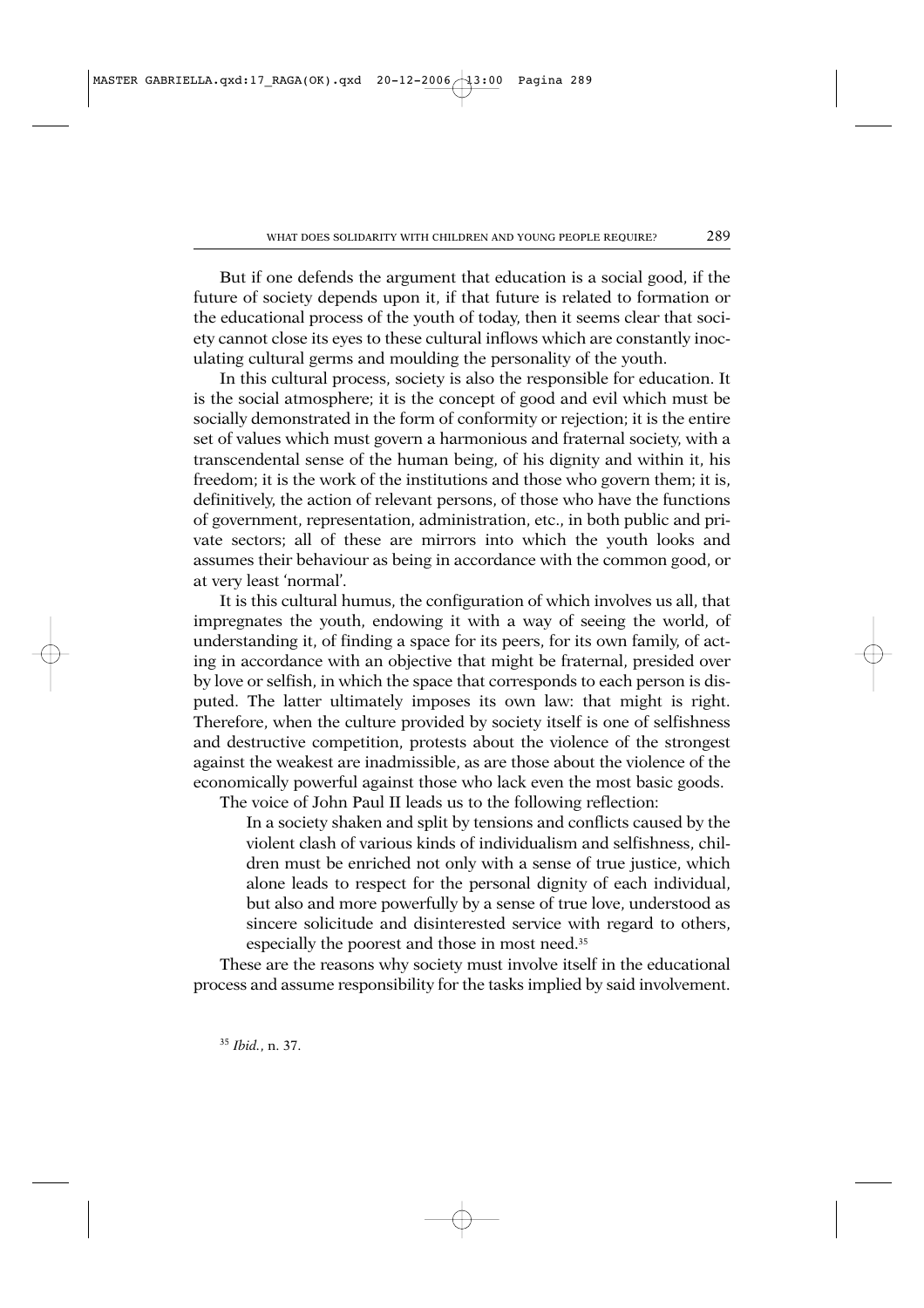Society, far from phariseeisms, should establish the axiology governing its own construction and as part of this, it should value what is of priority and relegate what is incidental or contingent. Only in this way, can a path of improvement be embarked upon, beginning with the youth. In recognition of the importance of the function of all educational processes, it is essential to devote all the resources necessary to the achievement of this aim.

This said, allow us to finish the analysis of this function of education, by making reference to the last one of the variables in [6] which refers to public spending in the education of students. We are, therefore speaking of what we call formal education in the school, i.e.,  $(Pe_{ex})_{0\rightarrow n}$ . Thus the data is represented in Table and Figure XVI, and is expressed as a percentage of the expenditure per student, full time equivalent, with respect to gross domestic product per capita. The data here shows the expenditure per student in the educational system, including all types of institutions, as part of the gross domestic product which, ideally, should be attributed to said student.

From the table, a certain stability in the data can be observed in the sense that spending per student in absolute terms grows at the same rate as the gross domestic product per inhabitant, assuming that the total population and the student population are stable. Despite this trend, which would serve to demonstrate the rigidity of public spending in the different budgetary areas, one can highlight notable increases in a one-year period in Iceland, from 26.6% to 29.1%, Portugal, from 25.8% to 29.6, Belgium, 23.0% to 26.4% and, to a lesser degree, Sweden, from 26.0% to 28.1%.

The highest percentage devoted to education is in Cyprus, with 30.3%, followed by Portugal, with 29.8%, Austria, with 29.4%. The lowest percentages are to be found in Ireland, 17.3%, followed by Greece, 21.3%, and Malta, 22.1%.

#### *The Family with Respect to the Public Sector*

From what we have said so far, it is obvious that the family is the essential nucleus in the configuration of society. This is true, both in terms of the sustenance and survival of society in the biological sense and in its role with respect to the achievement of a better society through the education of children and the implantation of values in the community. This fact, certifiable by any analyst or observer, cannot and must not go unnoticed by the public sector (the state and the public administration), whose legitimacy depends on the achievement of the common good for society. This is the attention that the public authorities should offer to families and the chil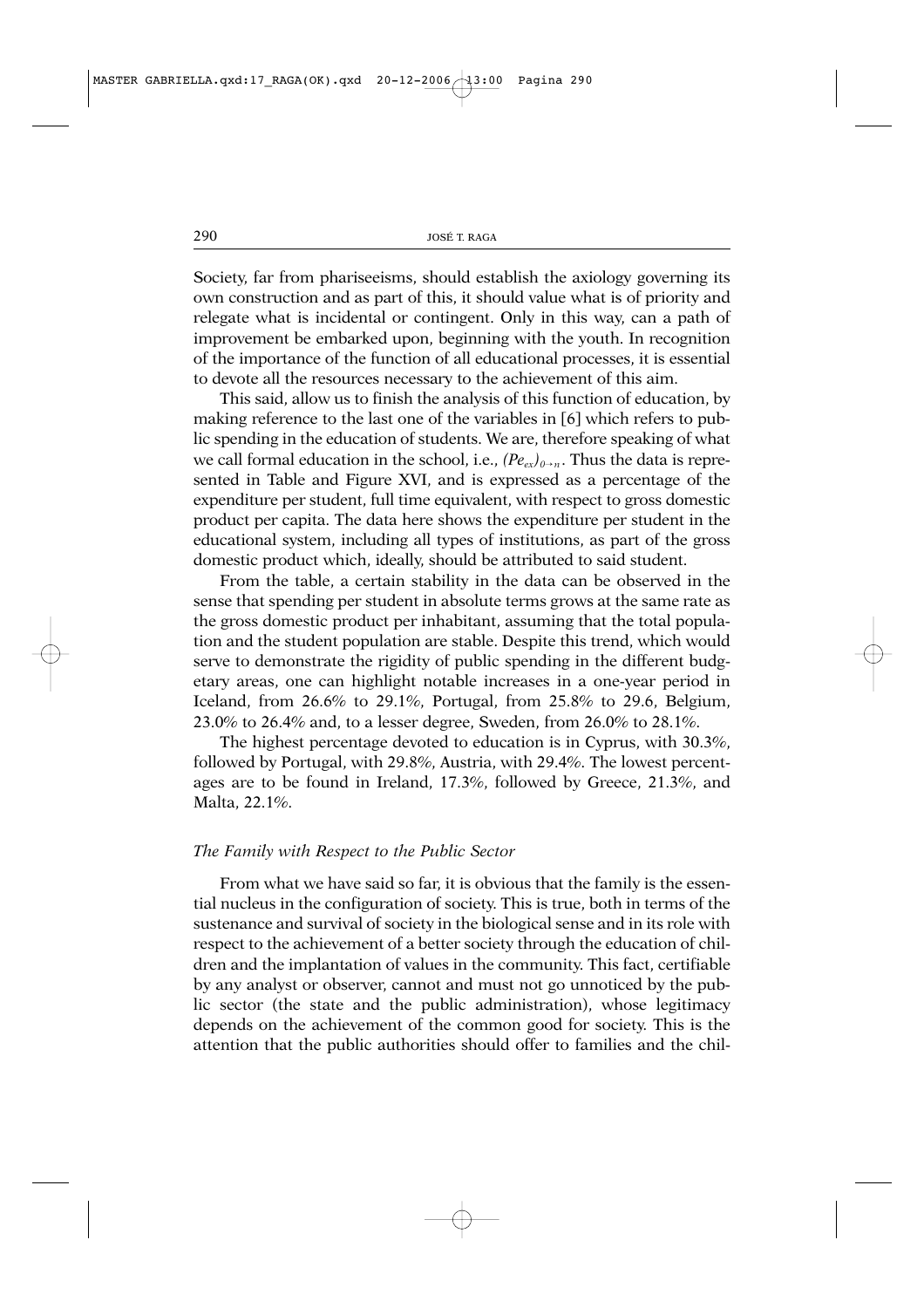dren and young people who make up those families. This is what leads us to include the very last of the variables considered  $(S_B)_n$  in [2].

It is true that the family precedes the State and therefore cannot be constrained by it, but it is also true that the family serves the public task insofar as this serves the common good. Therefore, as John Paul II correctly pointed out,

…The family and society have complementary functions in defending and fostering the good of each and every human being. But societymore specifically the State-must recognize that "the family is a society in its own original right" (Second Vatican Council, Declaration on religious freedom *Dignitatis humanae*, n. 5) and so society is under a grave obligation in its relations with the family to adhere to the principle of subsidiarity.36

This principle of subsidiarity implies the recognition of the family as master of its own development and it does not authorise the State to assume the functions of the family or to take ownership of the family itself. The State can only exercise this role in the absence of family activity. Therefore, the State, in recognition of this principle, should return to the family a part of the tax it pays, so that it can properly carry out its functions. Today, we are concerned particularly with subsidies aimed at the family in order to enable it to govern its own integrity and that of its children and attend to the necessities of the children in terms of the personal development required by society.

No less important is the situation when the youth population is no longer young and, transformed in an adult population (year *n*), has to realise its vocation, a vocation which encompasses a model of life. The impediments to this, as a consequence of a family policy that ignores the importance of the family, in itself and in terms of the community, must be addressed by the State. It must change its policy to a pro-family policy so that the deeply rooted values to be found within the family are sown and take root in future generations.

Table an Figure XVII shows us the social benefits to family and children expressed as a percentage of the total social benefits. In our opinion, it represents the support that the public sector offers to the family, in terms of its constitution, and in terms of child support, so that, along with the joy of having children and thereby enriching humanity, the economic cost of rais-

<sup>36</sup> *Ibid.*, n. 45.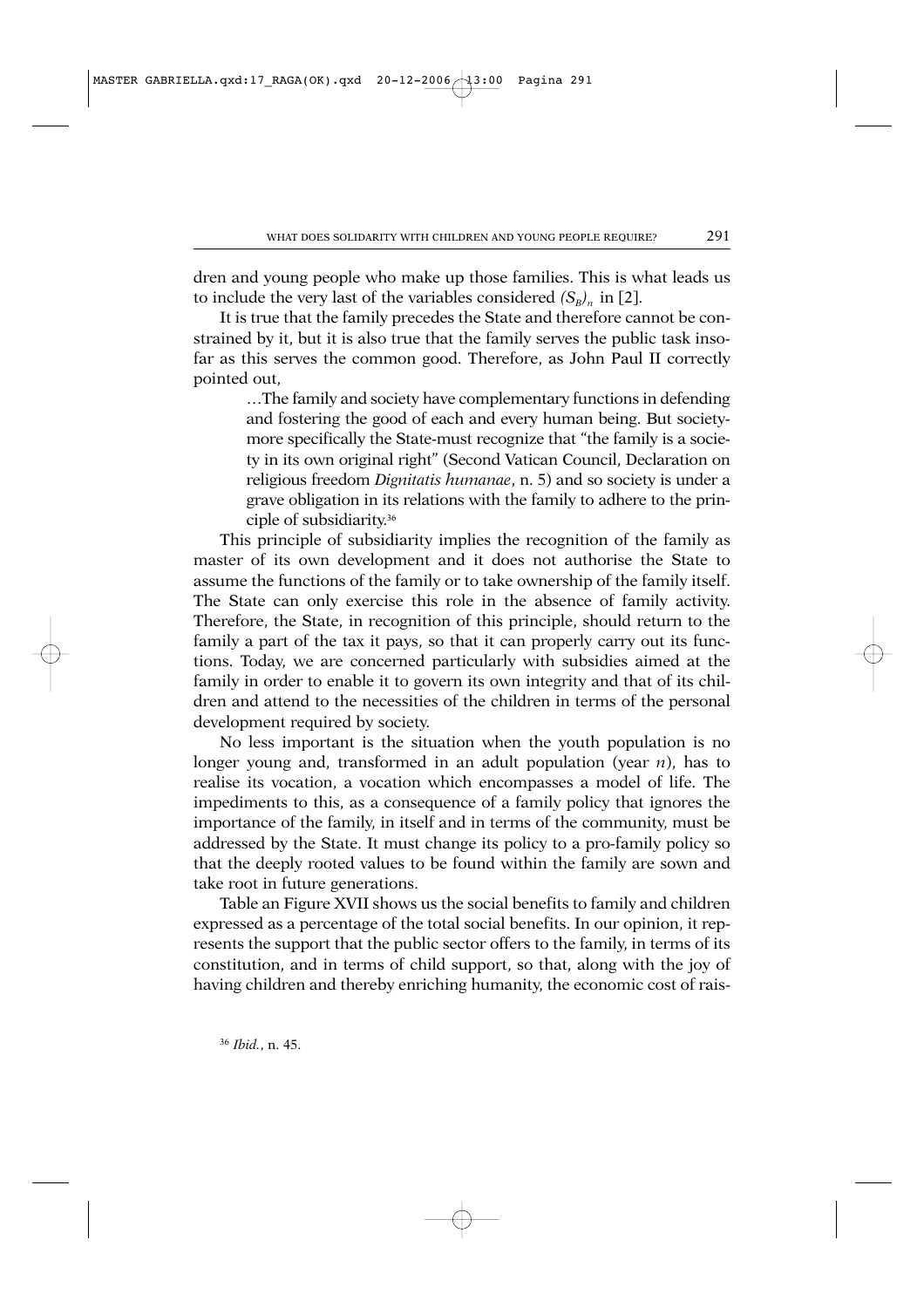ing and developing them will not be a cause of their being less wanted in a family or a society that will find in them the key to its future.

The way in which this aid is awarded differs greatly from country to country. In some countries, direct aid in the form of monetary subsidies is prevalent, while in others, such subsidies are paid in kind through the provision of those goods directly related to the child or the youth in the family environment. In other countries, they are particularly aimed at aspects which favour the formation of new families, such as housing plans for those who decide to form a family. Lastly, in more than a few countries, these benefits are implemented through fiscal credits or deductions in personal taxation. This is carried out on the form diverse taxation policies with respect to the personal income tax, etc.

Though all this aid is important in the economic sense, it is perhaps even more important in social terms because it engenders a culture in the society with respect to what is of priority in terms of the society itself and its survival. On observing these declarations of principles, the youth, above all, gain a sense of what is good and what is preferential, and they are encouraged to follow this path themselves, inspired by the fact that the community also thinks in this way. What can never be considered as aid is any instrument used for the evasion of responsibilities or to provide the confidence that, without any effort, the public sector will provide the solution to problems. Much less, when the legislative bodies, either the Parliament or the Government, promote confusion, in their decisions, for the family institution. The Council declared that:

Family and social services, especially those that provide for culture and education, should be further promoted. When all these things are being organized, vigilance is necessary to prevent the citizens from being led into a certain inactivity *vis-a-vis* society or from rejecting the burden of taking up office or from refusing to serve.<sup>37</sup>

Going one step further, it is worth considering what weighting these social benefits should have with respect to total social spending. We are not unaware of the fact that there are unavoidable objectives which must be attended to with sufficient resources, but apart from these, one can hardly think of an objective more worthy of protection than that of aid to the family. The scant attention paid to these objectives in some of the countries we studied is sur-

<sup>37</sup> Second Vatican Council, Pastoral Constitution *Gaudium et spes* (Rome, 7 December 1965), n. 69.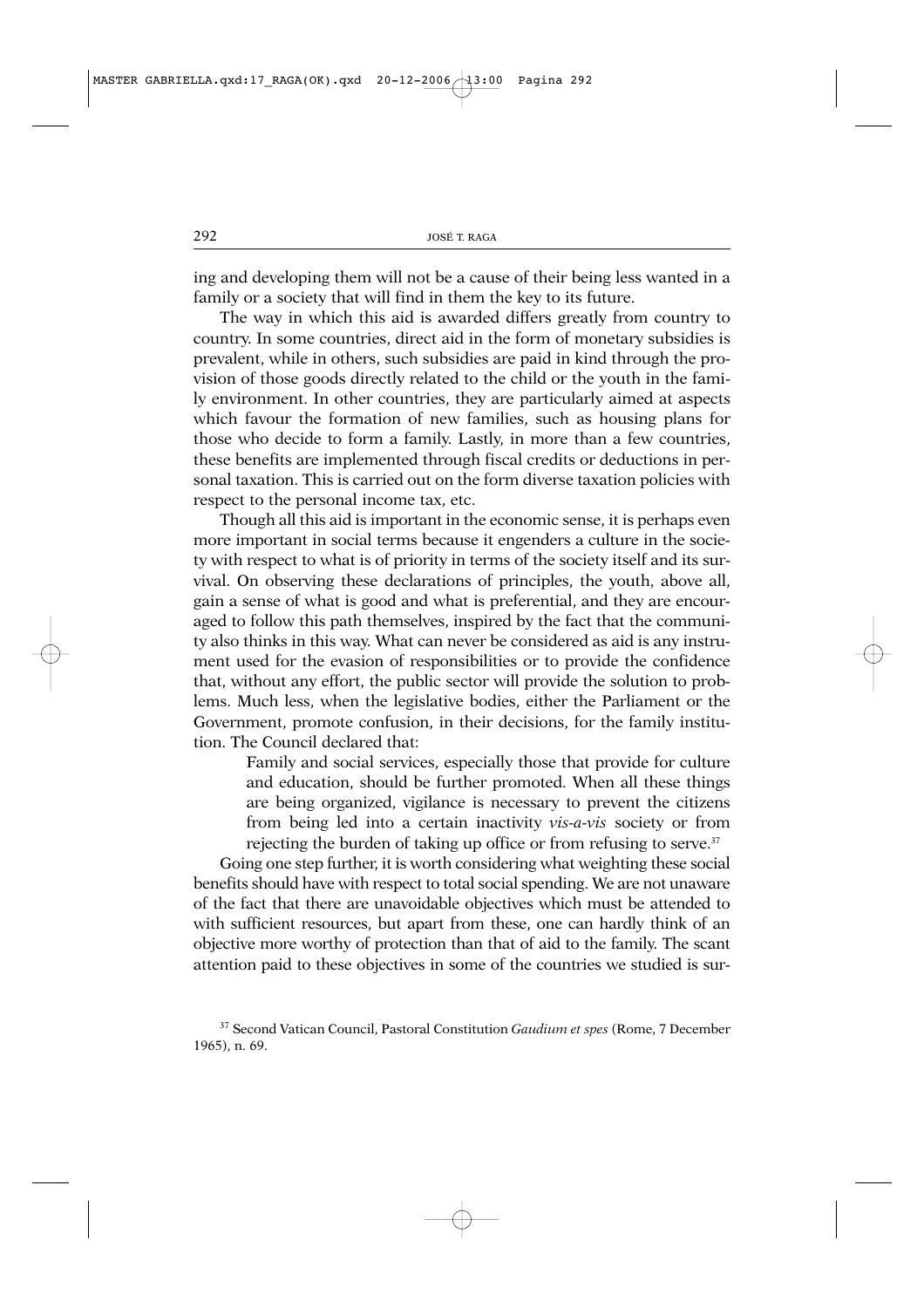prising. This is the case of Spain, the country that offers least aid to families, with a derisory 3.0%, followed by Italy with 4.1%. In third place comes the Netherlands with 4.9%. At the other end of the scale, Luxembourg offers greatest aid to the family, with 17.7% of total social benefits. Next comes Ireland with 16%, followed by Iceland in third place with 13.6%.

The enormous disparity of the data for the different countries shows the different degrees of sensibility with respect to the social functions entrusted as a duty to the public sector. If we also consider the visibility of the different subsidies, according to the method chosen for their implementation, and the different effects produced by them precisely because of their visibility, in addition to their amount, this sense of lack of protection that exists in some countries of Europe is not surprising. It materialises in an apparent disinterest in conjugal life, in the creation of the new family and in its enrichment through the presence of children.

## *The Solidarity Needed with Children and Young People*

It is obvious from what we have been saying, that the young people of western Europe, with the exception of the pockets of poverty that constitute this fourth world of which John Paul II spoke, are economically endowed with goods that go beyond the satisfaction of needs and can, therefore, often be placed in the category of superfluous.

Therefore, it seems that the youth of Europe do not require a solidarity expressed in economic terms but rather a solidarity that helps them to escape from the vacuum of their existence, giving human content to a life called to greatness but mis-spent on matters of lesser importance. We have before us, and it is not our wish to fall into sterile lamentations and foolish alarmism, such poor young people that the only thing they have is economic means, and economic means in abundance.

They are young people who constitute niches in society, young people who live in isolation, without the unifying elements of commitment and affection. They are extravagant elements in a society that fails to recognise them, that does not take them into account and is not taken into account by them. This leads to the question that the adult generations must ask themselves. What does solidarity with these young people demand of us? What model of solidarity is required? There is a peculiar element that has a bearing on these questions. The poor know that they are poor and are conscious of what they need, but most young people are not conscious of their emptiness, of their sterility in terms of life in community, of their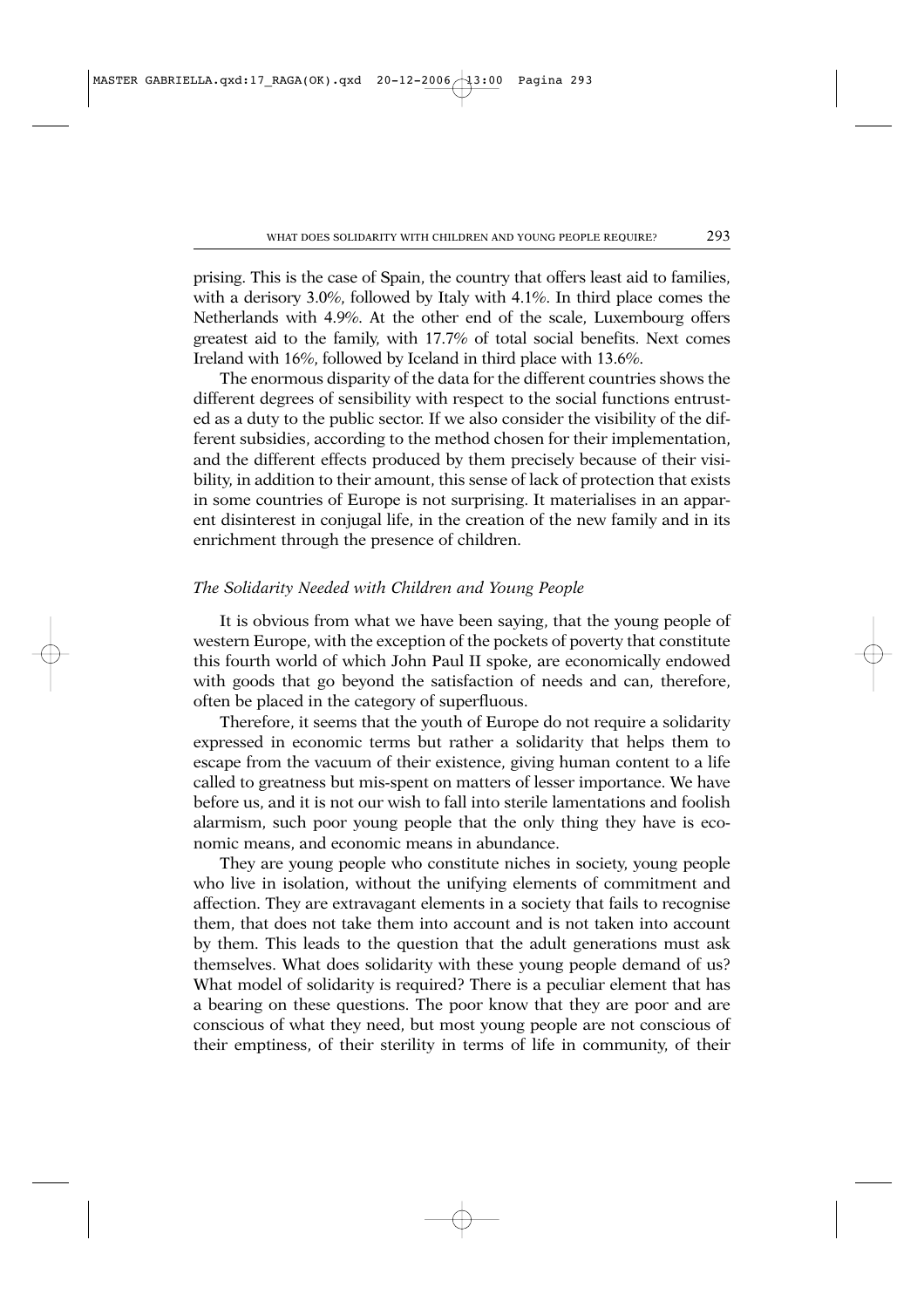poverty in terms of the building of a better society. These shortcomings will only be appreciated when they reach adulthood, when it is already too late. To what degree are we responsible?

John Paul II said:

In order to overcome today's widespread individualistic mentality, what is required is *a concrete commitment to solidarity and charity,* beginning in the family with the mutual support of husband and wife and the care which the different generations give to one another. In this sense the family too can be called a community of… solidarity.38 So much so that if the principle of solidarity is already bankrupt within the family, we can hardly expect it to be applied by the community. It seems apparent, that those who close their eyes and hearts to those closest to them, will have greater reason to keep them closed to people not personally known to them. This is even truer when, as in this case, we do not speak of a solidarity that takes the form of providing material goods, but rather a social commitment which brings us nearer to others in order to eliminate the deficits they present as human persons, as social and, therefore, sociable beings, and as elements of a community. This solidarity is all-consuming, not in terms of our economy or the material goods we have at our disposal, but rather in our personal attitude, in our time, in our preoccupation, in our knowledge and in its transmission. This aspect of solidarity

makes great demands in terms of dedication, generosity, sacrifice…

In the light of faith, solidarity seeks to go beyond itself, to take on the specifically Christian dimension of total gratuity, forgiveness and reconciliation. One's neighbour is then not only a human being with his or her own rights and a fundamental equality with everyone else, but becomes the living image of God the Father, redeemed by the blood of Jesus Christ and placed under the permanent action of the Holy Spirit. One's neighbour must therefore be loved, even if an enemy, with the same love with which the Lord loves him or her; and for that person's sake one must be ready for sacrifice, even the ultimate one: to lay down one's life for the brethren (cf. *1 Jn* 3:16 and *Jn* 15,13).39

And when we contemplate the community of men and women, ultimately when we feel the human family in its profoundest anthropological sense,

<sup>38</sup> John Paul II, Encyclical Letter *Centesimus annus* (Rome, 1 May 1991), n. 49.

<sup>39</sup> John Paul II, Encyclical Letter *Sollicitudo rei socialis* (Rome, 30 December 1987), n. 40.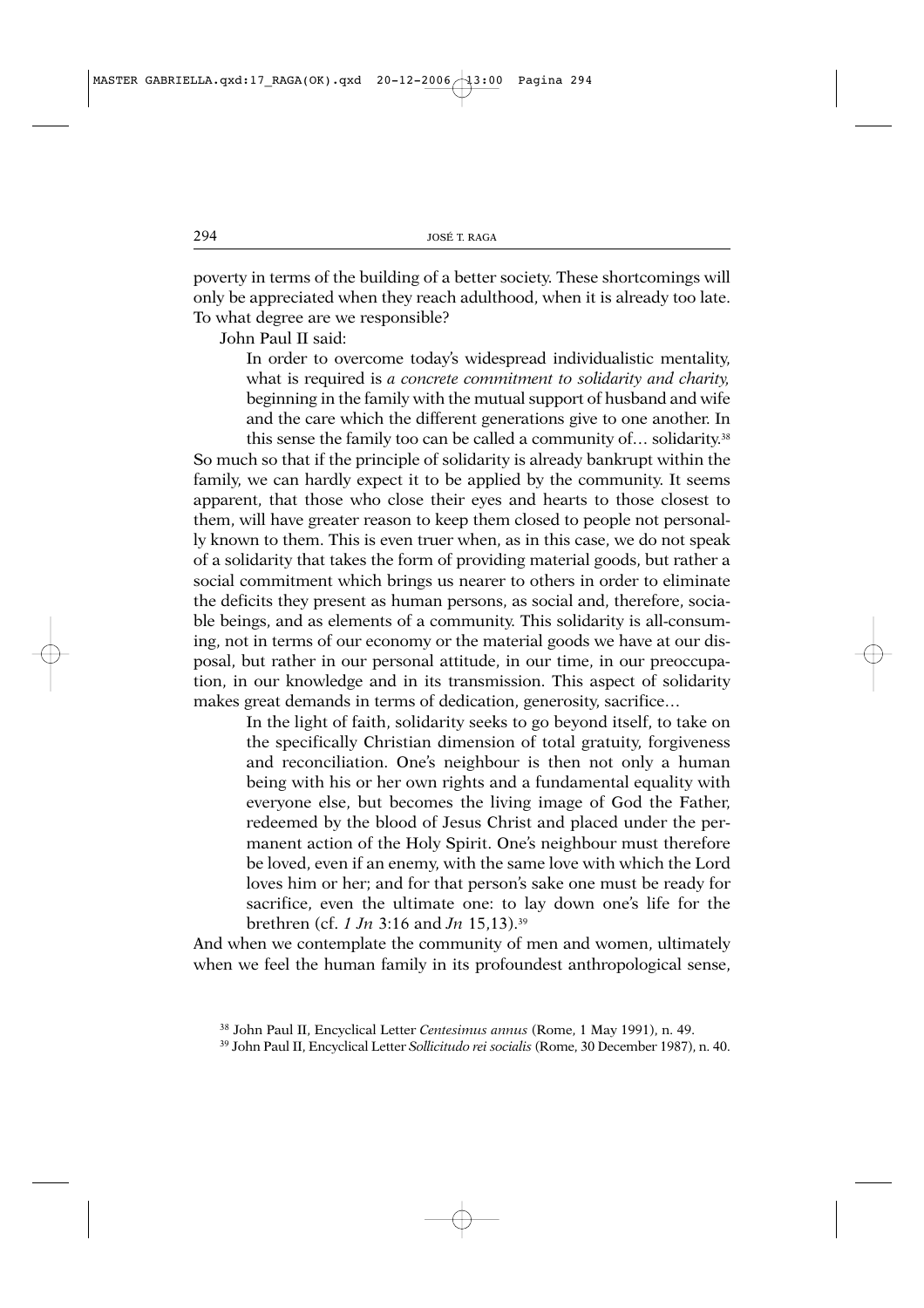we are all committed to everybody and therefore, nobody can be indifferent to anybody.

This is the community of interdependency in terms of relationships of which the Social Doctrine of the Church speaks:

… It is above all a question of interdependence, sensed as a system determining relationships in the contemporary world, in its economic, cultural, political and religious elements, and accepted as a moral category. When interdependence becomes recognized in this way, the correlative response as a moral and social attitude, as a 'virtue', is solidarity. This then is not a feeling of vague compassion or shallow distress at the misfortunes of so many people, both near and far. On the contrary, it is a firm and persevering determination to commit oneself to the common good; that is to say to the good of all and of each individual, because we are all really responsible for all.40

The firm and enduring determination to commit oneself, is the attitude that characterises and emphasises, in the most privileged manner, the virtue of solidarity. This is the solidarity needed by young people in Europe today, at a time when, unlike in other eras, they are surrounded by an abundance of economic goods that results in an understandable scarcity of moral goods. At the end of the day, what is at stake is the common good that can only be achieved when we all truly assume responsibility for everyone. John Paul II has said, '…solidarity between generations was a natural family attitude; it also was a duty of the community'.<sup>41</sup> And let us not forget that this solidarity encompasses all that refers to the human person, everything that makes him more human, more social and enriches his sense of community. Because we concentrate on the need for food, clothing and entertainment, along with the still vainer need to accumulate wealth and power, and because we become obsessed with the ephemeral, we often forget spiritual needs and those of an immaterial order.

Adult society is also a prisoner of the obsession with quantifying and measuring. Hence, for the adults of today, or at least for the great majority of them, in the theoretical sphere, and an even greater majority in the practical sense, what cannot be weighed and measured, simply does not exist. The only balance sheet we show of our lives is that which responds to the *how much* and not to the *what*.

<sup>40</sup> *Ibid.*, n. 38.

<sup>41</sup> John Paul II, *Address of John Paul II to the Pontifical Academy of Social Sciences* (Vatican, 11 April 2002), n. 3.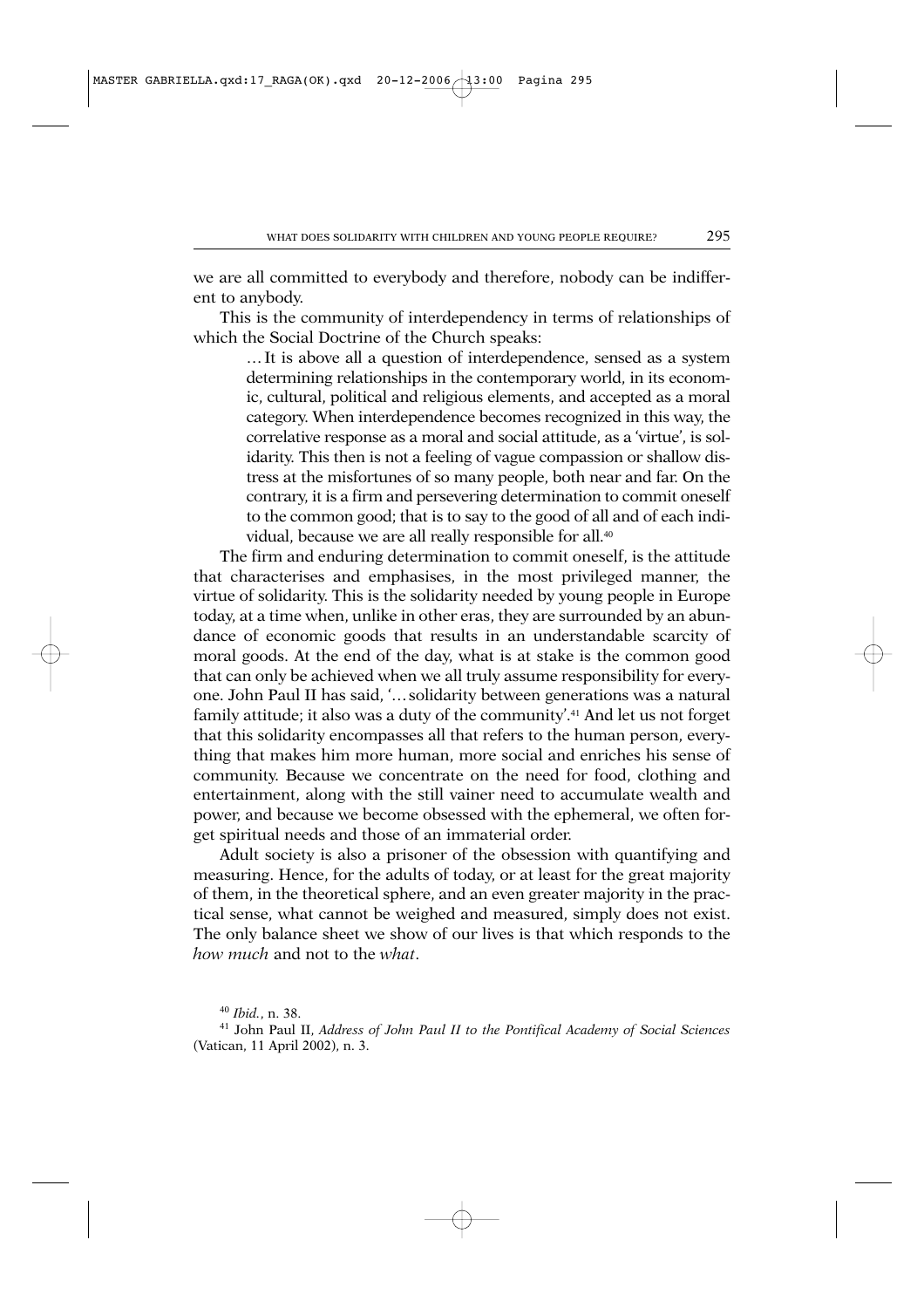The youth of today is asking something different of us. We ourselves feel the need to escape from the world of contradiction in which we are immersed. When, in the preceding paragraph we distinguished between theoretical and practical plans, we were referring to the enormous contradiction of many people who, while in theory defending principles of a supra-natural order, lead their lives on a purely material plane, as if the immaterial and, even more, the spiritual, were nothing but a pipe dream or an illusion.

Pope Benedict XVI, could not have been more emphatic when he addressed the youth of the world:

In vast areas of the world today there is a strange forgetfulness of God. It seems as if everything would be just the same even without him. But at the same time there is a feeling of frustration, a sense of dissatisfaction with everyone and everything.

People tend to exclaim: 'This cannot be what life is about!'. Indeed not. And so, together with forgetfulness of God there is a kind of new explosion of religion. I have no wish to discredit all the manifestations of this phenomenon. There may be sincere joy in the discovery. But to tell the truth, religion often becomes almost a consumer product. People choose what they like, and some are even able to make a profit from it. But religion sought on a 'do-it-yourself' basis cannot ultimately help us. It may be comfortable, but at times of crisis we are left to ourselves. Help people to discover the true star which points out the way to us: Jesus Christ!<sup>42</sup>

This aim cannot leave us indifferent, and we suppose that the youth congregated in Cologne were not left indifferent by it either. It demands a response from us. We have to repeat in our homes and in all the places to which we have access through our respective functions in society, what some young people have heard time and time again in the Pontifical Messages. John Paul II told them:

There is a widespread culture of the ephemeral that only attaches value to whatever is pleasing or beautiful, and it would like us to believe that it is necessary to remove the cross in order to be happy. The ideal presented is one of instant success, a fast career, sexuality

<sup>42</sup> Benedict XVI, Homily of His Holiness Pope Benedict XVI in the Eucharistic Celebration with the occasion of the XX World Youth Day (Cologne – Marienfeld, Sunday, 21 August 2005), paras. 5-7.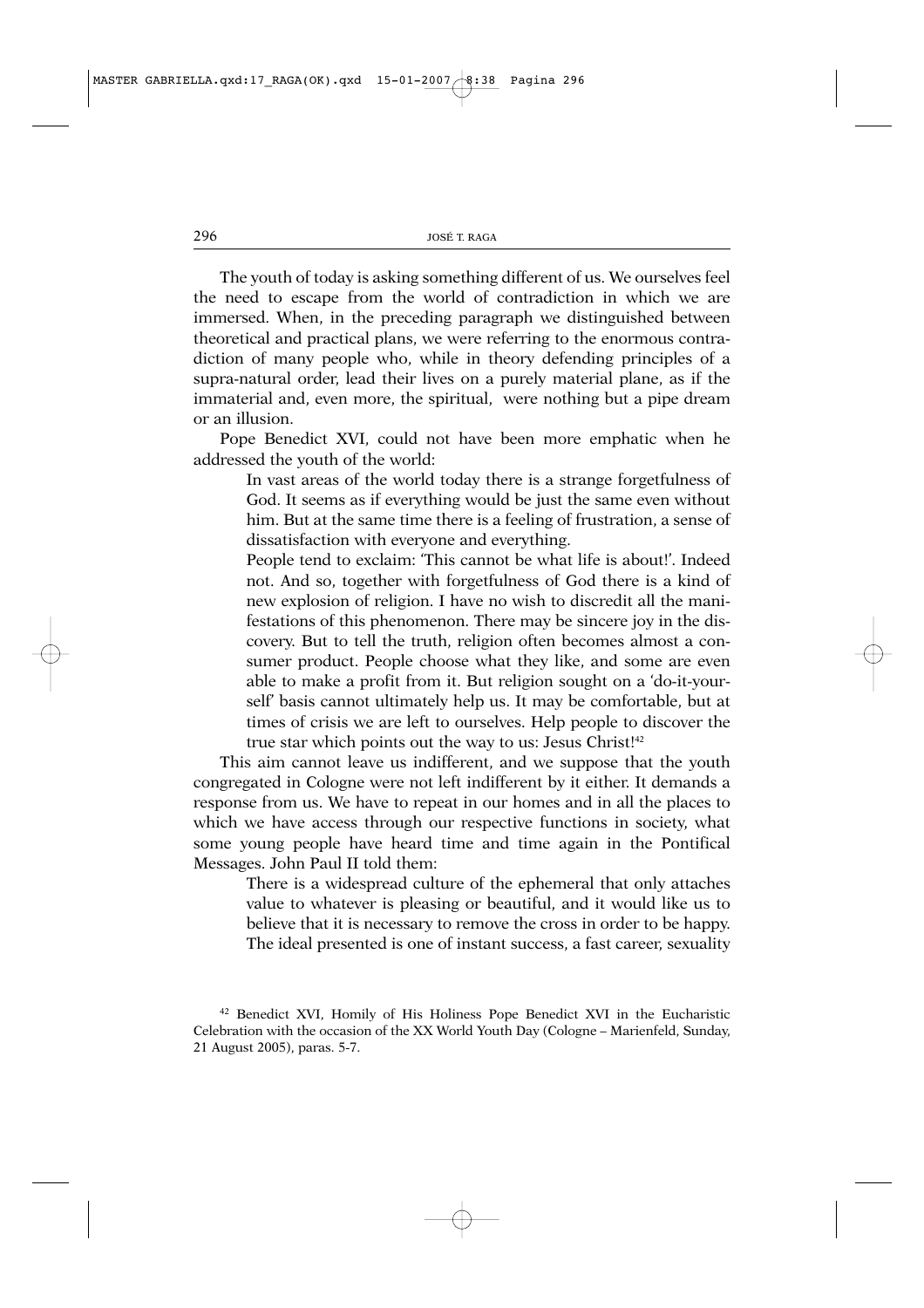separated from any sense of responsibility, and ultimately, an existence centred on self affirmation, often bereft of respect for others. Open your eyes and observe well, my dear young people: this is not the road that leads to true life, but it is the path that sinks into death.43

It is the summary and the conclusion of what we have called frustration. A search from the path to nowhere. Four years later, Benedict XVI would say to them: 'Absolutizing what is not absolute but relative is called totalitarianism. It does not liberate man, but takes away his dignity and enslaves him'.<sup>44</sup> As adults, we have to direct all our efforts to this aspect of solidarity which commits us to helping young people to distinguish between the permanent and the transitory, the substantial and the incidental, the causes that ennoble and dignify and those that humiliate and denigrate. This is our pedagogical commitment, so that the youth can start out on the different roads of life, so that they contribute to the betterment of society, so that they lead a fuller life, with greater meaning and with the security that comes from looking steadfastly to the transcendental.

Throughout the different variables that we have been analysing, as the ingredients that go to shape the youth, we have been in a position to appreciate the mistake of applying value to those things that are worthless. We must return to the beginnings, which always leads to the same question: who serves who? We must show the young people, with examples and testimony, the real scope of what pertains to the economy and where its boundaries end. We must clearly show that the economy, however important it may seem, is nothing more than a means at the service of man and his legitimate needs. We must show that austerity is a virtue while excessive consumption and waste is a vice that humiliates and clouds the true meaning of human life. We must show that spiritual values enrich and ennoble and must therefore be spread tirelessly and enthusiastically, through education and testimony, to those who are close to us and also to those who are not.

Generosity and commitment are vital to the construction of a society based on fraternity and solidarity. On the contrary, aggression, competitiveness without limits, selfishness, and exploitation of what is ours and

<sup>43</sup> John Paul II, Message of the Holy Father John Paul II to the youth of the world on the occasion of the XVI World Youth Day (Vatican, 14 February 2001), n. 6.

<sup>44</sup> Benedict XVI, Address of His Holiness Pope Benedict XVI in the Youth Vigil on the occasion of the XX World Youth Day (Cologne – Marienfeld, Saturday, 20 August 2005), para. 21.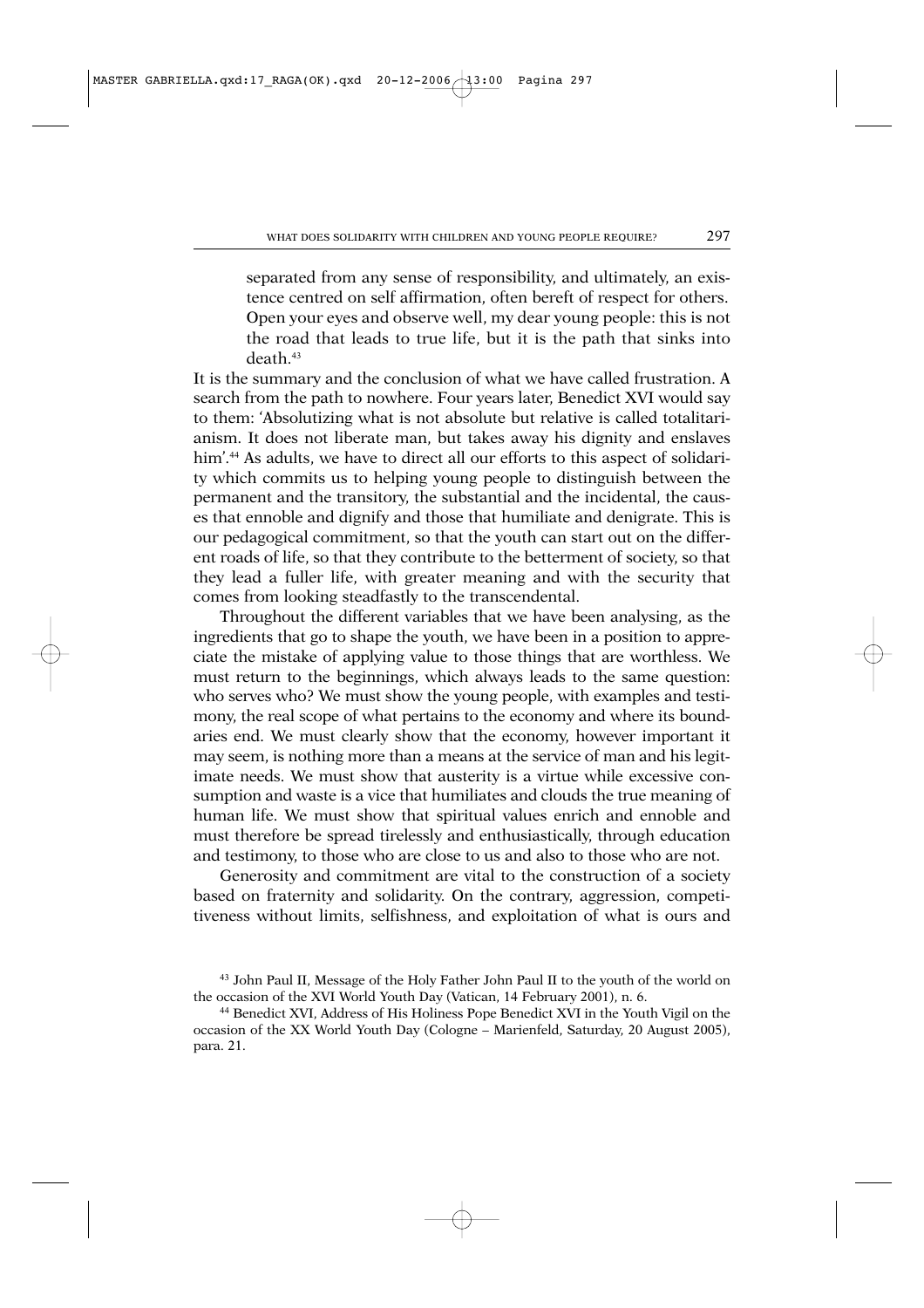what belongs to others, generates a violent society that leaves no space for the human being. John Paul II told the youth that,

There is no place in your lives for selfishness or laziness. Now more than ever it is crucial that you be 'watchers of the dawn', the lookouts who announce the light of dawn and the new springtime of the Gospel of which the buds can already be seen. Humanity is in urgent need of the witness of free and courageous young people who dare to go against the tide and proclaim with vigour and enthusiasm their personal faith in God, Lord and Saviour.45

We already know that the world is full of offers leading to an easy life. a life without commitment, a life without a future and it is here that we have the greatest opportunity to affirm our true convictions. It is precisely in going against what is widely accepted, that companionship and testimony is of greatest importance to the youth. To go against the flow means that, in a world of comfort, moderation, both in terms of use and in terms of habit, is practiced in the family environment. It means, in an almost totally utilitarian world, defending an education based on selflessness and solidarity. It means that, in a world where education is limited to the statistical data on school attendance, we adults must question ourselves about education and defend to the last an education in spiritual values, an education in which every student, as an objective of the educational process, is enriched as a person and sees himself as the nucleus of the community to which he belongs, starting with the family.

As citizens, parents and adult members of a community, *ad intra* and *ad extra* we must be demanding in terms of what is just, of what is human and of what is good for the community. We must be demanding of ourselves and of society in terms of the search for good, the good of each and every person, the common good of the community, and ultimately the common good of humanity. While any person is in need, be it materially or spiritually, we must not lose hope. On the contrary we must sow the seed to provide abundance for all and especially for those most in need.

Because of our position, our experience of life and above all our vocation, we must recognise the preoccupation of youth which moves them towards the highest ideals. We must accept their lack of conformity with injustice, with ineffectiveness and with phariseeisms and we must direct all

<sup>45</sup> John Paul II, Message of the Holy Father John Paul II for the 18th World Youth Day, 13 April 2003 (Vatican, 8 March 2003), n. 6.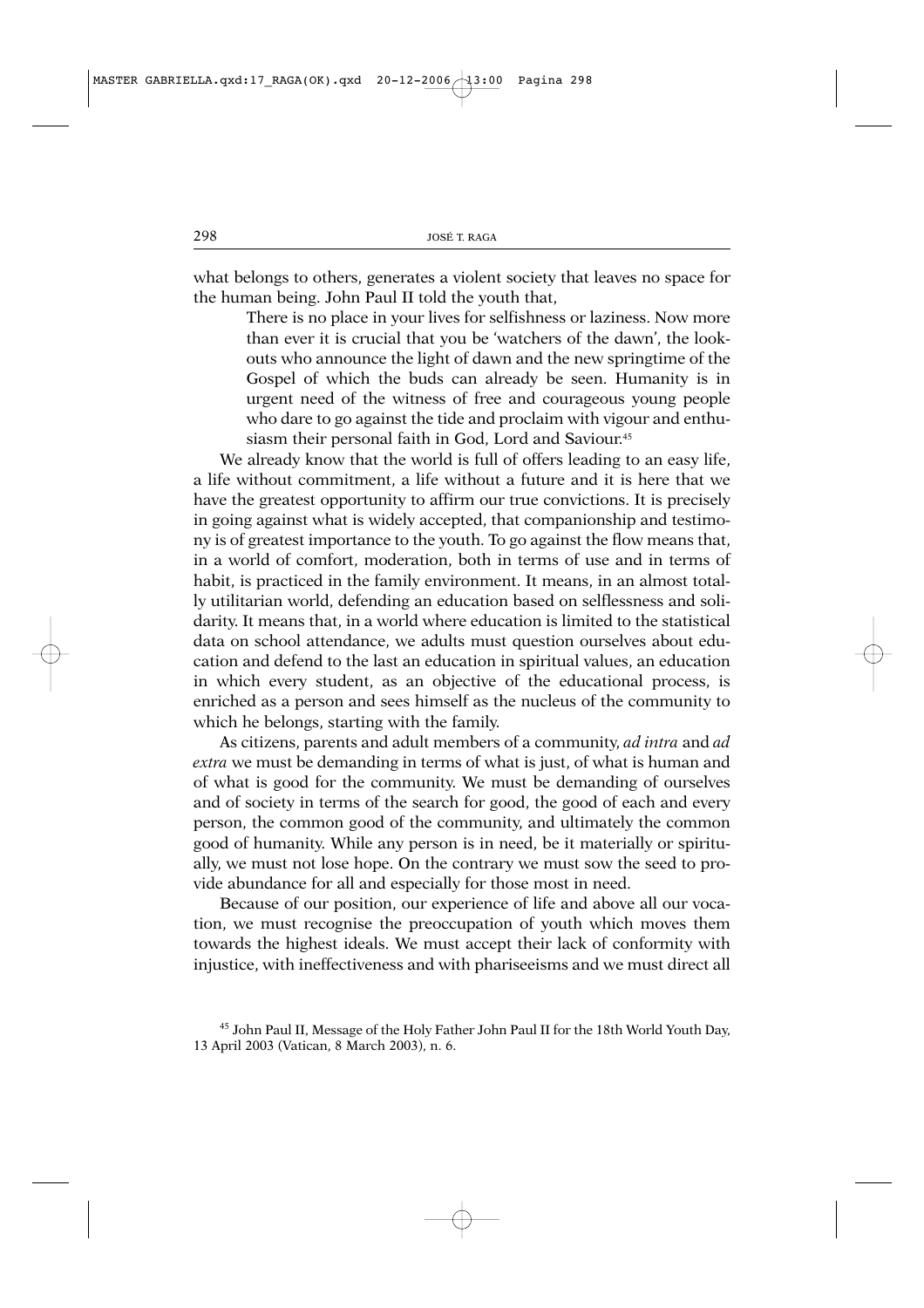that energy so that they can satiate their legitimate aspirations and achieve a better society through social reform.

We cannot be amongst those who disappoint. Instead, we must be amongst those who accept the preoccupation and have the strength to act. John Paul II expressed his thoughts on this matter in the following terms:

It is the nature of human beings, and especially youth, to seek the Absolute, the meaning and fullness of life. Dear young people, do not be content with anything less than the highest ideals! Do not let yourselves be dispirited by those who are disillusioned with life and have grown deaf to the deepest and most authentic desires of their heart. You are right to be disappointed with hollow entertainment and passing fads, and with aiming at too little in life. If you have an ardent desire for the Lord you will steer clear of the mediocrity and conformism so widespread in our society.46

This is the true understanding of youth and its potential. Our solidarity must be aimed in this direction. It must be a solidarity which awakens and not one which anaesthetises. It should open the path to knowledge of what is substantial. It should focus on the distinction between what is permanent and what is transitory, what is material and what is spiritual. It should be a solidarity that gives the youth security in its ideals and hope with respect to the final result of its aspirations.

## *Conclusions for a Task*

It is opportune to remind ourselves at this point of the words of His Holiness Pope Paul VI:

Human society is sorely ill. The cause is not so much the depletion of natural resources, nor their monopolistic control by a privileged few; it is rather the weakening of brotherly ties between individuals and nations.47

And our solidarity should be aimed precisely at curing this illness. What Paul VI says of the world is even more accentuated in the countries of Western Europe, countries where abundance has led to a selfishness unheard of at any other time in history. We have so much, that life is lived

<sup>46</sup> John Paul II, Message of the Holy Father John Paul II to the youth of the world on the occasion of the XVII World Youth Day, Toronto 18-28 July 2002 (Castel Gandolfo, 25 July 2001), n. 2. 47 Paul VI, Encyclical Letter *Populorum progressio* (Rome, 26 March 1969), n. 66.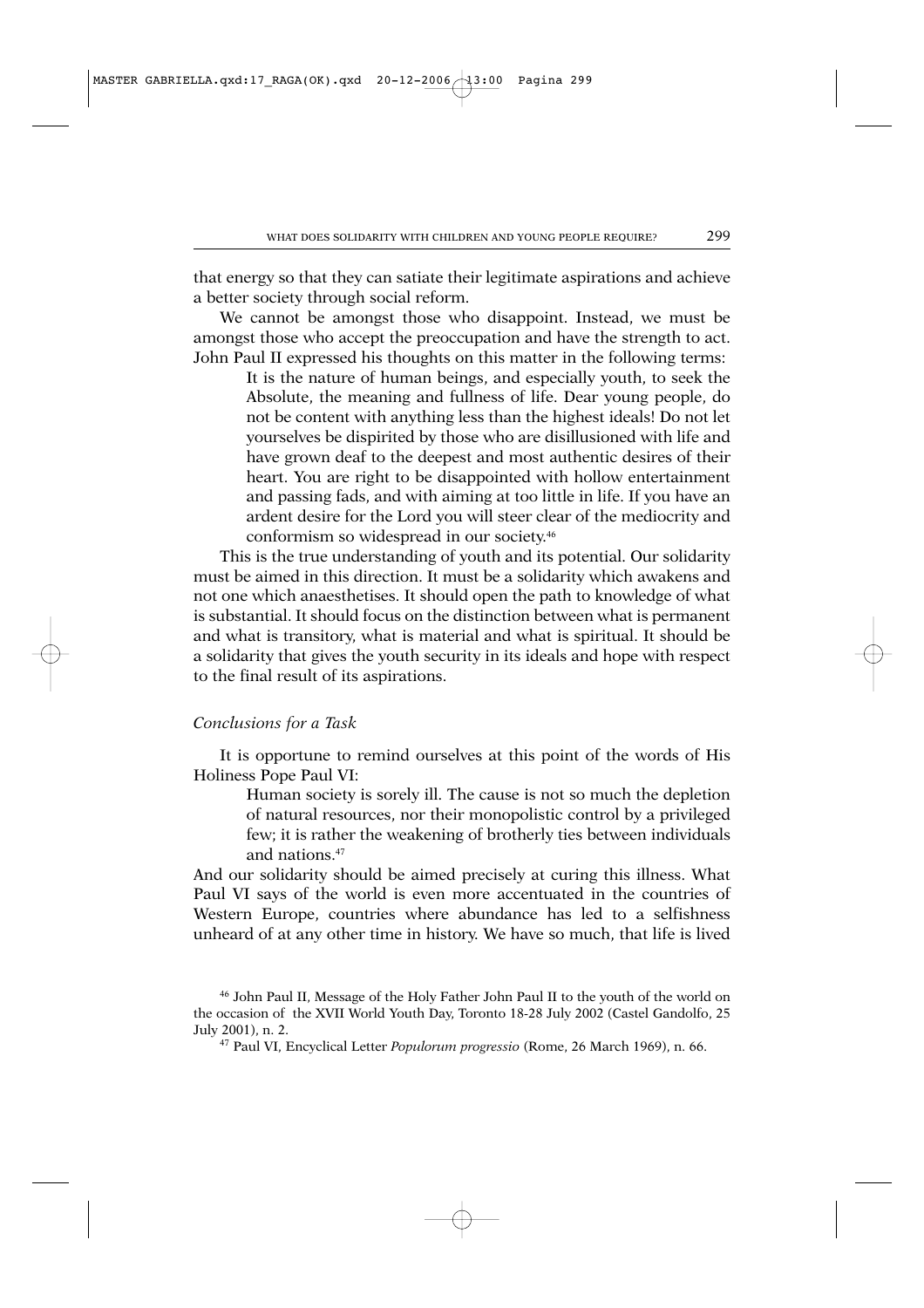as if others, even those closest to us, do not exist. Less consideration still is given to the poor and the marginalised.

In the words of John XXIII:

It pains Us, therefore, to observe the complete indifference to the true hierarchy of values shown by so many people in the economically developed countries. Spiritual values are ignored, forgotten or denied, while the progress of science, technology and economics is pursued for its own sake, as though material well-being were the beall and end-all of life.48

When poverty is spoken of, responsibility is eluded with the argument that we pay our taxes and therefore, the responsibility of combating necessity lies with the State and the public administration. The eloquent text of John XXIII is forgotten:

In recent years the State and other agencies of public law have extended, and are continuing to extend… tragic situations and urgent problems of an intimate and personal nature are continually arising which the State with all its machinery is unable to remedy or assist. There will always remain, therefore, a vast field for the exercise of human sympathy and the Christian charity of individuals. We would observe, finally, that the efforts of individuals, or of groups of private citizens, are definitely more effective in promoting spiritual values than is the activity of public authority.<sup>49</sup>

In addition, when education is spoken of, and what kind of education, we consider ourselves to be exonerated by the fact that we are paying for a school, perhaps an expensive school, thereby abrogating a right that can only correspond to parents. However, when it comes to the selection of a vocation, it is the economic aspect that awakens the sense of paternity or maternity and leads to directing the young person towards those studies and vocations which offer greatest economic benefit. Humanistic studies are avoided and preference is given to those of a technical nature, economics or experimental science, thereby reducing to an alarming degree the horizons of the young person with respect to his future.

In this culture, a culture of convenience and productivity, rather than a culture of what is good, pleasure seems to be the unique destiny governing all action. The activity, the decision related to what to do and how to do it,

<sup>48</sup> John XXIII, Encyclical Letter *Mater et magistra* (Rome, 15 May 1961), n. 176.

<sup>49</sup> *Ibid.*, n. 120.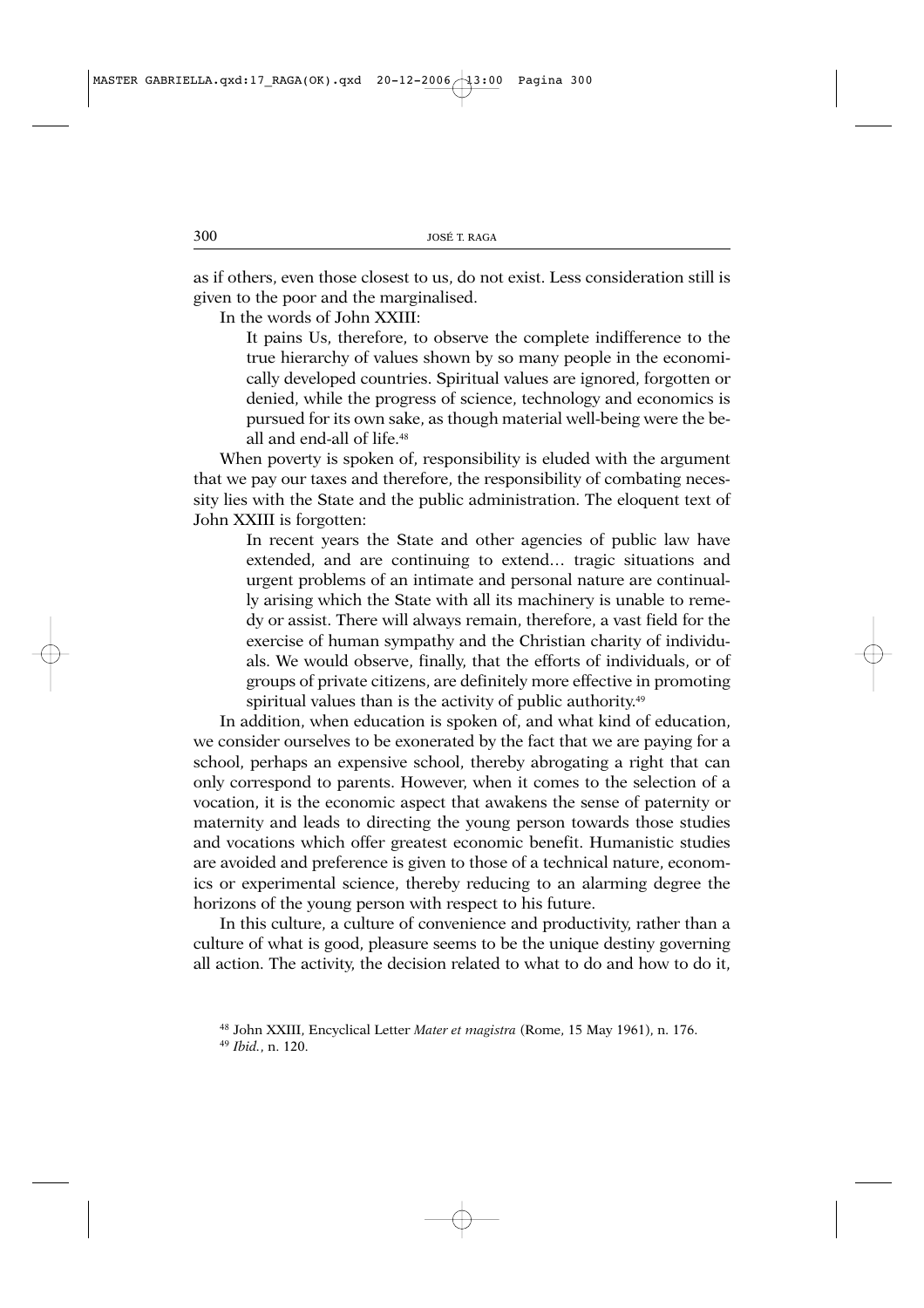is subordinated to short-term gain. Anything standing in the way of this objective is simply removed or marginalised. An alarming example of this attitude is the decision to abort in the face of unwanted pregnancy. The forty five million crimes committed every year in the world, in which the passive subject is an unborn child, show the negligible value that life holds for a large part of the population. Meanwhile, this same population incessantly seeks a more comfortable life, with a greater abundance of material luxuries and an almost total absence of spiritual goods. And all the while, young people are growing up with this education provided by the actions of the adults whose duty it is to educate them. Can we really expect a different society, given the propositions we are offering? What can the society of today and above all, the family, do to improve such a negative environment?

What do families think of the appeal of the Popes to the youth and the references they offer to the young? Let us analyse attentively the words of Pope Benedict XVI to the young people of the Netherlands:

Dear friends, as I said to you above, if you follow Jesus, you will never feel lonely because you are part of the Church, which is a great family in which you can grow in true friendship with so many brothers and sisters in the faith scattered in every part of the world. Jesus needs you to 'renew' contemporary society. Take care to grow in the knowledge of the faith in order to be its authentic witnesses… And truly impelled by his truth and love, you will be able, together with other young people who are seeking the true meaning of life, to build a better future for all.<sup>50</sup>

In this offering of the Church as a big family, is the Pope not highlighting the weakness of the families of so many young people who cannot find within them the companionship and the light necessary for confronting the challenge of authenticity that faces them in their lives?

The renewal of society is the great challenge facing the young and its roots can be found in the rejection of the present situation. Shortly afterwards, the Pope himself promised his proximity and his companionship on this path of ideals along which their faith in Christ leads them.

…I am close to you with my prayers. May you generously accept the call of the Lord, who holds up to you great ideals that can make your lives beautiful and full of joy. You can be certain of it: only by

<sup>50</sup> Benedict XVI, Message of His Holiness Benedict XVI for the First National Day of Young Catholics of the Netherlands (Vatican, 21 November 2005), paras. 12-14.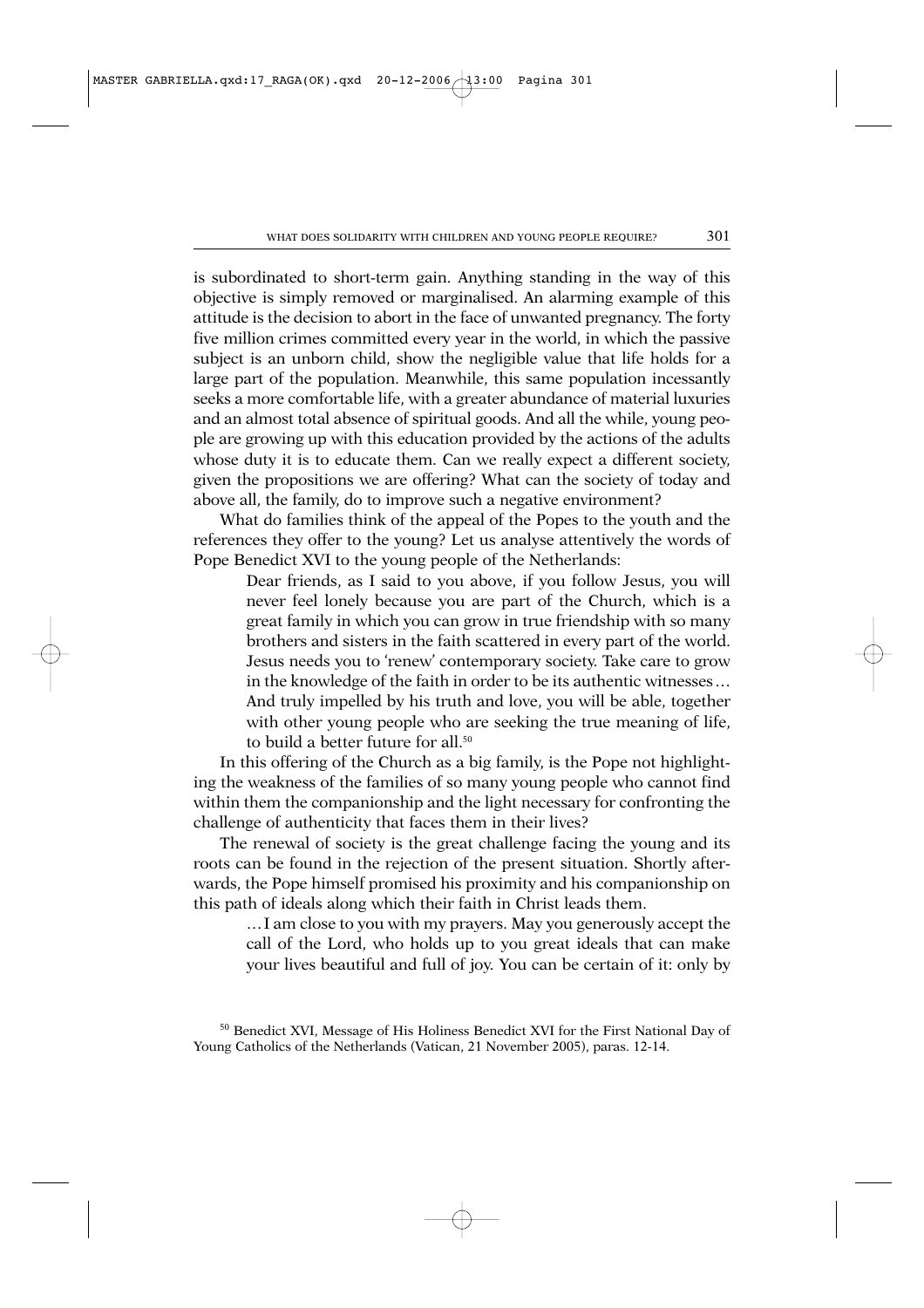responding positively to his appeal, however demanding it may seem to you, is it possible to find happiness and peace of heart.<sup>51</sup>

Do our young people find similar companionship within their family environment? Companionship not only gives security but also prevents isolation and the anxiety that can occur in moments when succumbing to temptation seems the most acceptable solution.

This thirst for transformation is immanent in man but it is more open in the young person. It is a transformation which, because it is based on love, is capable of transforming desperation into hope, death into life, pain into satisfaction, violence into peace. Pope Benedict XVI, taking the crucifixion and its liberating capacities as a reference, addressed the young people gathered in Cologne in the following terms:

What on the outside is simply brutal violence – the Crucifixion – from within becomes an act of total self-giving love. This is the substantial transformation which was accomplished at the Last Supper and was destined to set in motion a series of transformations leading ultimately to the transformation of the world when God will be all in all (cf. *1 Cor* 15:28). In their hearts, people always and everywhere have somehow expected a change, a transformation of the world. Here now is the central act of transformation that alone can truly renew the world: violence is transformed into love, and death into life.

Since this act transmutes death into love, death as such is already conquered from within, the Resurrection is already present in it. Death is, so to speak, mortally wounded, so that it can no longer have the last word.<sup>52</sup>

This is the transformation that can satiate our young people and motivate them to act in the course of a pilgrimage which starts by looking at the task to be carried out. Without becoming discouraged, they firmly place their hope in the achievement of the proposed objective, with all the strength they can find in their hearts and their commitment to others.

This path of plenitude is scattered with obstacles which, owing to the social environment in which we live and the ephemeral values for which we live, often appear to be insurmountable. This is why the young person needs the adult, someone to hold on to, to find support in, and to show him

<sup>51</sup> *Ibid.*, para. 15.

<sup>52</sup> Benedict XVI, Homily of His Holiness Pope Benedict XVI in the Eucharistic Celebration with the occasion of the XX World Youth Day (Cologne – Marienfeld, Sunday, 21 August 2005), paras. 25-29.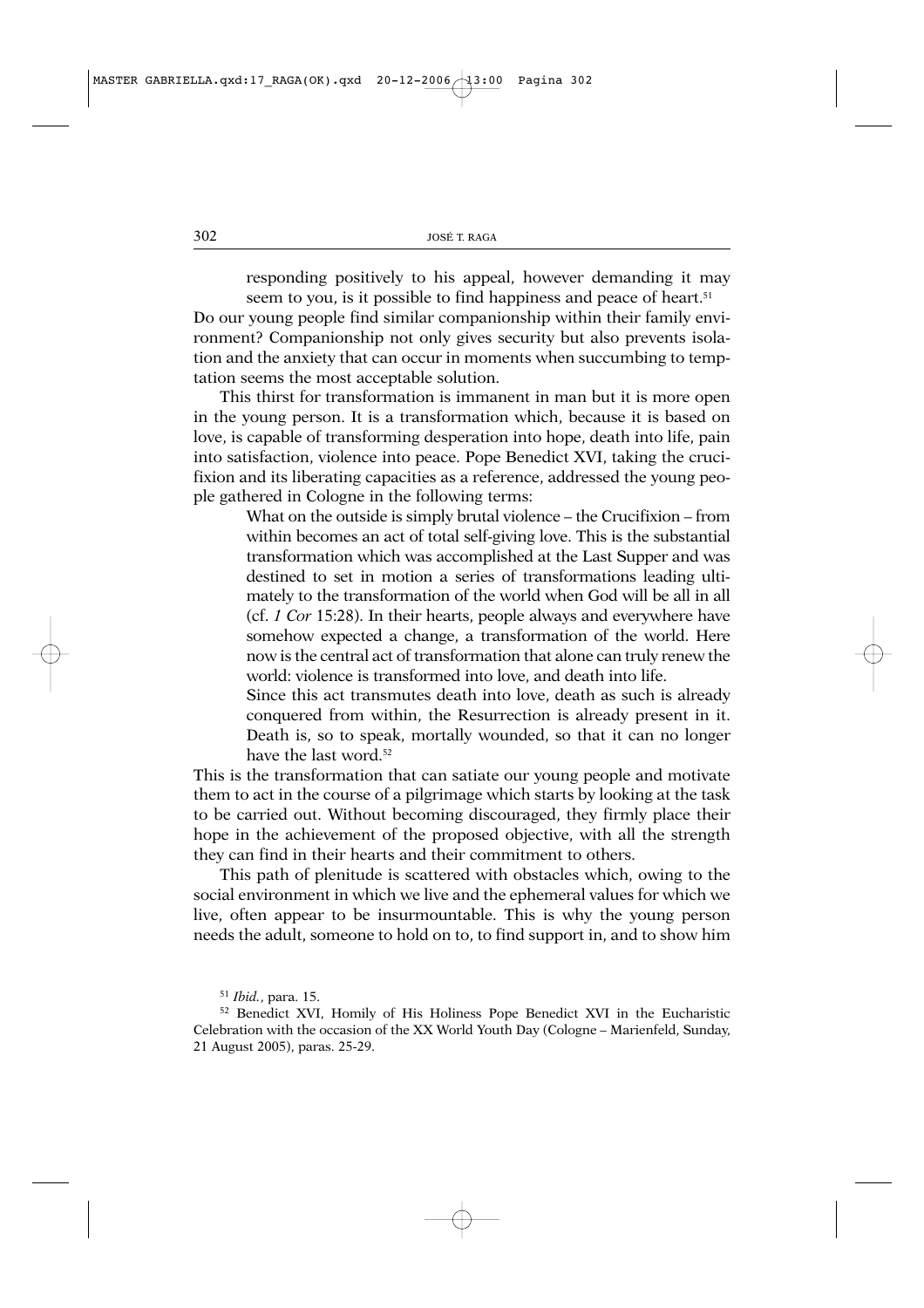the light, a light which is none other than the faith. He needs an adult in whom to confide, sure in the knowledge that he will not be failed and he also needs to receive companionship and understanding from that adult. It is a long road, the task is not an easy one but our solidarity with these young people can help to overcome any obstacle and ease the social burden which they will almost certainly have to carry.

Will the world of adults fix its gaze elsewhere, when the voice of youth is raised to plead for solidarity? Will we adopt the attitude of the priest and the Levite when the young person requires Samaritans?53

#### BIBLIOGRAPHY

- Anderson, Carl, 'Family, Politics and Society', *Familia et Vita*, Anno VIII, n. 1-2 (2003), pp. 23-29.
- Auerbach, Alan J., 'The dynamic of an ageing population: the case for OECD countries', National Bureau of Economic Research (Cambridge, Mass., 1989), *Working Paper* 2797.
- Auerbach, Alan J., Gokhale, Jagadeesh and Kotlikoff, Laurence J., 'Generational accounts: a meaningful alternative to deficit accounting', Federal Reserve Bank (Cleveland, Oh., 1991) *Working Paper* 1991. Also in National Bureau of Economic Research (Cambridge, Mass. 1991), *Working Paper* 3589.
- Benedict XVI, 'Address of His Holiness Benedict XVI in the Youth Vigil on the Occasion of the XX World Youth Day' (Cologne – Marienfeld, Saturday, 20 August 2005).
- Benedict XVI, Encyclical Letter *Deus caritas est* (Rome, 25 Decembrer 2005).
- Benedict XVI, 'Homily of His Holiness Pope Benedict XVI in the Eucharistic Celebration with the Occasion of the XX World Youth Day' (Cologne – Marienfeld, Sunday, 21 August 2005).
- Benedict XVI, 'Message of His Holiness Benedict XVI for the First National Day of Young Catholics of the Netherlands' (Vatican, 21 November 2005).
- Blau, David M., 'Child care subsidy programs', National Bureau of Economic Research (Cambridge, Mass., 2000), *Working Paper* 7806.
- Bolick, Clint, 'I diritti della famiglia, l'educazione e la scuola', *La Società* (Gennaio-Marzo 1997), pp. 213-219.

<sup>53</sup> *Vide Lk*, 10, 30-36.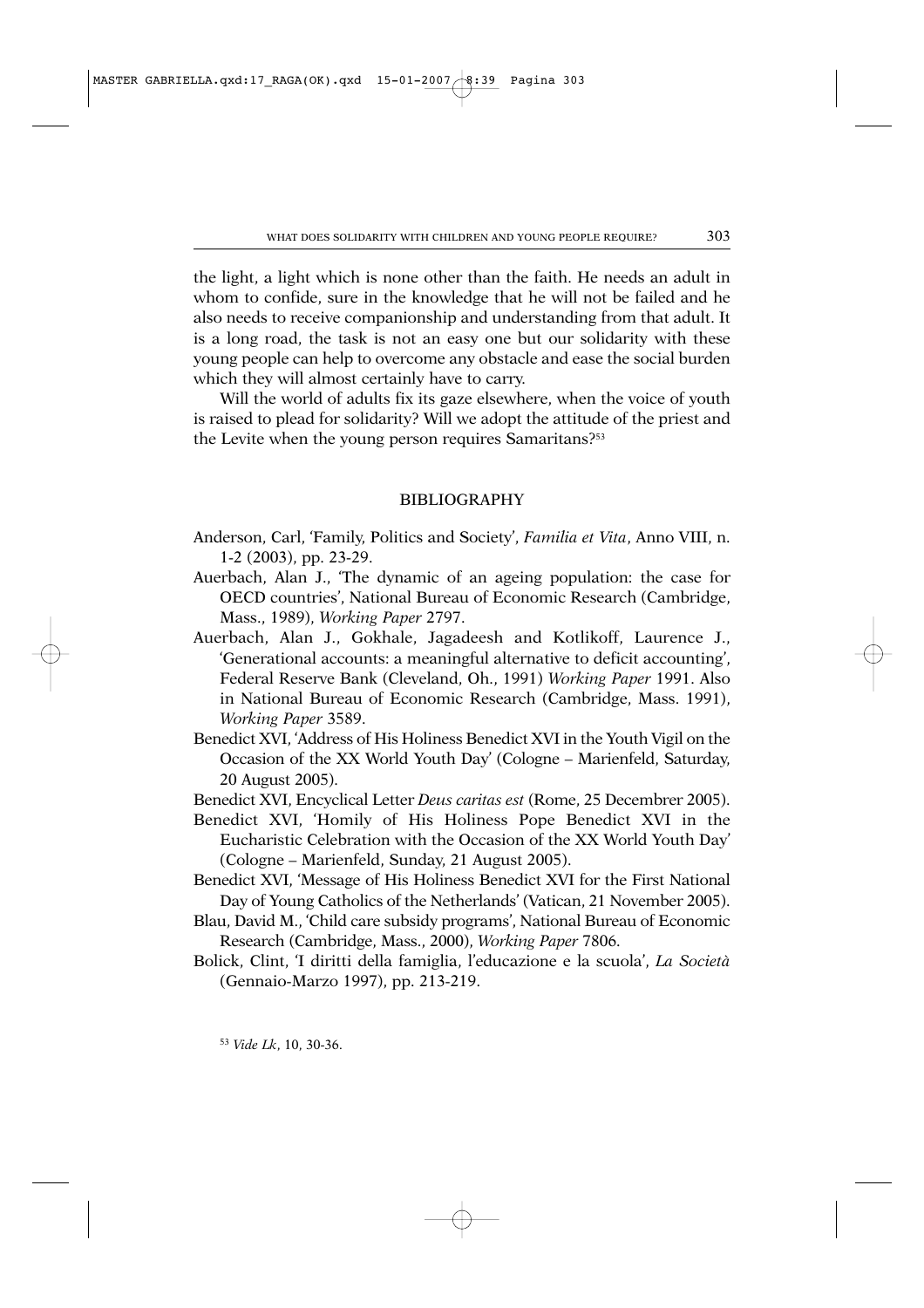- Case, Anne C., Lin, I-Fen, and MacLanahan, Sara, 'Understanding child support trends: economic, demographic and political contribution', National Bureau of Economic Research (Cambridge, Mass., 2000), *Working Paper* 8056.
- Curtiss, Elden Francis, 'Positive Developments to Support Family Life', *Familia et Vita*, Anno IX, n. 1-2 (2004), pp. 31-38.
- John XXIII, Encyclical Letter *Mater et magistra* (Rome, 15 May 1961).
- John XXIII, Encyclical Letter *Pacem in terris* (Rome, 11 April 1963).
- John XXIII, Encyclical Letter *Ecclesiam suam* (Rome, 6 August 1964).
- John Paul II, Apostolic Exhortation *Familiaris consortio* (Rome, 22 November 1981).
- John Paul II, Apostolic Exhortation *Ecclesia in Europa* (Rome, 28 June 2003).
- John Paul II, Encyclical Letter *Centesimus annus* (Rome, 1 May 1991).
- John Paul II, Encyclical Letter *Laborem exercens* (Castelgandolfo, 14 September 1981).
- John Paul II, Encyclical Letter *Sollicitudo rei socialis* (Rome, 30 Dec. 1987).
- John Paul II, 'Message for the World Youth Day', from VIth to XIth, and 18th (various dates from Aug. 1990 to Nov. 1995, and March 2003 respectively).
- John Paul II, 'Message on the Occasion of the World Youth Day', IVth, XIIth to XVIIth, and XIXth to 20th (Nov. 1988, various dates from Aug. 1996 to July 2001, Feb. 2004 and Aug. 2004).
- John Paul II, 'Messaggio per la Giornata Mondiale della Gioventù', for the IInd, IIIrd and Vth (Nov. 1986, Dec. 1987 and Nov. 1989 respectively).
- Lecaillon, Jean-Didier, 'Importanza sociale e economica della famiglia', *La Società* (Gennaio-Marzo 1997), pp. 41-48.
- Leo XIII, Encyclical Letter *Rerum novarum* (Rome, 15 May 1891).
- Lerman, Robert I. and Sorensen, Elaine, 'Child support: interaction between private and public transfers', National Bureau of Economic Research (Cambridge, Mass., 2001), *Working Paper* 8199.
- López Trujillo, Alfonso Card., *Famiglia, vita e nuova evangelizzazione*, Edizioni San Paolo (Cinisello Balsamo, Milano, 1997).
- López Trujillo, Alfonso Card., 'I figli, primavera della famiglia e della società', in: *I figli: famiglia e società nel nuovo millennio*, Atti del Congresso Internazionale Teologico-Pastorale, Città del Vaticano, 11-13 ottobre 2000, Libreria Editrice Vaticana (Città del Vaticano, 2001), pp. 19-39.
- Malinvaud, Edmond, *Intergeneracional Solidarity*, The Proceedings of the Eighth Plenary Session of the Pontifical Academy of Social Sciences, 8-